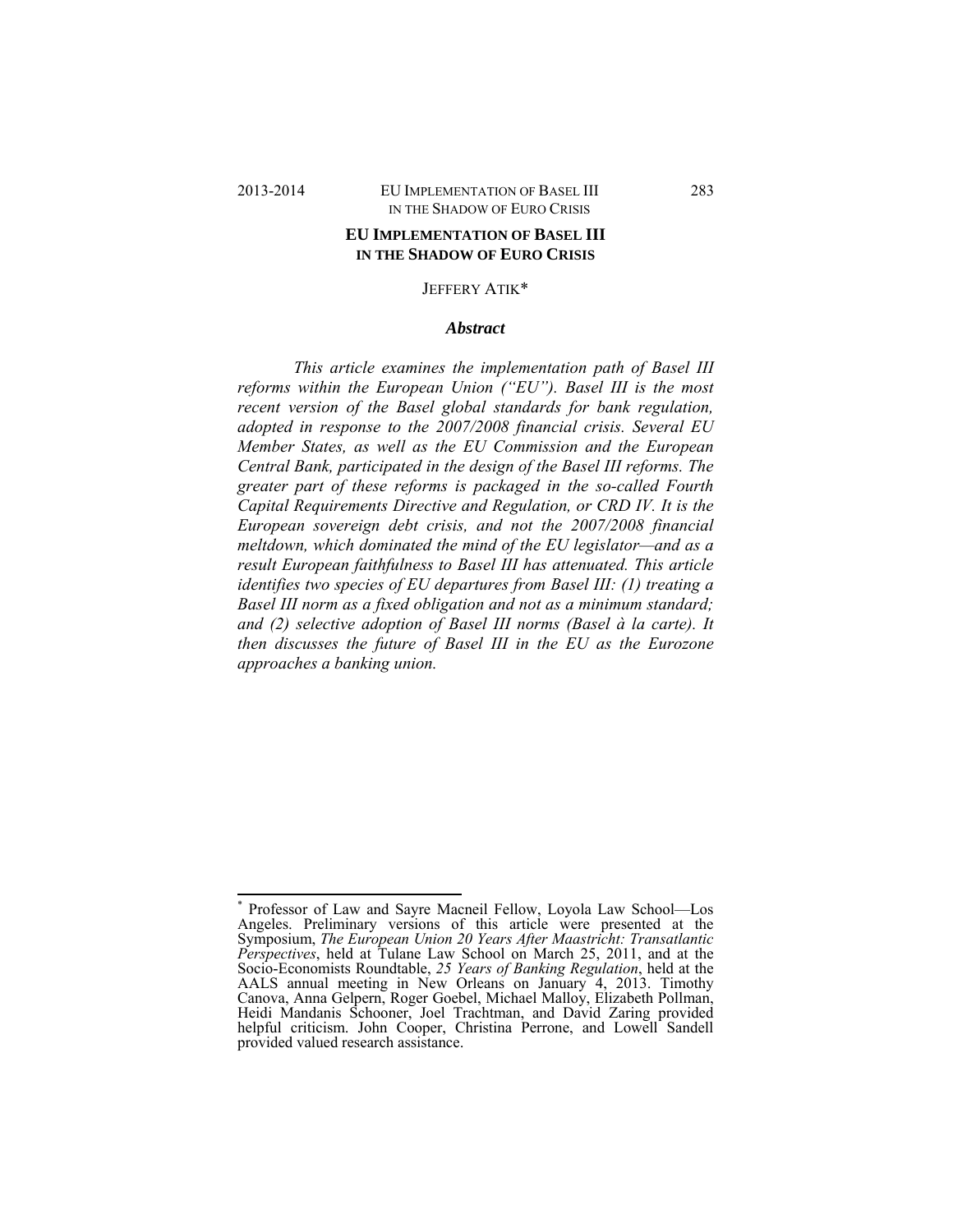# *Table of Contents*

|                |                                                     | .283 |
|----------------|-----------------------------------------------------|------|
| $\overline{L}$ |                                                     |      |
| H.             |                                                     |      |
|                |                                                     |      |
|                | B. EU and European Participation in the Negotiation |      |
|                |                                                     | .304 |
| III            |                                                     |      |
|                | A. Single Rulebook vs. Minimum Standards317         |      |
|                |                                                     |      |
| IV.            |                                                     |      |
|                |                                                     |      |
|                |                                                     |      |
|                |                                                     |      |
| $V_{-}$        |                                                     |      |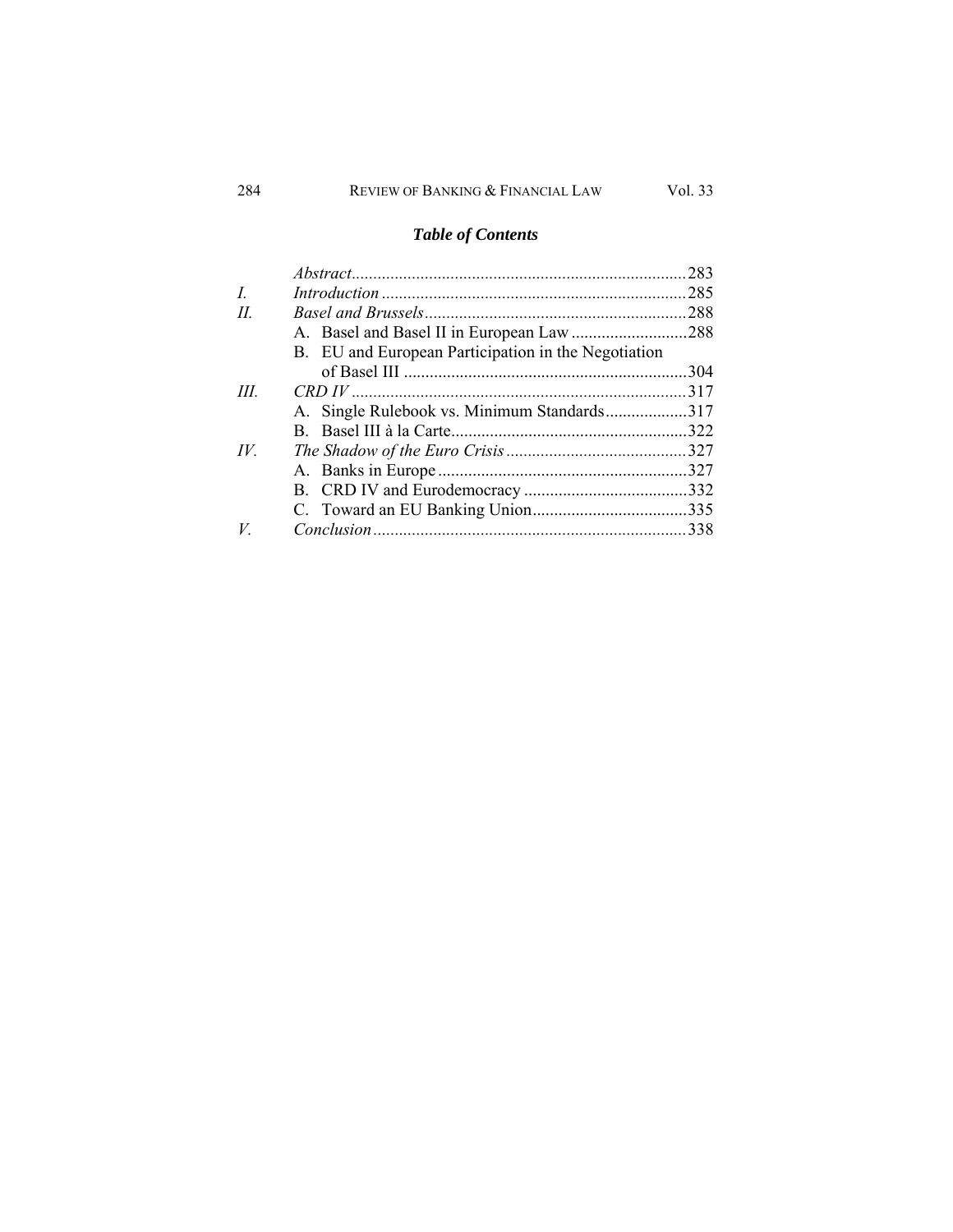## 2013-2014 EU IMPLEMENTATION OF BASEL III 285 IN THE SHADOW OF EURO CRISIS

# *I. Introduction*

This article examines the implementation of the post-crisis Basel III reforms within the European Union ("EU"). This article traces two fairly distinct phases, each with its own particular character and regulatory trajectory. It also looks forward, to an eventual Eurozone banking union where an even greater part of European banking regulation will be vested in European institutions (foremost of which will be the European Central Bank ("ECB")).

The two phases of Basel III implementation tracked here are:

- 1. EU and Member State participation in the Basel III reform process undertaken in the wake of the 2007/2008 financial crisis ("2007/2008 Crisis"), followed by the initiation of the implementation of these reforms through the EU legislative process. The larger part of these reforms was incorporated in the so-called Fourth Capital Requirements Directive and Regulation ("CRD IV") legislative package.<sup>1</sup>
- 2. The subsequent impact of the European sovereign debt crisis ("Euro Crisis") which placed the current arrangements within the Eurozone under perilous stress and which in turn has set in motion tectonic shifts in the regulation of banking in Europe.

During the unfolding of these developments, various debates opened; since then, some of these controversies have closed or were

<sup>1</sup> CRD IV is comprised of a regulation and a directive. Regulation (EU) 575/2013 of the European Parliament and of the Council of 26 June 2013 on Prudential Requirements for Credit Institutions and Investment Firms and Amending Regulation 648/2012, 2012 O.J. (L 201); Directive 2012/36/EU of the European Parliament and of the Council on Access to the Activity of Credit Institutions and the Prudential Supervision of Credit Institutions and Investment Firms, Amending Directive 2002/87/EC, 2002 O.J. (L 35) and Repealing Directives 2006/48/EC, 2006 O.J. (L 177) and 2006/49/EC, 2006 O.J. (L 177).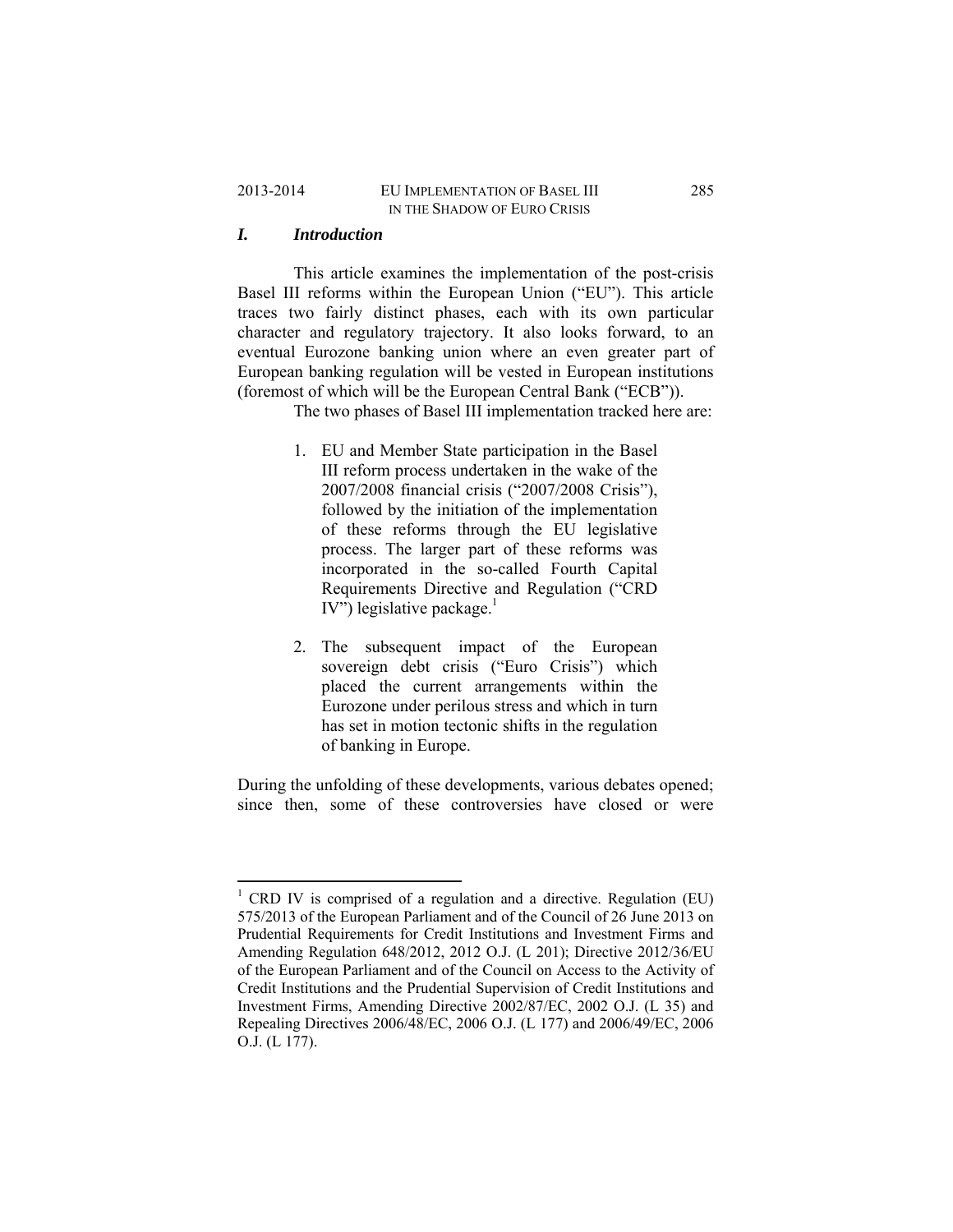overtaken by the rush of events. $2$  Institutional and constitutional parameters have shifted. CRD IV may, in the end, be a mere waystation on the road to EU-wide (or at least Eurozone-wide) banking regulation directly administered by European institutions. EU law has been sandwiched between Basel-sourced norms and Member State activation; this position will change as the EU (and especially the ECB) undertakes an enhanced role in the supervision of banks.

Europe has a history of faithful, if not mechanical, implementation of the global banking standards promulgated in Basel.<sup>3</sup> The EU's implementation of the current Basel III system is proving to be a break from past practice. In part, this new, more selective approach simply reflects new concerns presented by the Euro Crisis, a development not fully anticipated during the creation of Basel III.<sup>4</sup> It is the Euro Crisis, and not the fading 2007/2008 financial meltdown, that dominated the mind of the EU legislator during most of the CRD IV legislative process.<sup>5</sup> But the Basel III implementation story also demonstrates the maturation of EU-level politics. Several of the controversies "settled" in the Basel process were re-opened for contest during the negotiation of CRD IV. $6$  The European Parliament in particular refused to apply a rubber stamp to

 $2^2$  The need for quick action in solving the Eurozone's economic crisis has fueled this rush of events and has loomed in the back of legislators' minds throughout the debate process. As George Osborne, Britain's Chancellor of the Exchequer, pointed out, "The euro zone leaders know that time is running out, that they need to deliver a solution to the uncertainty in the markets." Stephen Castle, *Meetings on European Debt Crisis End in Debate, but Little Progress*, N.Y. TIMES (Sept. 18, 2011), http://www. nytimes.com/2011/09/18/business/global/meetings-on-european-debt-crisisend-in-debate-but-little-progress.html. *See also* Rebecca Christie & Caroline Connan, *EU Eyes March 22 Deadline for Basel Law to Avoid Delays*, BLOOMBERG (Feb. 26, 2013, 5:42 AM), http://www.bloomberg. com/news/2013-02-25/eu-eyes-march-22-deadline-for-basel-law-to-avoiddelays.html (reporting on the press for time to hit the EU's January 2014 target date to implement the Basel III Accord).

<sup>3</sup> *See* Frank Dierick, Fatima Pires, Martin Scheicher & Kai Gereon Spitzer, The New Basel Capital Framework and Its Implementation in the European Union, EUR. CENT. BANK OCCASIONAL PAPER NO. 42, at 20–23 (Dec. 2005), *available at* http://papers.ssrn.com/sol3/papers.cfm?abstract\_id=807416 (acknowledging that the EU rules are to a large extent based on the texts of the Basel Committee).

<sup>4</sup> *See* discussion *infra* Part IV.A. 5 *See* discussion *infra* Part IV.A. 6 *See* discussion *infra* Part III.B.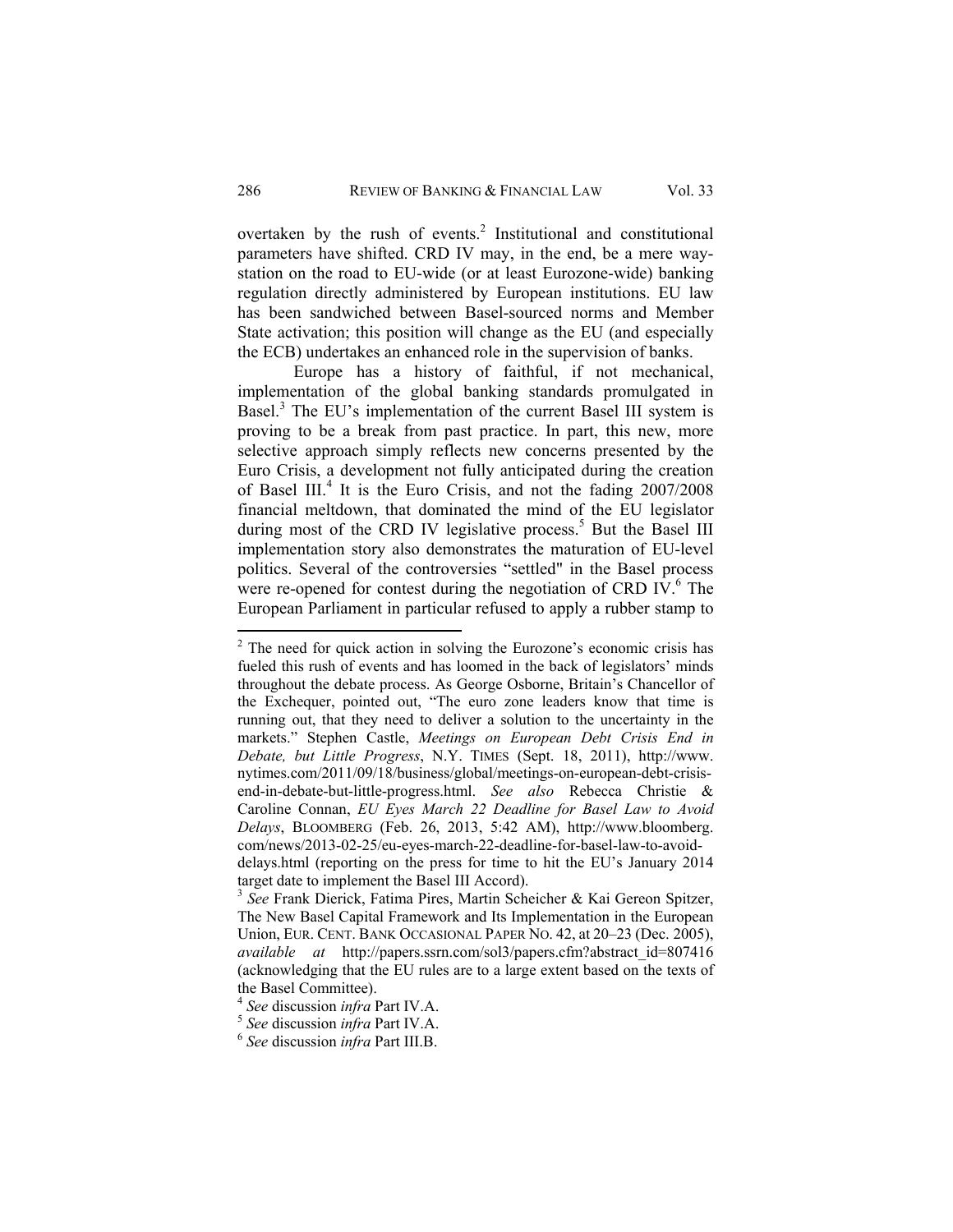the CRD IV package brought back from Basel.<sup>7</sup> As Europe's financial stature grows, so too may Europe exercise greater range to pick and choose those elements of the Basel program which best suit its internal interests.

The recent course of European banking reform has played out alongside the Euro Crisis. Europe has now implemented much (but not all) of Basel III package of reforms in CRD IV.<sup>8</sup> But CRD IV will hardly complete the restructuring of European banking regulation. The Euro Crisis has triggered a re-evaluation of the design and functioning of the European banking system, particularly within the Eurozone. The Euro Crisis has also further divided the Eurozone Member States from those EU banking powers outside the Eurozone (chiefly the United Kingdom and Sweden).<sup>9</sup> The force of the Euro Crisis will propel Europe (and especially the Eurozone) away from the global consensus struck in Basel, and this divergence has particular implications for London.

This article explores EU departures from the Basel III undertakings. The first is EU's treatment of many Basel III norms as fixed obligations, and not as minimum standards.<sup>10</sup> And, in certain instances, the EU has resisted a Basel III result and elected a studied course of non-implementation.<sup>11</sup> This new discretion is described here as "Basel à la carte."

 <sup>7</sup> See discussion *infra* Part IV.B.

*See* Press Release, Eur. Comm'n, CRD IV/CRR—Frequently Asked Questions 5 (Mar. 21, 2013), *available at* http://europa.eu/rapid/pressrelease\_MEMO-13-272\_en.htm [hereinafter CRD FAQ I].

*See Making the Break*, THE ECONOMIST (Dec. 8, 2012), http://www.economist.com/news/briefing/21567914-how-britain-could-fallout-european-union-and-what-it-would-mean-making-break ("The eurozone crisis has exposed the lack of dynamism in much of Europe (though Britain itself is hardly booming) and the British also feel sidelined, as countries that use the single currency are pulled more tightly together."). 10 *See* CRD FAQ I, *supra* note 8, at 5 ("For the first time a single set of

harmonised prudential rules is created which banks throughout the EU must respect. EU heads of state and government had called for a 'single rule book' in the wake of the crisis. This will ensure uniform application of Basel III in all Member States . . . .").

<sup>&</sup>lt;sup>11</sup> See id. (recognizing that "[t]here are two reasons why Basel III cannot simply be copy/pasted into EU legislation," and therefore, a faithful implementation of the Basel III framework shall be assessed having regard to the substance of the rules).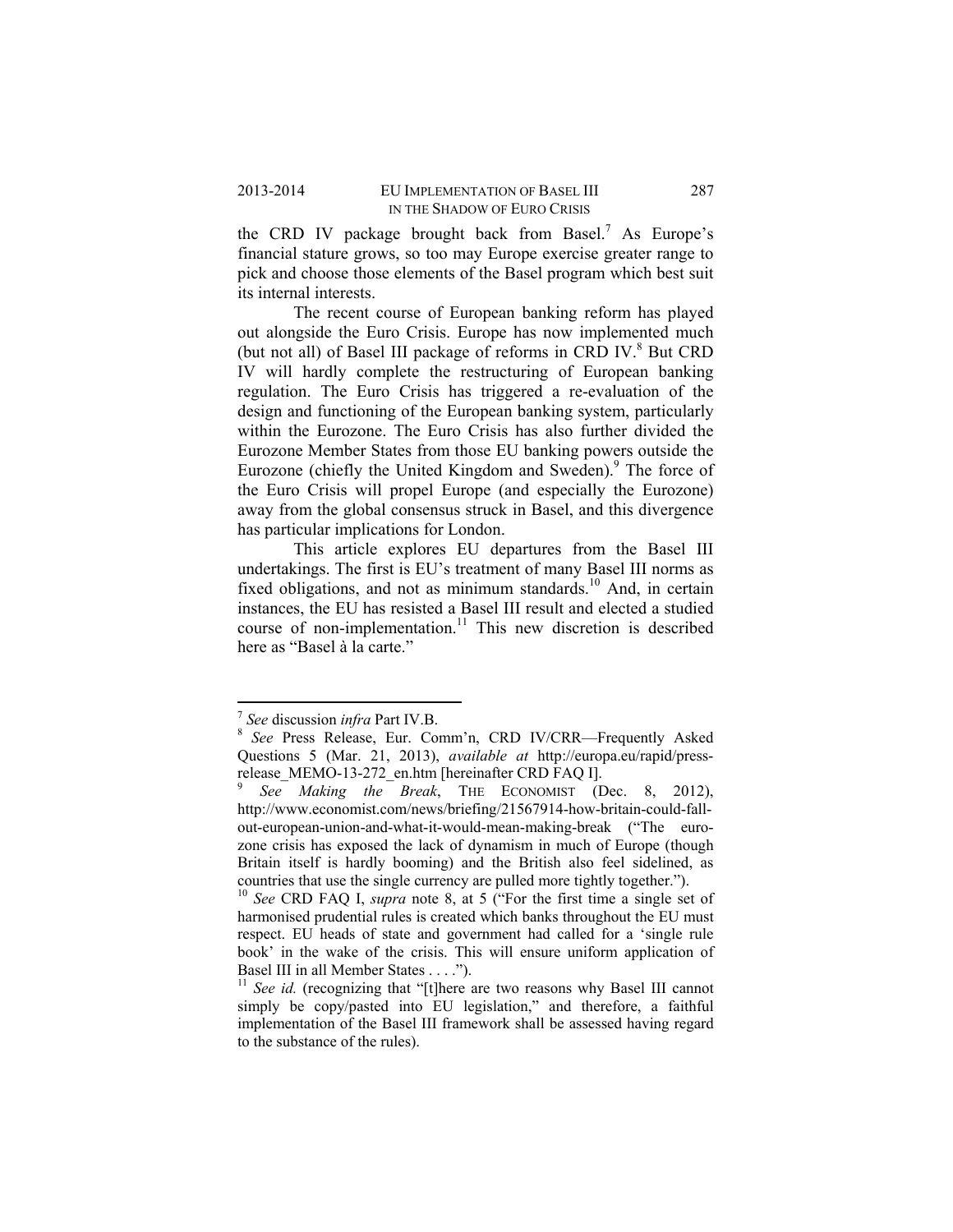EU banking regulation will have a European character and will reflect the realities of European politics. Basel III will also serve—in a way perhaps unintended by the European officials who took part in the Basel III process—as the foundation for substantive rules applied to Eurozone banks within the emergent European banking union.

#### *II. Basel and Brussels*

## **A. Basel and Basel II in European Law**

Basel, a historic city on the Rhine, is Swiss of course: it sits outside the territory of the EU.12 Yet it is a quintessentially European city, with neighborhoods spilling into adjacent France and Germany.13 Basel's chief international institution—the Bank for International Settlements ("BIS")<sup>14</sup>—was established to serve a multilateral purpose: the processing of post-World War I reparation payments by Germany.<sup>15</sup> Basel the city has become global in its reach and influence. Indeed, Basel's two multinational pharmaceutical firms—Roche and Novartis—rank among the top

<sup>12</sup> *Basel Region Location/Climate*, BASEL-VIRTUELL, http://www.baselvirtuell.ch/en/basel\_region/basel\_city/location\_climate (last visited Jan. 16, 2014).<br> $^{13}$  *Id.* 

<sup>&</sup>lt;sup>14</sup> See BIS History: Overview, BANK FOR INT'L SETTLEMENTS, http://www. bis.org/about/history.htm (last visited Jan. 16, 2014) [hereinafter *BIS History*]. *If Id.* The BIS was established in Basel after World War I in order to

administer the payment of war reparations. *Id.* These were, by-and-large, payments owed by Germany to its victorious European neighbors, France and the United Kingdom. *Id.* While this function long predates the establishment of the EU, it reflects the use of Basel as a locus for coordinating financial relations among the chief European powers. In modern times, the BIS has evolved into the major forum for coordination among central bankers and bank supervisors. *Id.* 

Timothy Canova has argued that the BIS in its current role as a forum for central bankers and bank supervisors has served to promote the conventional model of an autonomous or independent central bank, removed from the control of the elected branches of national government. *See* Timothy A. Canova, *Banking and Financial Reform at the Crossroads of the Neoliberal Contagion*, 14 AM. U. INT'L L. REV. 1571, 1614–15 (1999); Castle, *supra* note 2.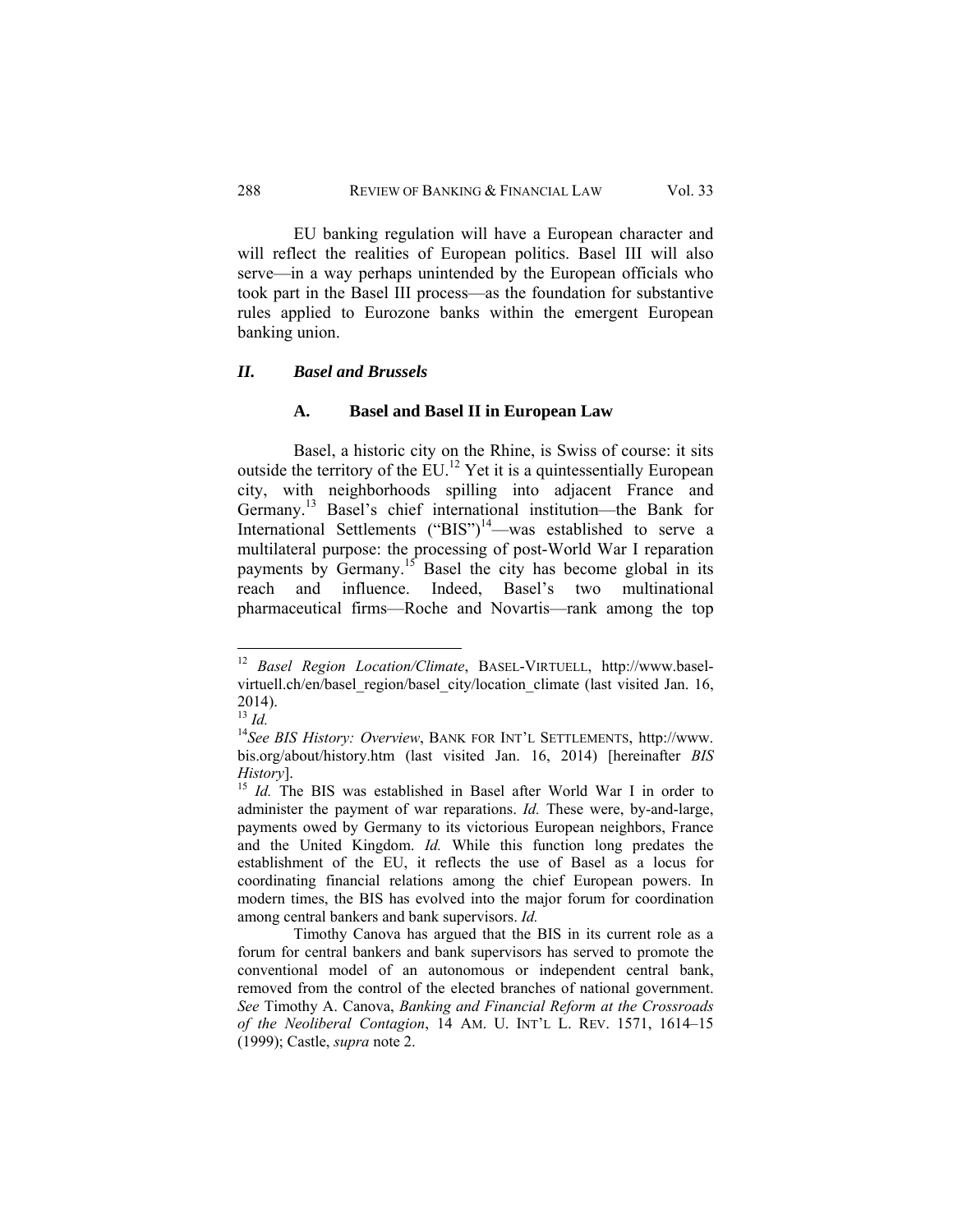five health care companies in the world.<sup>16</sup> The mandate of the BIS has similarly expanded to a global scale.<sup>17</sup>

Basel also provides the name of a system for the international coordination of national banking regulation, sponsored by the Basel Committee on Banking Supervision ("BCBS"), which is "hosted" by the BIS.<sup>18</sup> The major European banking powers have been active participants in the formulation of Basel rules.<sup>19</sup>

Basel norms had been enthusiastically embraced by Brussels in recent years.20 Basel provided an external motive for greater harmonization of banking law in Europe: harmonization, which, in turn, furthered the European project.<sup>21</sup> Each succeeding Basel agreement functioned as a mandate for consistent European banking

<sup>16</sup> *See Top 15 Pharma Companies of 2013*, GENETIC ENG'G & BIOTECH. NEWS (July 29, 2013), http://www.genengnews.com/insight-andintelligenceand153/top-15-pharma-companies-of-2013/77899860/?page=2. 17 *See The BIS and the Pursuit of Global Financial Stability*, BANK FOR

INT'L SETTLEMENTS, http://www.bis.org/about/global\_financial\_stability. htm (last visited Jan. 16, 2014) ("In 1999, the Financial Stability Institute (FSI) was created to promote dissemination of the work undertaken by the supervisory community, and to provide practical training for financial sector supervisors worldwide.").

<sup>&</sup>lt;sup>18</sup> *Basel Committee on Banking Supervision*, BANK FOR INT'L SETTLEMENTS, http://www.bis.org/bcbs/ (last visited Jan. 16, 2014) [hereinafter *BCBS*].

<sup>&</sup>lt;sup>19</sup> The current Basel edition—Basel III—is formally promulgated by the Basel Committee on Banking Supervision. *See International Regulatory Framework for Banks (Basel III)*, BANK FOR INT'L SETTLEMENTS, http://www.bis.org/bcbs/basel3.htm (last visited Jan. 16, 2014) [hereinafter *Basel III*]. The Basel Committee includes representatives from EU member states Belgium, France, Germany, Italy, Luxembourg, the Netherlands, Spain, Sweden, and the United Kingdom. *Id.* Basel III received its political blessing—and much of its mandate—from the Group of Twenty, which includes EU member states France, Germany, Italy, and the United Kingdom, as well as representatives from the EU. *See* BASEL COMM. ON BANKING SUPERVISION, BANK FOR INT'L SETTLEMENTS, A BRIEF HISTORY OF THE BASEL COMMITTEE 1 (2013), *available at* http://www.bis.org/bcbs/ history.pdf [hereinafter BASEL COMM. HISTORY].<br><sup>20</sup> *See* Dierick et al., *supra* note 3, at 20–23.<br><sup>21</sup> *See* Bryan J. Balin, Basel I, Basel II, and Emerging Markets: A

Nontechnical Analysis 1 (May 10, 2008) (part of unpublished graduate thesis, Johns Hopkins University), *available at* https://jscholarship. library.jhu.edu/bitstream/handle/1774.2/32826/Basel%20I%2c%20Basel%2 0II%2c%20and%20Emerging%20Markets%20a%20Nontechnical%20Anal ysis052008.pdf?sequence=1.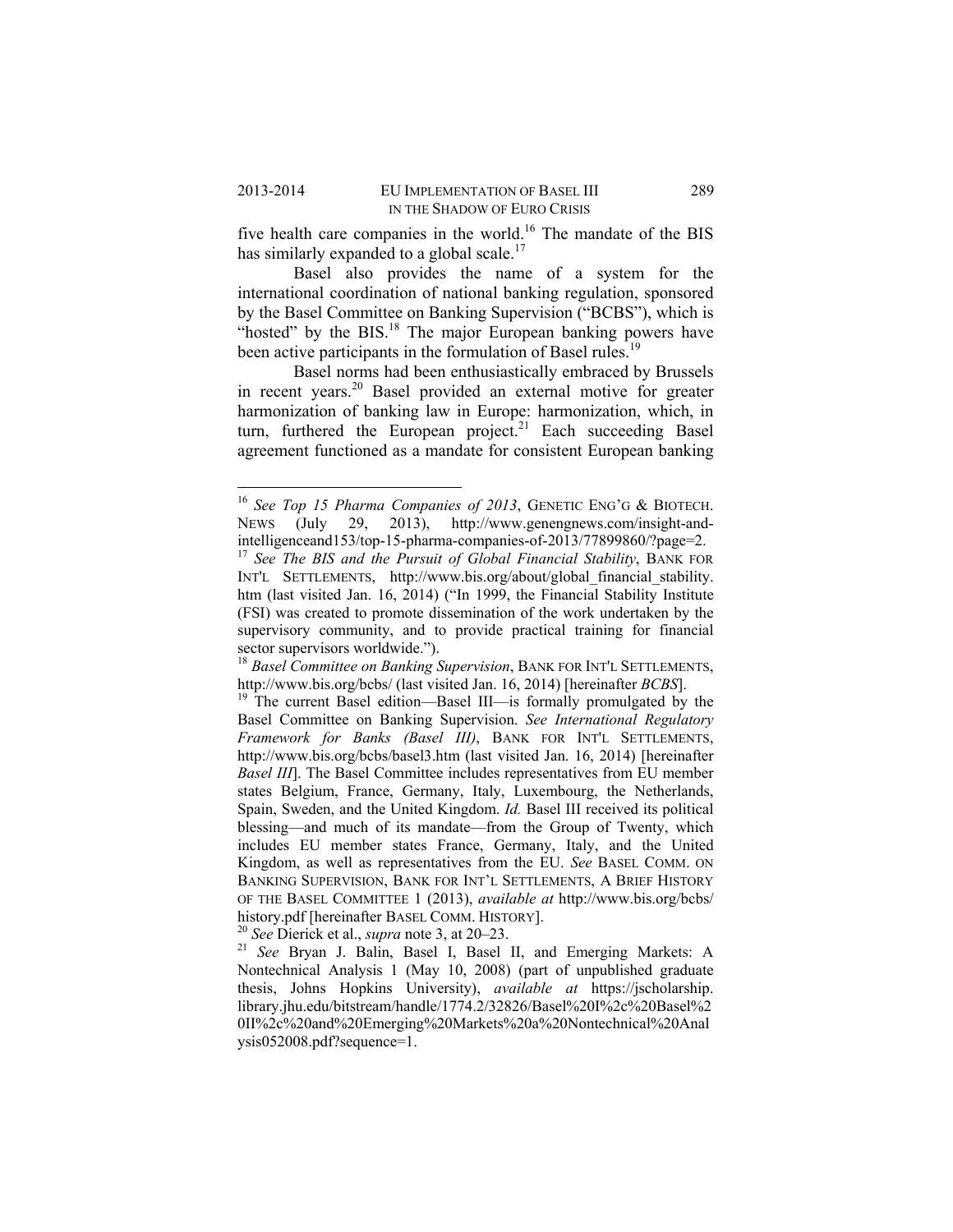reform within the bounds of that agreement.<sup>22</sup> The Basel-induced functional harmonization of Member State law created an opportunity for the Brussels-level institutions to operate as a coordination mechanism, and thus expanded their competence and influence.23 Note, however, that Member States were able to anticipate the content of the harmonization program prior to its enactment.<sup>24</sup> The EU Member States could directly observe the

incipient norms by examining the Basel instruments themselves.<sup>25</sup> Basel II, for example, was faithfully transmitted to the EU Member States through a series of EU directives.<sup>26</sup> These directives mandated observance of Basel II's rules but permitted wide areas of discretion to be exercised by Member State authorities.<sup>27</sup> These earlier Capital Requirement Directives served as the basis for EUwide harmonization of minimum bank capital levels.<sup>28</sup> Perhaps more importantly, they transmitted much of Basel II's self-regulatory spirit (which came to function as a regulatory "soft-touch") into Member

 $22$  *Id.* ("Through quantitative and technical benchmarks, both accords have helped harmonize banking supervision, regulation, and capital adequacy standards across the eleven countries of the Basel Group and many other emerging market economies.").

<sup>&</sup>lt;sup>23</sup> *Id.* ("Their goal, as stated in the Founding Document of the Basel Committee, is to . . . 'extend regulatory coverage, promote adequate banking supervision, and ensure that no foreign banking establishment can escape supervision' . . . .").

 $^{24}$  *Id.* ("[A]s the Founding Document clearly states, the Basel Committee cannot enact legally binding banking standards. Therefore, it is up to the member states themselves to implement and enforce the recommendations of the Basel Committee.").

<sup>25</sup> *See id.* <sup>26</sup> *See Progress on Basel II Implementation, New Workstreams and Outreach*, BANK FOR INT'L SETTLEMENTS, http://www.bis.org/publ/ bcbs\_nl11.htm (last visited Jan. 16, 2014) [hereinafter *Progress on Basel II Implementation*].<br><sup>27</sup> Jaime Caruana, Governor of the Bank of Spain and Chairman of the Basel

Comm. on Banking Supervision, Remarks at the Central Banks and the Challenge of Development Conference: The Implementation of Basel II 3 (Mar. 13, 2006), *available at* http://www.bis.org/review/r060531b.pdf ("Basel II is not a 'one size fits all' framework. Supervisors can adopt the framework on an evolutionary basis and use elements of national discretion to adapt it to their needs.").

<sup>28</sup> *See* Marianne Ojo, Basel II and the Capital Requirements Directive: Responding to the 2008/09 Financial Crisis 2–3 (Sept. 18, 2009), *available at* http://papers.ssrn.com/sol3/papers.cfm?abstract\_id=1475189.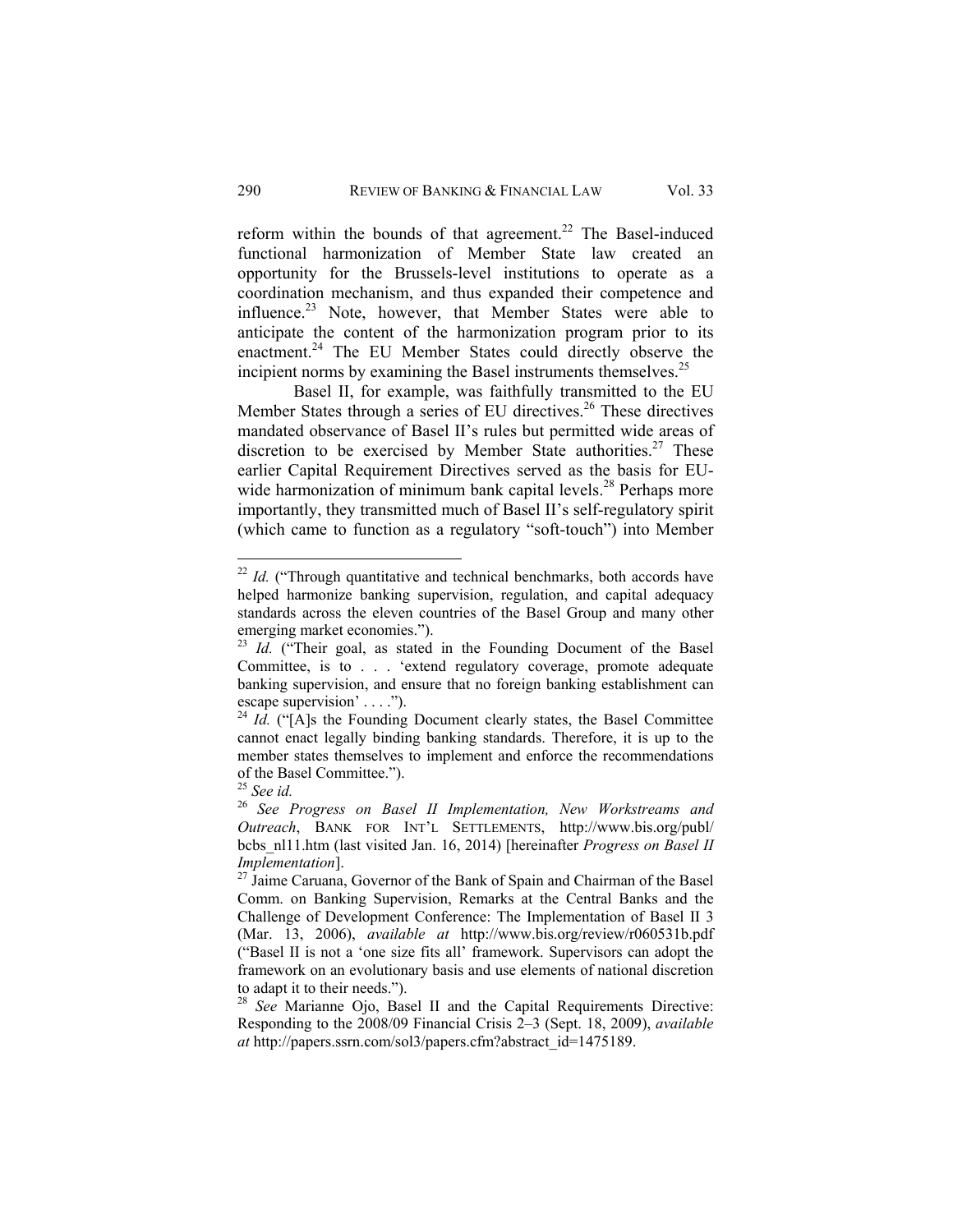State law.<sup>29</sup> The very presence of a flow of Basel-level rules served to expand the role of EU law in coordinating banking law convergence in Europe.<sup>30</sup>

Basel itself is a coordinating mechanism. It results in loose agreements that do not rise to the level of legal engagements.<sup>31</sup> The countries participating in the Basel system do not formalize their mutual commitments in treaty obligations.<sup>32</sup> The various Basel undertakings are formally non-binding.<sup>33</sup> There is, as a result, no recourse to dispute settlement in the event a Basel signatory fails to carry out its Basel commitments.

As such, Basel agreements contrast with other international economic policy coordination mechanisms such as the World Trade Organization ("WTO") agreements.<sup>34</sup> That said, Basel certainly creates expectations of compliance by the countries engaged in its rule formulation—and compliance has been (at least with respect to national implementation) quite high throughout its history.<sup>35</sup> As soft law goes, Basel is fairly "hard." Further, Basel norms may be

<sup>29</sup> Kern Alexander, *Global Financial Standard Setting, The G10 Committees, and International Economic Law*, 34 BROOK. J. INT'L L. 861, 876 (2009) ("As an international legal matter, the Basel Capital Accord and its amended version, Basel II, are not legally binding in any way for G10 countries or other countries that adhere to it. The Capital Accord has been analyzed and classified as a form of 'soft' law.").

<sup>30</sup> *See Basel II: International Convergence of Capital Measurement and Capital Standards: A Revised Framework*, BANK FOR INT'L SETTLEMENTS,

<sup>&</sup>lt;sup>31</sup> See BASEL COMM. HISTORY, *supra* note 19, at 1 ("The Committee's decisions have no legal force.").<br><sup>32</sup> See Alexander, *supra* note 29, at 867.

<sup>&</sup>lt;sup>33</sup> BASEL COMM. HISTORY, *supra* note 19, at 1.<br><sup>34</sup> See Alexander, *supra* note 29, at 867 ("In contrast to international economic organizations such as the WTO, or BIS, international standardsetting bodies are not entities with separate legal personality created by States, but rather informal associations of state representative and/or professionals that meet to address specific problems or to identify issues of concern.").

<sup>&</sup>lt;sup>35</sup> See id. at 873 ("To ensure that its standards are adopted, the Committee expects the IMF and World Bank to play a surveillance role in overseeing Member State adherence through its various conditionality programs. In addition, because most G10 countries are members of the European Union, they are required by EU law to implement the Capital Accord into domestic  $law.'$ ).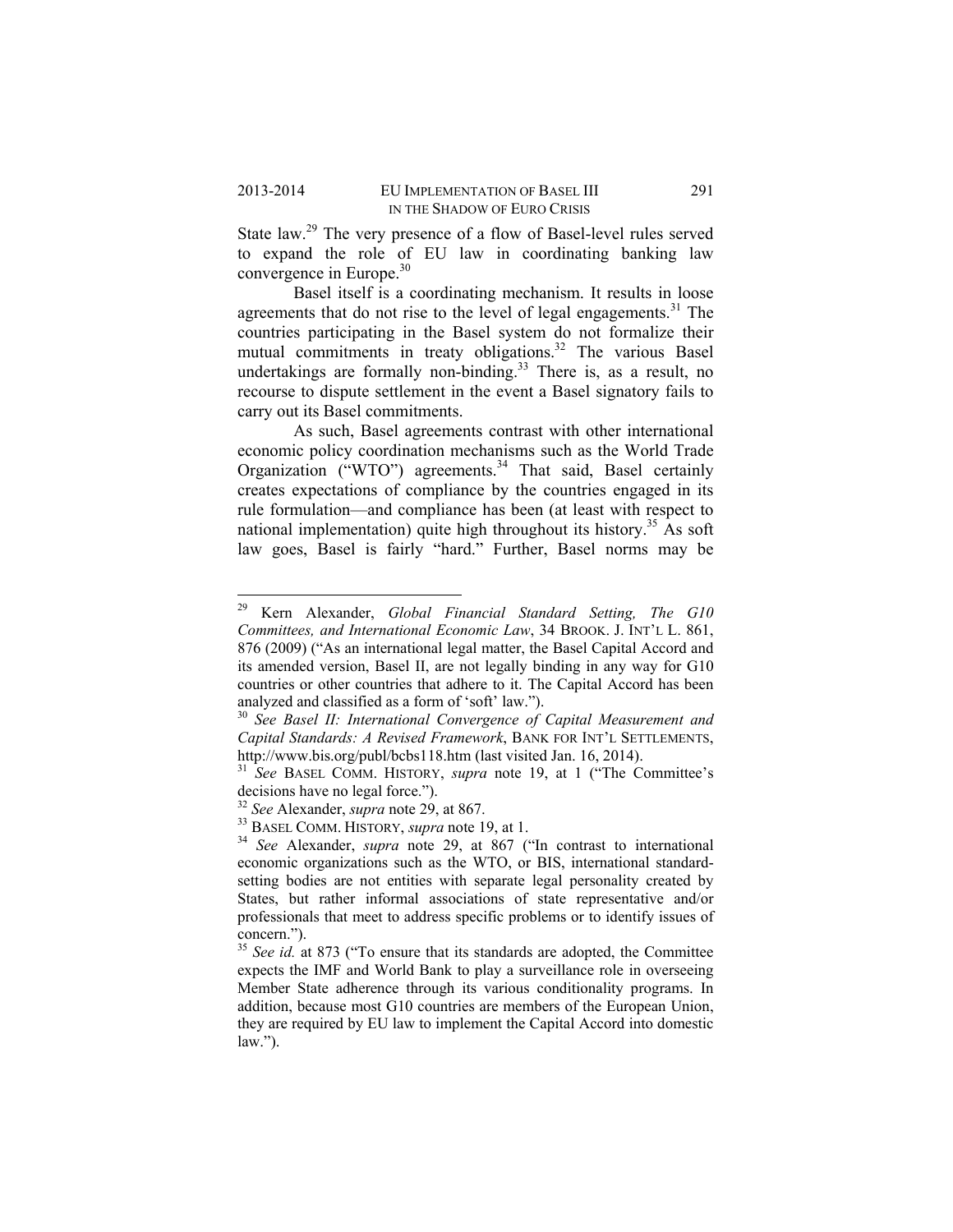followed by states outside its formal membership.<sup>36</sup> Basel norms are considered best practices by many national bank regulators.<sup>37</sup>

Basel has grown alongside the WTO and the  $EU^{38}$ —and has been inspired by each.<sup>39</sup> Like the WTO, Basel dominates a field of important international economic activity. Basel is concerned with international competition, the avoidance of trade barriers created by regulatory divergence, and the facilitation of cross-border exchange.<sup>40</sup> But Basel differs from much WTO law in that it affirmatively directs the form and content of national law (and in this, Basel resembles EU law).<sup>41</sup> Most WTO law, in contrast, simply sets limits on national action: $42$  WTO law, in spirit, is largely deregulatory.43

EU law inspires Basel law in its use of harmonization as its principal technique.44 That is, all Basel participants, including the EU, enjoy considerable latitude in the manner and means of their

<sup>36</sup> *See id.* at 875. 37 *See id.* at 868 ("These committees have examined many important economic policy and financial regulatory issues, as well as elaborated and promulgated best practices in supervision and regulation, the functioning of payment, settlement systems, and the overall operation of financial markets.").

<sup>38</sup> The BIS established the Basel Committee in 1974. *See* BASEL COMM. HISTORY, *supra* note 19, at 1. The Basel Committee has included the chief bank regulators (central bank governors and bank supervisors) from the world's major banking centers. *Id.* <sup>39</sup> *See* Alexander, *supra* note 29, at 866. 40 *See id.* 

<sup>&</sup>lt;sup>42</sup> See Understanding the WTO, WORLD TRADE ORG., http://www. wto.org/english/thewto\_e/whatis\_e/who\_we\_are\_e.htm (last visited Jan. 16, 2014) [hereinafter *WTO*]. TRIPS is the exception within the WTO arrangements that proves the rule. *See Overview: The TRIPS Agreement*, WORLD TRADE ORG., http://www.wto.org/english/tratop\_e/trips\_e/intel2 e.htm (last visited Nov. 8, 2013). TRIPS mandates that each WTO member implement a system of intellectual property protection.  $Id$ .

<sup>&</sup>lt;sup>43</sup> See WTO, supra note 42 ("At its heart are the WTO agreements, negotiated and signed by the bulk of the world's trading nations. These documents provide the legal ground rules for international commerce. They are essentially contracts, binding governments to keep their trade policies within agreed limits.").

<sup>44</sup> *See generally* JUNJI NAKAGAWA, INTERNATIONAL HARMONIZATION OF ECONOMIC REGULATION (2011).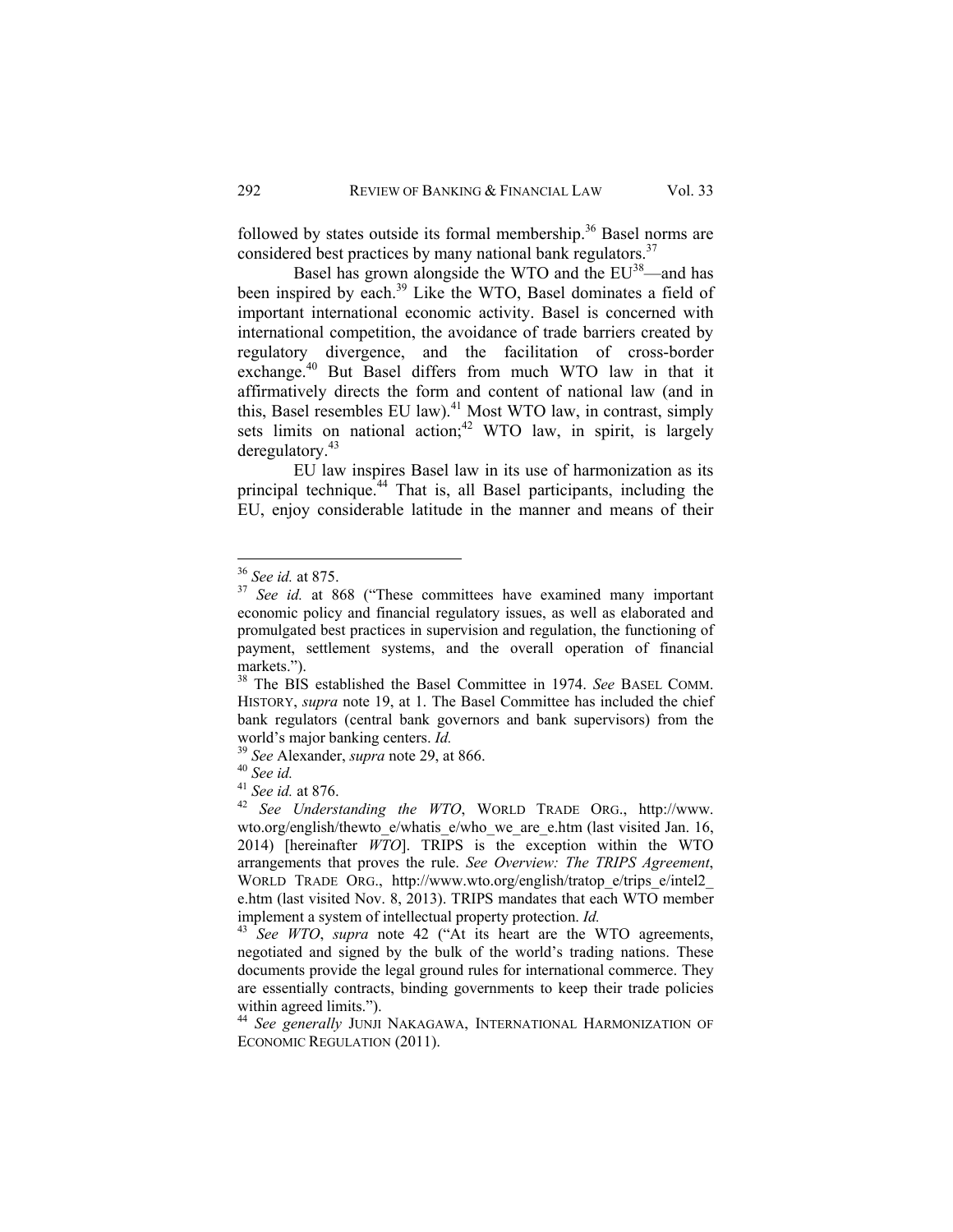implementation<sup>45</sup>—although this discretion may be narrowing as Basel norms become more specific over time.

No point of Basel law is "directly effective" (to borrow a concept from EU law).<sup>46</sup> This is certainly true from a "Basel perspective," in that the Basel rules do not pretend to have any automatic application. And even the most extremely monist nation would be unlikely to directly apply Basel law without some form of national transcription, given Basel's informal legal status.<sup>47</sup> After all, Basel norms are neither treaty commitments nor customary international law.<sup>48</sup>

Rather Basel law serves, much like a European directive, to guide national implementation. The form of national implementation—whether by statue, regulation, guidelines or whatever—is left to national discretion.<sup>49</sup> Basel law does, however, speak directly to the banks and other financial institutions that are the ultimate object of its strictures.<sup>50</sup> Banks anticipate the ultimate application of Basel norms in the various jurisdictions in which they operate; as such, there is considerable practical effectiveness directly exerted by Basel norms.<sup>51</sup>

The EU has quite loyally transmitted the Basel undertakings into EU law.52 It is little exaggeration to state that Basel has been a major determinant of trans-European banking regulation.<sup>53</sup> Many of

<sup>&</sup>lt;sup>45</sup> Alexander, *supra* note 29, at 874.<br><sup>46</sup> "Direct effect" is a principle of EU law according to which provisions of Union law may, if appropriately framed, confer rights on individuals, which the courts of Member States of the EU are bound to recognize and enforce. *See* Eur. Comm'n, *The Direct Effect of European Law*, EUROPA.EU, http://europa.eu/legislation\_summaries/institutional\_affairs/decisionmaking process/l14547\_en.htm (last visited Jan. 16, 2014).

<sup>&</sup>lt;sup>47</sup> See supra notes 27–33 and accompanying text.<br><sup>48</sup> Alexander, *supra* note 29, at 869.<br><sup>49</sup> Id. at 874.<br><sup>50</sup> See Balin, *supra* note 21, at 2.<br><sup>51</sup> Alexander, *supra* note 29, at 875.<br><sup>52</sup> See Eur. Union, *The Taking-Institutions*, EUROPA.EU, http://europa.eu/legislation\_summaries/internal\_ market/single\_market\_services/financial\_services\_banking/l24234\_en.htm (last visited Jan. 16, 2014) ("Directives 2006/48/EC and 2006/49/EC have transposed into Community law the Basel II rules on measuring own funds and capital requirements agreed by the G-10.").  $53$  The Second Banking Directive is an example of an important EU banking

law with no Basel roots. It famously allocated regulatory authority among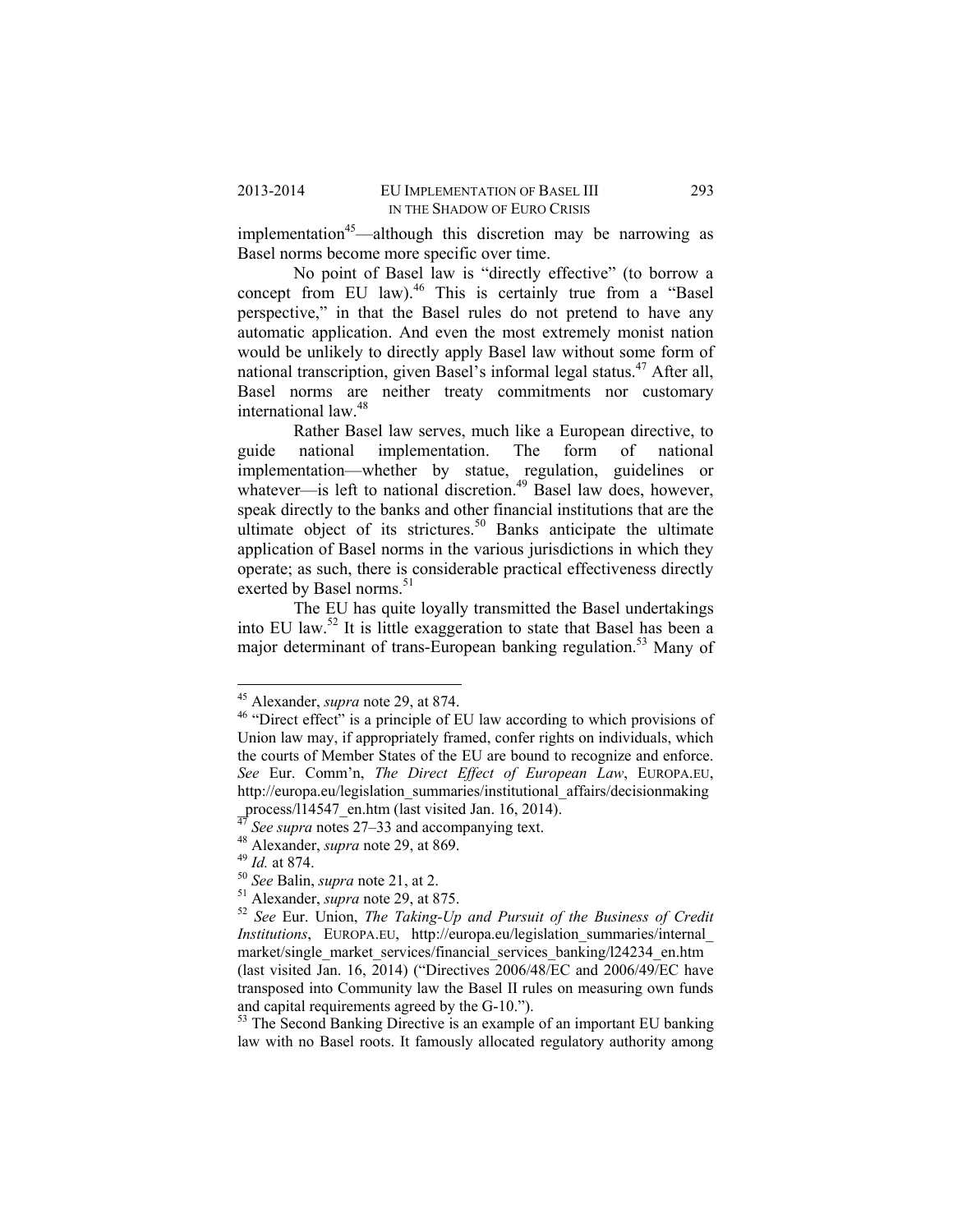the central EU directives in the banking sector—the earlier Capital Requirements Directives—are largely European implementation of Basel engagements.<sup>54</sup> In a curious way, Basel has been used to support and legitimate Brussels-level exercise of competency in harmonizing Member State bank regulation.<sup>55</sup> Of course, neither Basel nor Brussels exhausts national competency in bank regulation.

We might usefully attribute the various sources of EU Member State banking regulation into three parts:

- 1. Brussels-Mandated Regulation Implementing Basel Norms. The EU-level Basel commitments, once reduced to EU-wide legislation (such as CRD IV), enjoy supremacy over conflicting Member State norms.<sup>56</sup> By terms of the basic EU treaties, that part of the CRD IV package that takes the form of a regulation becomes directly applicable to the Member States.<sup>57</sup>
- 2. Brussels-Mandated Regulation Exercising Discretion Within Limits of EU "Constitutional" Treaties. For example, the provisions of CRD IV that comprise a directive require the Member States to undertake implementing national legislation.58 This national legislation must follow the design of the directive<sup>59</sup> and cannot

<sup>&</sup>lt;u> 1989 - Johann Stein, marwolaethau a bhann an t-Amhain Aonaichte ann an t-Amhain Aonaichte ann an t-Amhain Aon</u> the Member States and de facto harmonized the range of activities open to EU banks.

<sup>54</sup>*See, e.g.*, Council Directive 2006/48/EC, 2006 O.J. (L 177) 1, 4; Council Directive 2006/49/EC, 2006 O.J. (L 177) 201, 201–03.<br><sup>55</sup> See supra notes 21–23 and accompanying text.

<sup>&</sup>lt;sup>56</sup> Consolidated Versions of the Treaty on European Union and the Treaty on the Functioning of the European Union, Mar. 30, 2010, 2010 O.J. (C 83) 01 [hereinafter Consolidated TEU and TFEU].

<sup>57</sup> *See* Consolidated TEU and TFEU art. 288 (explaining in Article 288 of the Treaty on the Functioning of the European Union (TFEU) that a regulation "shall have general application" and "be binding in its entirety and directly applicable in all Member States"). 58 *See* Directive 2013/36, *supra* note 1, at 1 (requiring the authorities to

institute arrangements in accordance with the general requirements of the Regulation).

<sup>&</sup>lt;sup>59</sup> Article 288 of TFEU further provides that "[a] directive shall be binding, as to the result to be achieved, upon each Member State to which it is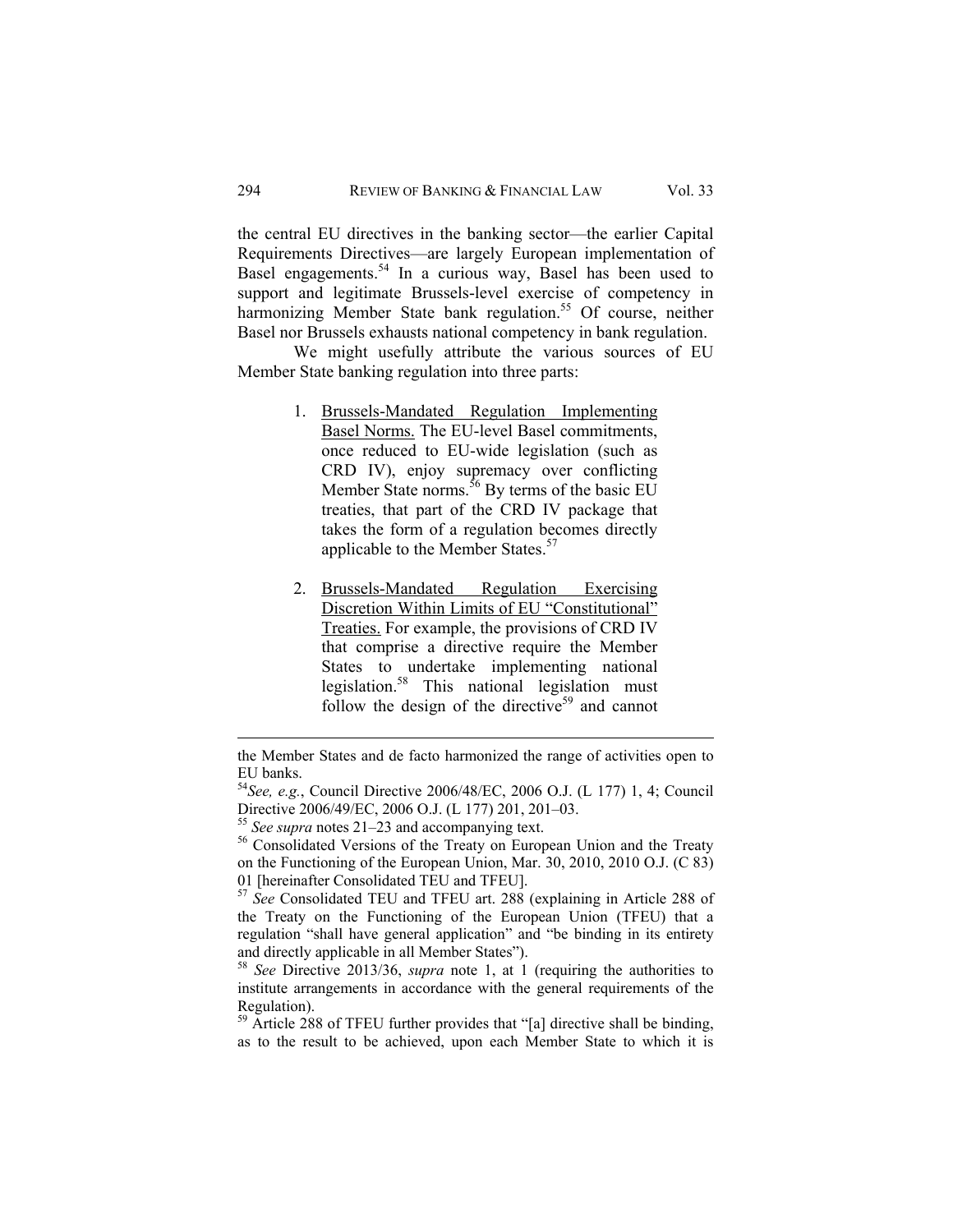be inconsistent with the directive.<sup>60</sup> The Second Banking Directive ("SBD"), a central piece of EU banking law, is a further example; SBD allocates regulatory authority among the Member States<sup>61</sup>

3. Member State Regulation in Residual Discretionary Zone Within Treaty Limits. There remains an important zone of action open to Member State national authorities. Under current constitutional arrangements, the EU Member States, including the Eurozone Member States, enjoy substantial residual authority to set banking policies.<sup>62</sup> For the Eurozone Member States, however, this authority may be substantially reduced by the eventual emergence of a Eurozone banking union.<sup>63</sup>

How much European banking regulation falls within each of these categories would be difficult to quantify. That said, the expansion of

minsky2013/Zavvos\_speech.pdf.<br><sup>61</sup> Second Council Directive No. 89/646/EEC of 15 Dec. 1989, arts. 3–7, 1989 O.J. (L 386) 1, 4–5.

 addressed, but shall leave to the national authorities the choice of form and methods." *Id.* 60 Similarly, the recent transfer to the ECB of supervision of Europe's

largest banks is an example of Brussels' exercise of newly expanded powers. *See* George S. Zavvos, Legal Advisor, Legal Serv.—Eur. Comm'n, Towards a European Banking Union: Legal and Policy Implications, Address at the 22nd Annual Hyman P. Minsky Conference: "Building a Financial Structure for a More Stable and Equitable Economy" 4–7 (Apr. 18, 2013), *available at* http://www.levyinstitute.org/conferences/

<sup>62</sup> *See* Katja Langenbucher, *Bausteine eines Bankgesellschaftsrechts: Zur Stellung des Aufsichtsrats in Finanzinstituten* [*CRD IV and Corporate Governance of Banks–A New Discipline in the Making*], 176 ZEITSCHRIFT FÜR DAS GESAMTE HANDELSRECHT UND WIRTSCHAFTSRECHT 652, 652-55, 662 (2012) (Ger.). Germany, for example, is exercising its residual authority in reforming the corporate governance features of its national banking law (*Kreditwesengesetz*). *See id.* 63 *See* Emilios Avgouleas & Douglas W. Arner, The Eurozone Debt Crisis

and the European Banking Union: A Cautionary Tale of Failure and Reform 25 (Oct. 2013), *available at* http://papers.ssrn.com/sol3/papers.cfm? abstract\_id=2347937.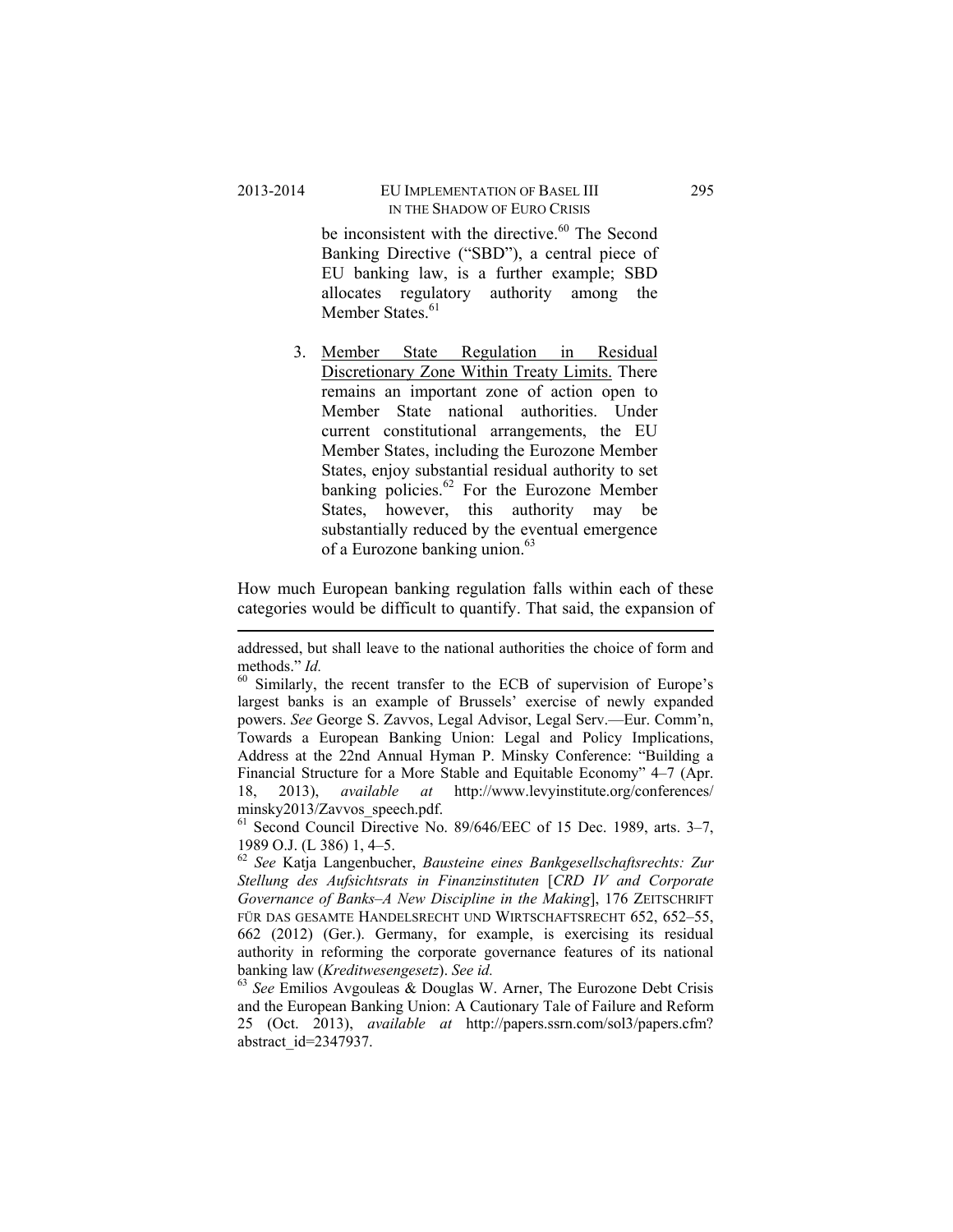Basel norms through the three "generations" described here—the 1988 Basel Accord, Basel II in 2004, and now Basel III—has resulted in the withdrawal of more and more matters from a zone of discretion that had previously been enjoyed either freely at the Member State level or exercised through Brussels-level competence.64 While the collective EU and Member State freedom of action has been curtailed by Basel, Brussels has gained new authority at the expense of the Member States.<sup>65</sup>

CRD IV's "Single Rulebook" largely departs from the Basel transmission process.66 The new approach reflects both the wider scope of Basel III (in comparison with Basel II) as well as the deeper integration created by the adoption of the euro. $67$  Basel III will

<sup>64</sup> *See* Stefan Ingves, Chairman, Basel Comm. on Banking Supervision, Welcome and Keynote Address at a Symposium to Mark 25 Years of the Basel Capital Accord: 25 Years of International Financial Regulation: Challenges and Opportunities 3 (Sept. 26, 2013), *available at*  https://www.bis.org/speeches/sp130926.pdf (celebrating Basel Committee's expansion and evolution into an international standard-setter and a peer reviewer of members' compliance with their agreements). 65 Gareth Jones, *Germans Distrust Brussels, Want UK to Stay in EU: Poll*,

REUTERS (Sept. 17, 2013, 10:09 AM), http://www.reuters.com/article/ 2013/09/17/us-germany-eu-survey-idUSBRE98G0P220130917 (reporting the results of a German poll that said one in two want Brussels to devolve more powers to EU member states).

<sup>66</sup> *See The Single Rulebook*, EUR. BANKING AUTH., http://www.eba. europa.eu/regulation-and-policy/single-rulebook (explaining what the Single Rulebook is and why it is important); *see generally* Nicolas Véron, *A New Era for Global Financial Standards*, VOX (Mar. 17, 2012), http://www.voxeu.org/article/new-era-global-financial-standards. The EU's implementation of Basel III changes the Basel transmission process in an important way. While the current legislation is known as the Capital Requirements Directive IV, the descriptor of "directive" is no longer precise. The earlier Capital Requirements Directives were, by and large, directives: commands to EU member states to enact national legislation consistent with the directive's design. LINKLATERS, COMPARISON BETWEEN CAPITAL REQUIREMENTS DIRECTIVE IV AND BASEL III 2 (Benedict James & Andrew Forde eds., 2011), *available at* http://www.linklaters.com/ Publications/Comparison-Capital-Requirements-Firective-IV-Basel-III/

Pages/Index.aspx. In Contrast, CRD IV prominently features a regulation, containing much of the new "single rulebook" that will apply directly and uniformly throughout the EU territory. *See id.* <sup>67</sup> *See Adopting the Euro*, EUR. COMM'N, http://ec.europa.eu/economy

finance/euro/adoption/ (last visited Jan. 16, 2014).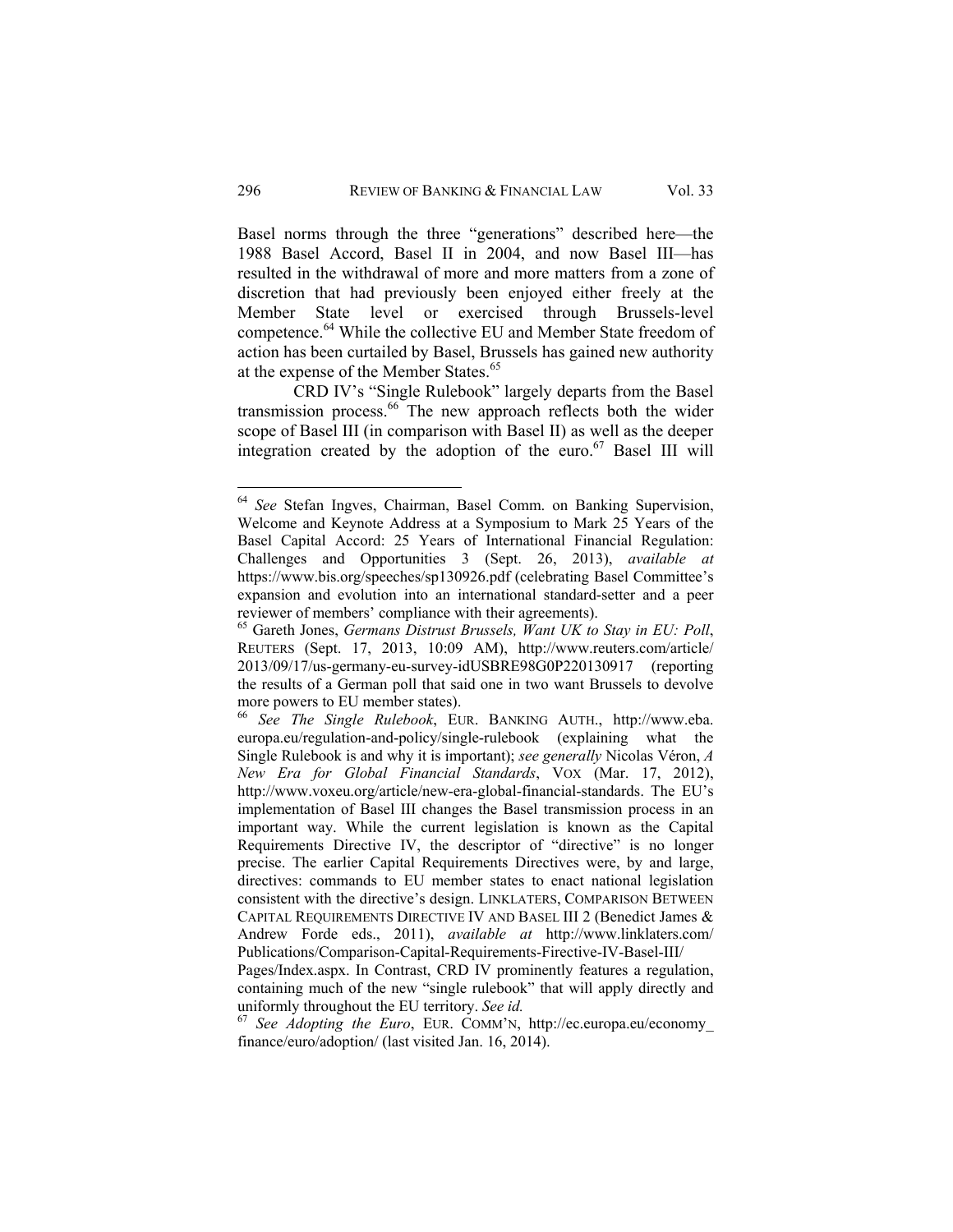control more aspects of the European banking regulation—and will do so more directly and with greater specificity.68 Basel (and less so Brussels) has thus become the ultimate source for a significant portion of EU banking law.

The 2007/2008 Crisis has accelerated the growth of the Basel domain. In responding to the crisis, the major banking powers, including the EU, have accorded a considerable thickening of Basel law. Basel III—the post-2007/2008 Crisis generation of Basel norms—significantly expands the mandates for harmonized national regulation.<sup>69</sup> These new disciplines—intermediated by Brussels are reflected in new and more complex harmonizing legislation that is imposed on national authorities for eventual implementation and administration.70 They will serve as the foundation for the substantive rules to be administered by the ECB in supervising the Eurozone's largest banks as part of the newly established Single Supervisory Mechanism ("SSM").<sup>71</sup>

The operation of various European banking directives has created conditions for the operation of the European "banking passport"—the regulatory notion that, once having met the standards of a single Member State banking regulator, an institution may operate throughout the European territory.<sup>72</sup> For the moment (and this is about to change with regard to Europe's largest banks), a banking institution is supervised by the relevant authorities of its home Member State with respect to its activities throughout the EU

<sup>68</sup> *See* Véron, *supra* note 66. 69 *Basel III*, *supra* note 19 ("'Basel III' is a comprehensive set of reform measures, developed by the Basel Committee on Banking Supervision, to strengthen the regulation, supervision[,] and risk management of the banking sector.").

<sup>70</sup> *See Implementing Basel III Europe: CRD IV Package*, EUR. BANKING AUTH., *available at* http://www.eba.europa.eu/regulation-and-policy/ implementing-basel-iii-europe (last visited Jan. 16, 2014).

<sup>71</sup> Eur. Comm'n, *The EU Single Market: Financial Supervision*, EUROPA.EU, *available at* http://ec.europa.eu/internal\_market/finances/ committees/ (last visited Jan. 16, 2014).

<sup>72</sup> Eur. Comm'n, *The EU Single Market: Banking*, EUROPA.EU, *available at*  http://ec.europa.eu/internal\_market/bank/index\_en.htm (last visited Jan. 14, 2014) ("These policies are based on the principles of mutual recognition and the "single passport," a system which allows financial services operators legally established in one Member State to establish/provide their services in the other Member States without further authorisation requirements.").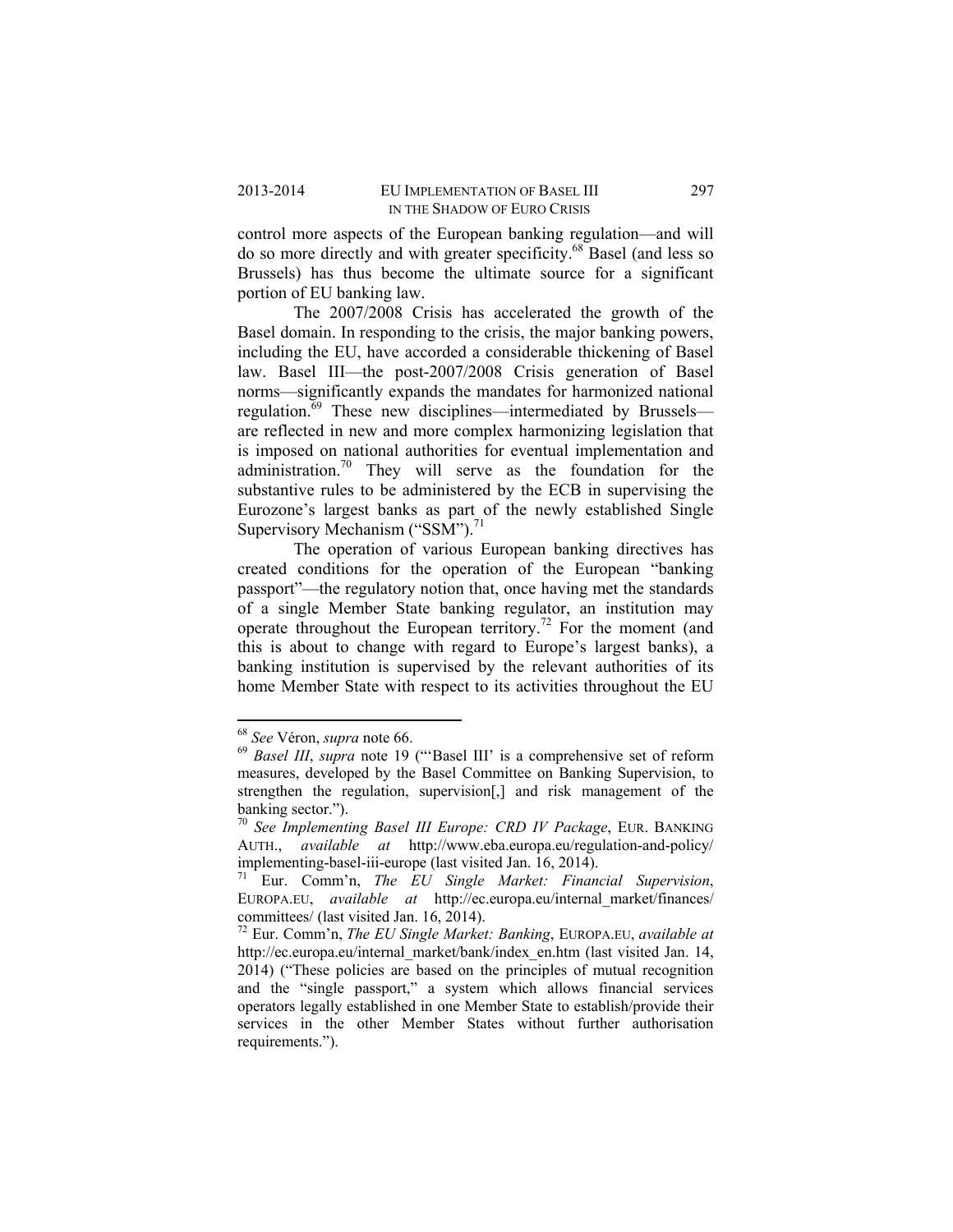territory.<sup>73</sup> This principle—known as "home country control"—is provided by the SBD.<sup>74</sup>

Basel rules generally constitute floors, not ceilings.<sup>75</sup> As such, a national banking authority may implement stronger prudential rules than required by Basel.76 Brussels has converted the Basel norms into exhaustive rules that strip away the ability of Member States to take stronger action (presumably in the interest of eliminating regulatory differences within the European territory).<sup>77</sup> At least in the realm of banking, there is an increasing insistence within Europe not merely on harmonization but on uniformity of regulation.78 Institutional centralization—such as the SSM—will likely increase the demand for a Single Rulebook that will not permit departures, even in the direction of stricter regulation.

There is no formally recognized "international" or "global" banking passport by which compliance with a particular nation's banking regulation gives rise to a right to operate within another nation's territory.79 For example, current US banking law requires the approval of the Federal Reserve before a foreign bank may establish

<sup>&</sup>lt;sup>73</sup> REGULATION AND SUPERVISION OF FINANCIAL INSTITUTIONS IN THE NAFTA COUNTRIES 106 (George M. Von Furstenberg ed., 1997). 74 *Id.* <sup>75</sup> *Fed Chairman Bernanke: Basel III Rules "Floor, Not Ceiling"*, BANK

CREDIT NEWS (July 23, 2013), http://bankcreditnews.com/news/fedchairman-bernanke-basel-iii-rules-floor-not-ceiling/11658/.<sup>76</sup> See id.

<sup>&</sup>lt;sup>77</sup> See Czech Governor Slams One-size-fits-all Regulation, CENTRAL BANKING (Aug. 28, 2013), http://www.centralbanking.com/centralbanking/news/2291374/czech-governor-slams-onesizefitsall-regulation. 78 *Basel III Implementation Assessment Programme*, BANK FOR INT'L

SETTLEMENTS, http://www.bis.org/bcbs/implementation.htm (last visited Jan. 16, 2014) ("The Committee believes that full, timely and consistent implementation of the globally agreed rules are fundamental to raising the resilience of the global banking system, maintaining market confidence in regulatory capital ratios and providing a level playing field . . . . The assessment programme is intended to provide further incentive for member jurisdictions to fully implement the standards within the agreed timelines."). <sup>79</sup> *See* HAL S. SCOTT & ANNA GELPERN, INTERNATIONAL FINANCE:

TRANSACTIONS, POLICY, AND REGULATION 353 (Robert C. Clark et al. eds., 19th ed. 2012) (explaining harmonization among countries and that "the host country retains the right to regulate branches or the cross-border provision of services to the extent that doing so is necessary to protect the public interest").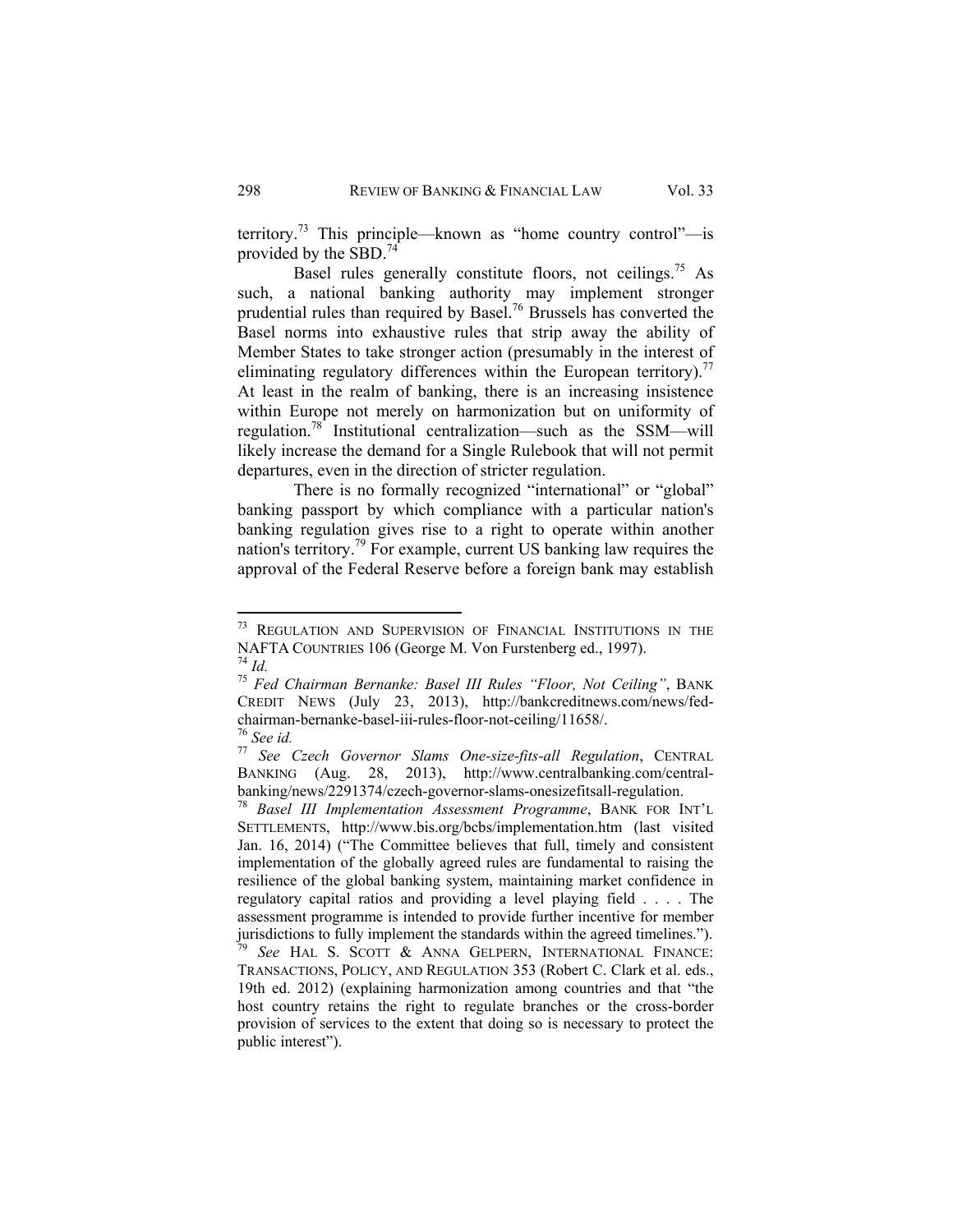a branch within the US. $80$  Federal Reserve approval, in turn, requires a finding that the foreign bank is "subject to comprehensive supervision or regulation on a consolidated basis" by its home country. $81$  This finding is more likely to be met if the home country. national banking regime is Basel-consistent.

Basel compliance greatly contributes to the ability of multinational banks to operate across borders.<sup>82</sup> A bank established in and supervised by the authorities of a Basel-compliant country will likely have a far easier time obtaining operating authority in other Basel-participating countries. Thus, states hosting banking institutions with global ambitions have an interest in carrying out Basel mandates.

The first Basel Accord setting out a minimum capital standard was established in 1988.<sup>83</sup> The Basel Committee took this initiative in response to earlier efforts by the US and the United Kingdom to coordinate their respective capital standards. $84$  The original participants included many current EU members.<sup>85</sup> The Basel Accord was a relatively simple harmonization initiative, designed to provide a common approach for specifying the minimum quantity of risk capital a bank must maintain, given its various

<sup>80</sup> *Foreign Banks and the Federal Reserve*, FED. RESERVE BANK OF N.Y., http://www.newyorkfed.org/aboutthefed/fedpoint/fed26.html (last visited Jan. 16, 2014).

 $81$  Authority of Federal Reserve System, 12 U.S.C. § 3105(d)(2)(A) (2012).

<sup>82</sup> *See, e.g.*, Nicolas Véron, *Basel III: Europe's Interest Is to Comply*, VOX (Mar. 5, 2013), http://www.voxeu.org/article/basel-iii-europe-s-interestcomply (arguing that EU policymakers should enable "the adoption of a Capital Requirements Regulation that would be fully compliant with Basel  $III$ ").

<sup>83</sup> *See generally* BASLE COMM. ON BANKING SUPERVISION, INTERNATIONAL CONVERGENCE OF CAPITAL MEASUREMENT AND CAPITAL STANDARDS (1988), *available at* http://www.bis.org/publ/bcbs04a.pdf [hereinafter BASEL I] (establishing a global framework of capitalization standards for the first time); *BIS History*, *supra* note 14.

the first time); *BIS History*, *supra* note 14. 84 *See* DALVINDER SINGH, BANKING REGULATION OF UK AND US FINANCIAL MARKETS 62–63 (2007) (discussing the United Kingdom capital standards and how Basel and the European Commission had "to amend their respective capital adequacy policies").

<sup>85</sup> *See* BASEL I, *supra* note 83, at 1 n.1. (noting that members included "Belgium, Canada, France, Germany, Italy, Japan, Netherlands, Sweden, Switzerland, United Kingdom, US").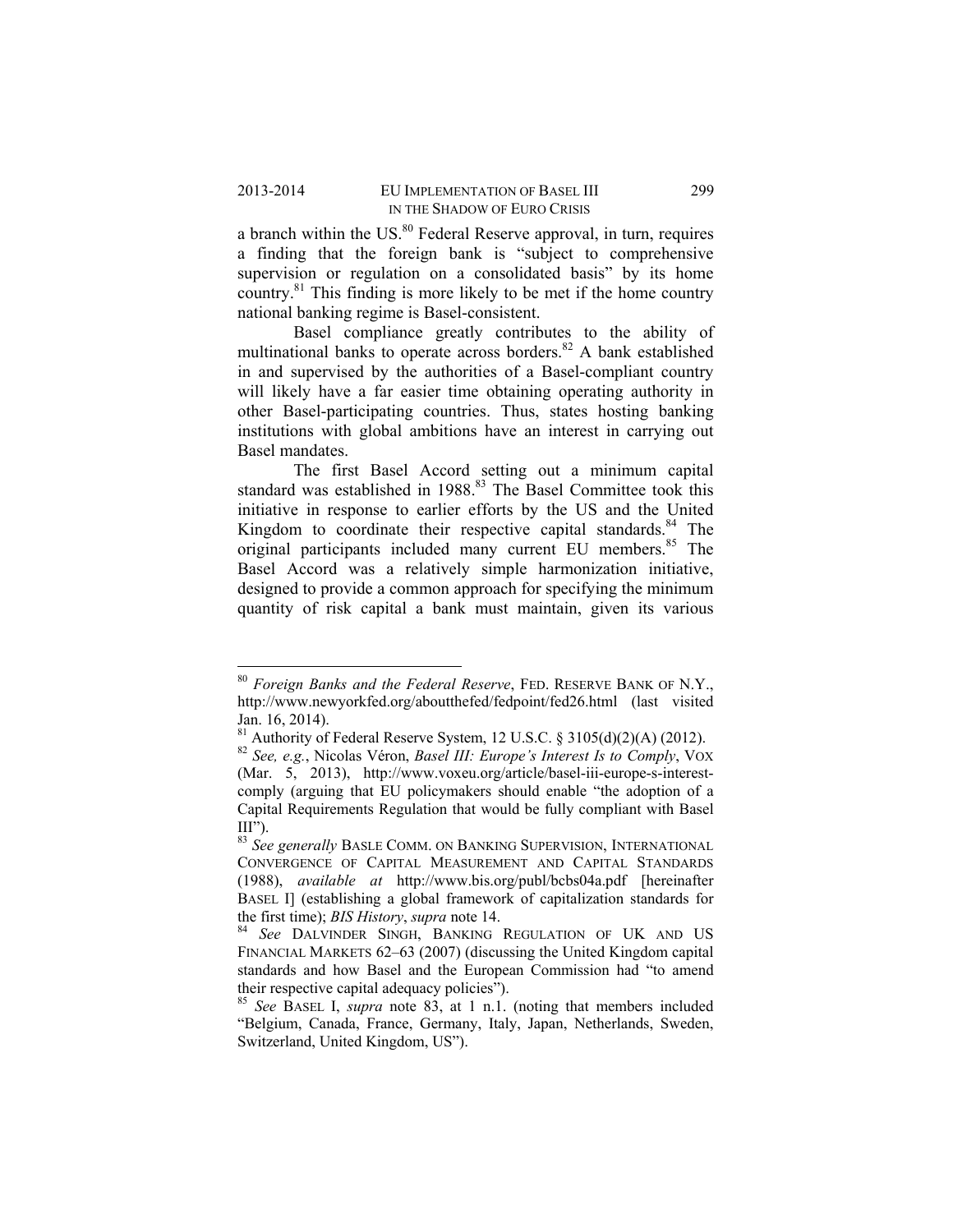activities (largely as reflected on its balance sheet).<sup>86</sup> The Basel Accord was crude, imprecise, riddled with exceptions, and easily manipulated.87 As such, it may have accomplished little in bringing about any greater safety or stability to the banking sector.<sup>88</sup> But, importantly, it transferred an area of traditional national discretion into an international regulatory space.<sup>89</sup> That is, the Basel Accord brought concern for the soundness of multinational banks into a purpose-built international regime.

The first generation Basel Accord did not pretend to set out a comprehensive approach to national bank regulation.<sup>90</sup> Its focus was first and foremost harmonizing the amount of regulatory capital a bank should maintain, determined largely with reference to onbalance sheet items (loans, securities, and deposits in other institutions).<sup>91</sup> The dominating impetus for the adoption of the Basel Accord was likely securing somewhat even and transparent competition between banks from different home countries.<sup>92</sup> That is, the existence of disparities in the minimum amount of capital demanded by various national supervisors was viewed as engendering distortions.<sup>93</sup> The solution, provided by the Basel

recognition within the Committee of the overriding need for a multinational

<sup>86</sup> *Id.* at 1–5. 87 *See generally* David Jones, *Emerging Problems with the Basel Capital Accord: Regulatory Capital Arbitrage and Related Issues*, 24 J. BANKING & FIN. 35 (2000) (arguing that banks attempted to boost reported capital ratios through purely "cosmetic" adjustments, in order to comply with Basel Accord standards).<br> $88$  *Id.* 

<sup>&</sup>lt;sup>89</sup> *See BIS History, supra* note 14. <sup>90</sup> *See generally BASEL I, supra* note 83 (explaining that the committee worked to generally allow for consistent regulations and left it to national authorities to determine how to proceed).

<sup>91</sup> *See id.* 92 Singh, *supra* note 84, at 61. According to Singh, "[t]he international move towards standardisation has been to provide some consistency and a level playing field within the international community so that banks, regardless of their regulator, are required to hold the same kinds of capital and levels of capital when competing with each other." *Id.* The US Congress mandated capital adequacy requirements on US banks in response to the Latin American debt crisis in 1983 and called on the Federal Reserve and the Treasury Department to pursue an international agreement on capital standards. *See* DANIEL K. TARULLO, BANKING ON BASEL: THE FUTURE OF INTERNATIONAL FINANCIAL REGULATION 46 (2008). 93 *See* BASEL COMM. HISTORY, *supra* note 19, at 2 ("There was a strong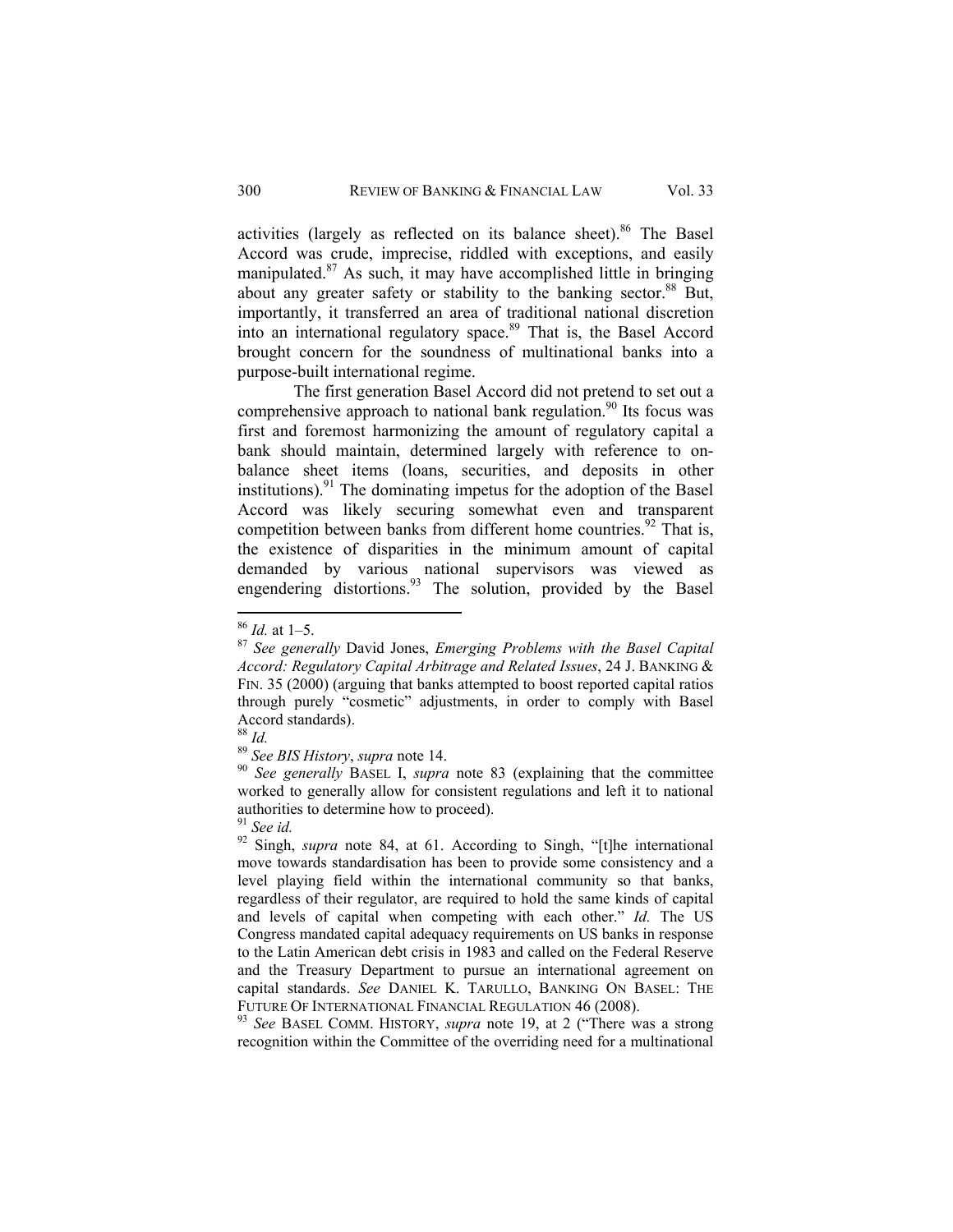## 2013-2014 EU IMPLEMENTATION OF BASEL III 301 IN THE SHADOW OF EURO CRISIS

Accord, was to fix a common level of minimum capital—and some accompanying methodology—to minimize these effects. <sup>94</sup> Less attention was paid to assuring that the common level attains a particular level of safety and soundness. Indeed, the basic Basel Accord target for minimum capital—8%—was reported to be a ballpark average of the various levels then applied by the major banking jurisdictions; it represented an expedient political target rather than a considered judgment on setting an optimal level of tolerated risk.<sup>95</sup>

The capital charge was to be applied to various categories of assets, with certain asset categories requiring less capital due to their apparent reduced risk.96 Commercial loans required the full capital charge (i.e., 8%), whereas residential loans were subject to a 50% discount (effectively lowering the associated minimum amount of capital to  $4\%$ ).<sup>97</sup> Securities issued by the Organisation for Economic Co-operation and Development ("OECD") nations—and deposits on OECD member banking institutions—effectively required no amount of minimum capital.<sup>98</sup>

of different assets and how the level of risk corresponds to the amount of capital required).<br> $^{97}$  *Id.* at 11–12 (discussing residential loans risk).

accord to strengthen the stability of the international banking system and to remove a source of competitive inequality arising from differences in national capital requirements.").<br> $^{94}$  *Id.* 

<sup>&</sup>lt;sup>95</sup> See SCOTT & GELPERN, *supra* note 79, at 557 ("[T]he [8%] level was not the product of scientific consensus on the size of capital cushion needed to make banks and financial systems 'safe' . . . . Rather, 8% was the product of pragmatism and competition: it was the level that leading international banks could achieve over the four-year transition period."). 96 *See generally* BASEL I, *supra* note 83 (discussing throughout the qualities

<sup>&</sup>lt;sup>98</sup> See David Jones, *supra* note 87, at 40–41. This nondiscriminatory feature introduced by the original Basel Accord is partly responsible for the Euro Crisis. Under current rules, a German bank may hold Greek or Spanish state obligations as if they were risk-free. *Id.* As Timothy Canova points out, the sovereign debt market has become much more speculative, and much more volatile, since the time of the original Basel Accord. *See generally* Canova, *supra* note 15 (discussing the international banking and finance industries and increased volatility, particularly regarding the US and Mexico). New instruments, such as credit default swaps, make it much easier to bet against the valuation of the debt instruments of OECD nations, such as Greece, Ireland or Spain, perceived to be in distress (relative to more solid Eurozone Member States). *Id.* at 1635.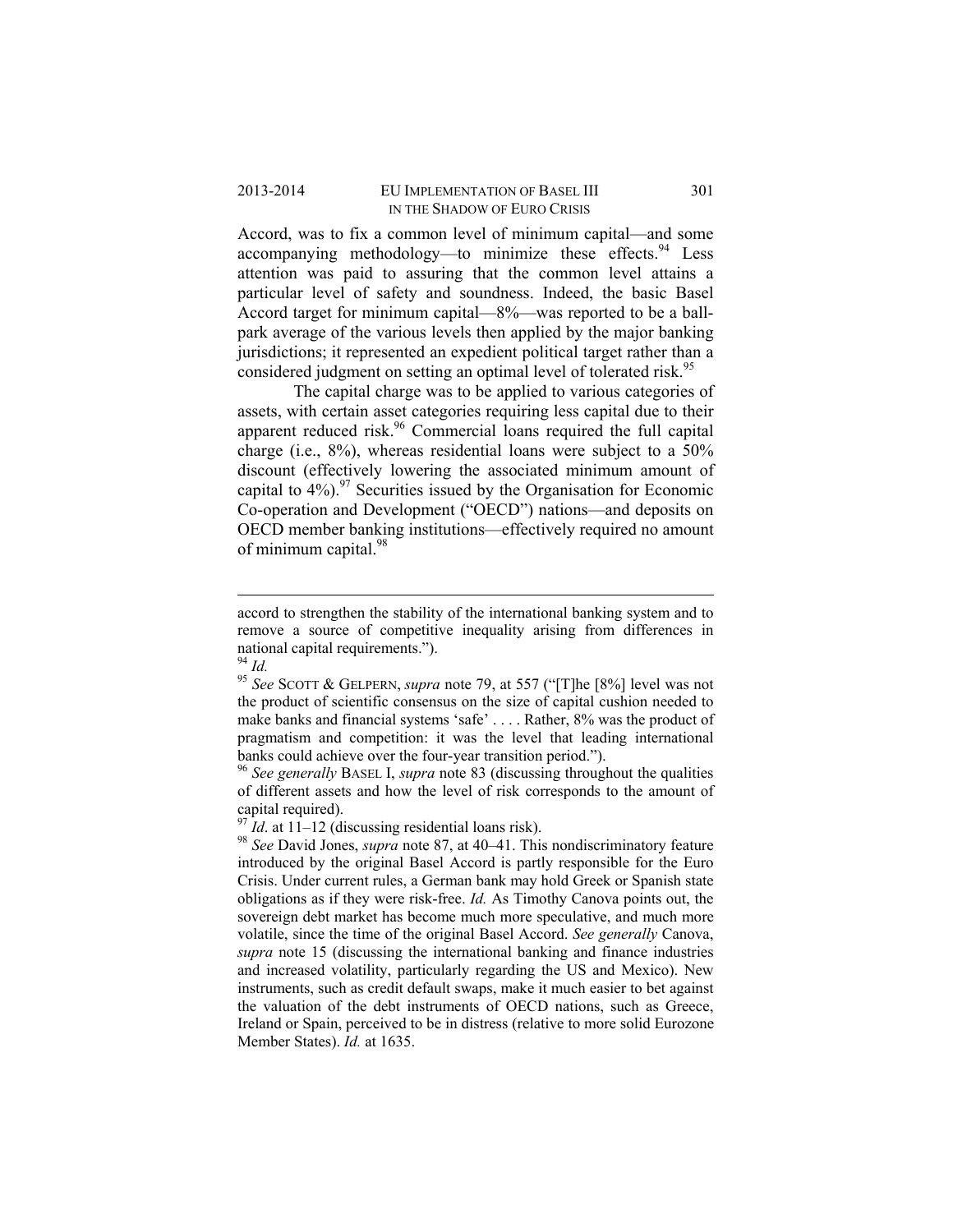It is difficult to reconstruct the process by which the initial Basel Accord asset categories and their respective weights were determined—though undoubtedly the European countries participating in the discussions were able to obtain valued concessions.<sup>99</sup> Banking institutions were given a substantial incentive to hold national debt instruments given the non-application of risk capital requirements to these assets.<sup>100</sup> Other categories (e.g., mortgages) may not have been a major item of interest at the time of the Basel Accord, but grew into substantial product lines in partial response to the incentives structured within the Accord.<sup>101</sup> And some of these assets (again, mortgages, for example) became much riskier due to shifts in underwriting standards. $102$ 

The Basel Accord also contained provisions designed to pick up certain risks associated with off-balance sheet items, but these rules were primitive and failed to anticipate the ensuing prevalence and complexity of securitization practices, leading into the 2007/2008 Crisis.<sup>103</sup>

The second generation of Basel, Basel II, adopted in 2004, was a major expansion of the Basel Accord.<sup>104</sup> Basel II significantly enhanced the requirements for addressing credit risk and added unprecedented coverage for measures addressing market risk and

<sup>&</sup>lt;sup>99</sup> For a discussion of the dangers of risk-based capital requirements, see Timothy Canova, *Financial Market Failure as a Crisis in the Rule of Law: From Market Fundamentalism to a New Keynesian Regulatory Model*, 3 HARV. L. & POL'Y REV. 369, 380–82 (2009).<br><sup>100</sup> *See id.* at 377.<br><sup>101</sup> *See David Manning, Mortgage Lenders and the New Basel Capital* 

*Accord*, HOUS. FIN. INT'L 13, 13 (Autumn 2002).<br><sup>102</sup> TARULLO, *supra* note 92, at 83.<br><sup>103</sup> See SCOTT & GELPERN, *supra* note 79, at 569–71, for a discussion of the

Basel Accord's treatment of off-balance sheet items. For a discussion of the impact of the deregulation of the derivatives market, see Timothy Canova, *The Transformation of U.S. Banking and Finance: From Regulated Competition to Free-Market Receivership*, 60 BROOK. L. REV. 1295, 1348– 49 (1995).

<sup>104</sup> *See generally* BASEL COMM. ON BANKING SUPERVISION, BANK FOR INT'L SETTLEMENTS, INTERNATIONAL CONVERGENCE OF CAPITAL MEASUREMENT AND CAPITAL STANDARDS: A REVISED FRAMEWORK COMPREHENSIVE VERSION (2006), *available at* http://www.bis.org/publ/bcbs128.pdf [hereinafter BASEL II] (enumerating a comprehensive framework for regulating the capital standards required from internationally active banks).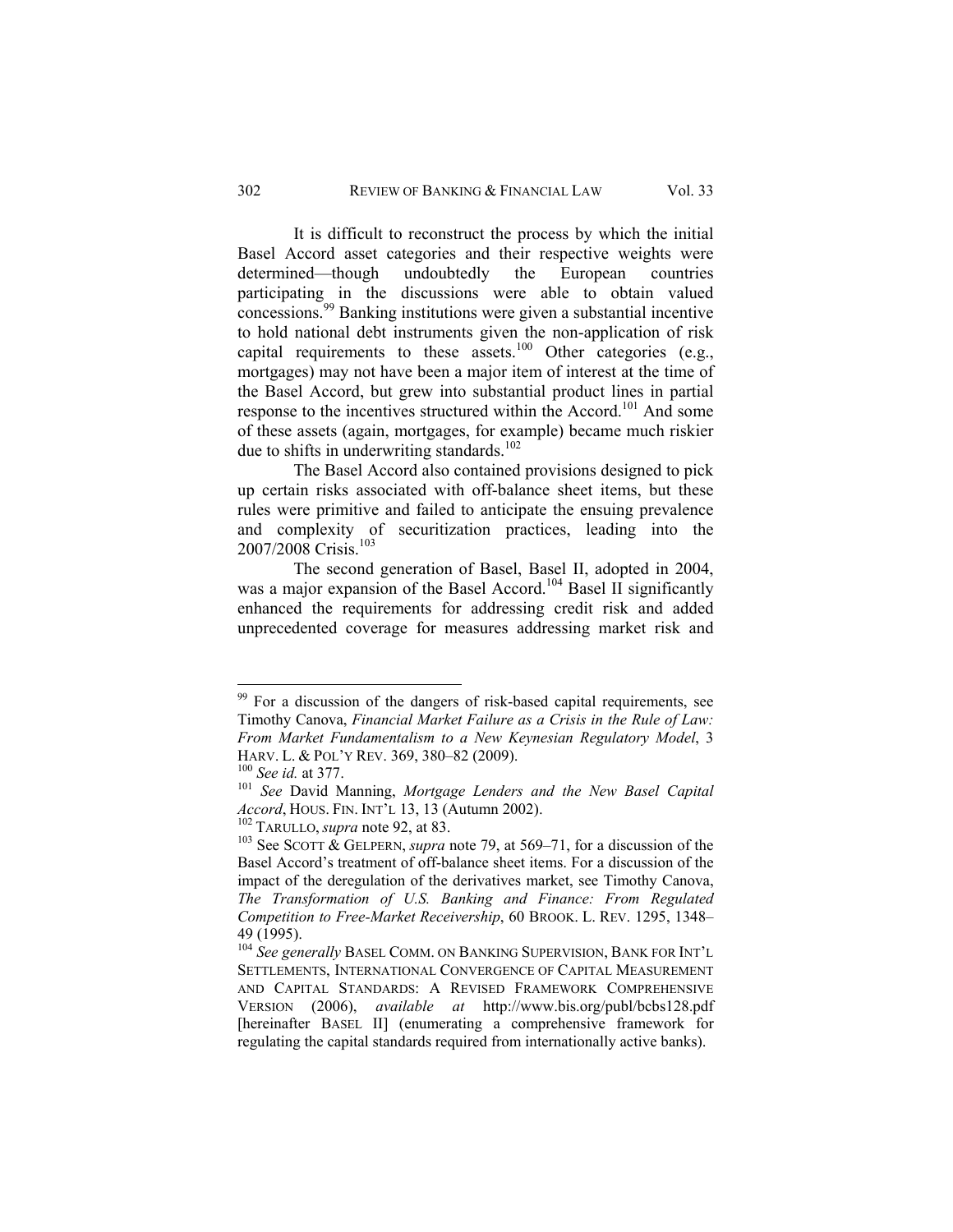operational risk.<sup>105</sup> With this ambitious expansion of scope, the Basel regime began to resemble the outline for a comprehensive program of bank regulation.

In its design, Basel II reflects major shifts in regulatory philosophy. Rather than providing for common levels of capital across countries and institutions, Basel II provided a mechanism that would, at least for the largest and most sophisticated banks, permit institution-specific outcomes.106 Banks were directed to develop their own risk management programs—national supervisors would then review the robustness of these protocols (as opposed to directly reviewing the solvency of the bank).<sup>107</sup> Assets would still be assigned to categories or "baskets," but within each basket capital charges would be determined according to the particular risk profile assigned (directly or indirectly) by credit rating agencies.<sup>108</sup>

The net effect of Basel II was likely to reduce the amount of required capital, at least with respect to the large multinational banking institutions.<sup>109</sup> In Europe, where Basel II was implemented, capital levels dropped to about 2%.<sup>110</sup> In the US, where Basel II implementation was postponed, capital levels remained about 8%.<sup>111</sup> The "even playing field" goal of the Basel Accord was replaced by more complex, less transparent methodologies that rewarded those banks with the most advanced internal systems of risk management.<sup>112</sup>

<sup>&</sup>lt;sup>105</sup> See generally id.<br><sup>106</sup> See id. at 33.<br><sup>107</sup> *Id.* ("The Committee permits banks a choice between two broad methodologies for calculating their capital requirements for credit risk. One alternative, the Standardised Approach, will be to measure credit risk in a standardised manner, supported by external credit assessments. The other alternative, the Internal Ratings-based Approach, which is subject to the explicit approval of the bank's supervisor, would allow banks to use their internal rating systems for credit risk.").

<sup>108</sup> SCOTT & GELPERN, *supra* note 79, at 576–79. According to Scott and Gelpern, the result of Basel II was "a hybrid method that has neither the administrative simplicity of risk buckets, nor the risk-sensitivity of good internal models." *Id.* at 579.<br><sup>109</sup> SHEILA BAIR, BULL BY THE HORNS: FIGHTING TO SAVE MAIN STREET

FROM WALL STREET AND WALL STREET FROM ITSELF 27–31 (2012). 110 *Id.* at 258. 111 *Id.* at 259. 112 *See* TARULLO, *supra* note 92, at 150–52.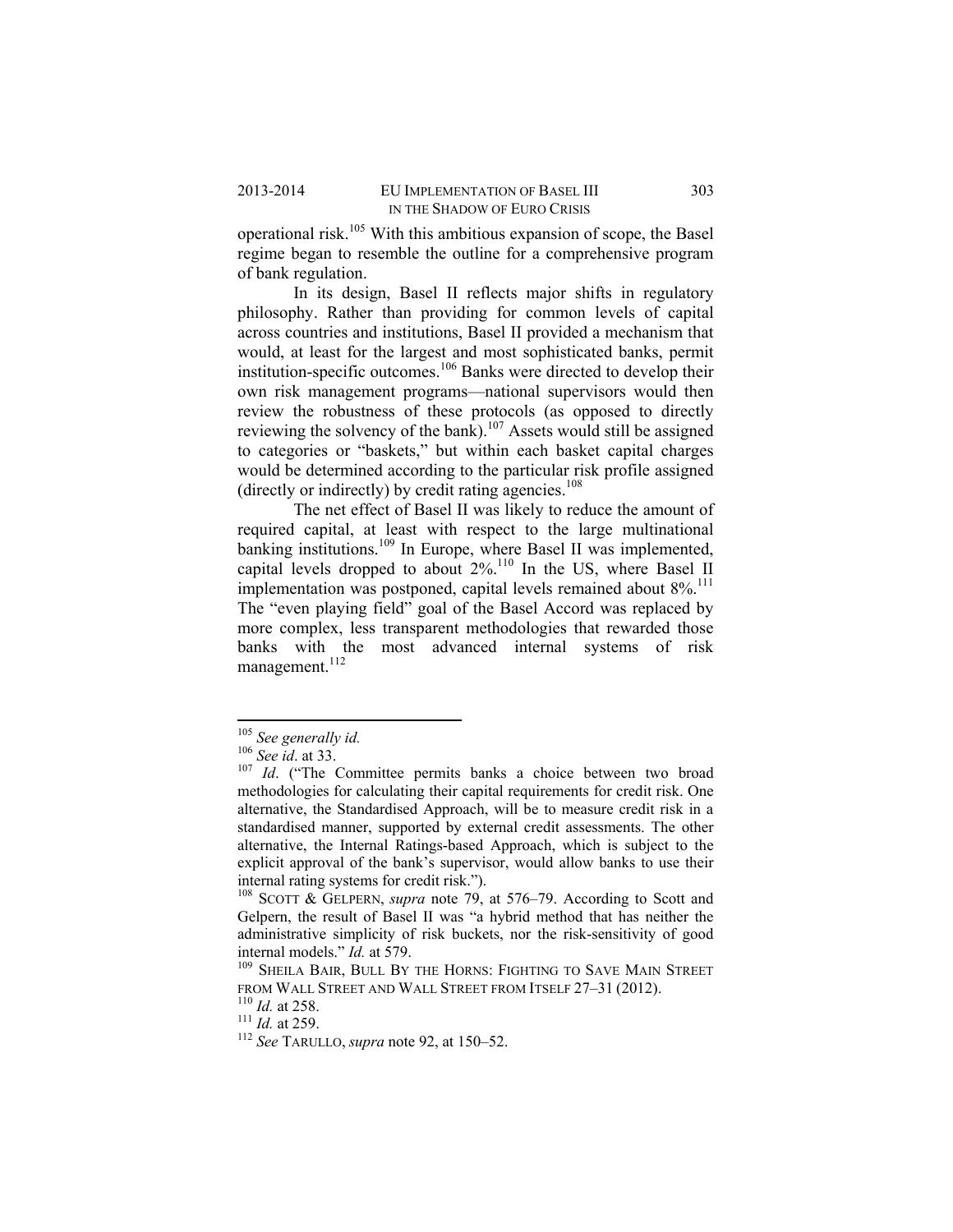Basel II did not cause the 2007/2008 Crisis—national authorities had just begun to implement it when the crisis hit.<sup>113</sup> Basel II did serve as a template for certain pre-crisis internal EU banking reform—the relevant implementation was reflected in amendments to the EU's Capital Requirements Directive.<sup>114</sup>

# **B. EU and European Participation in the Negotiation of Basel III**

The 2007/2008 Crisis (and its continuing aftermath) focused attention on Basel—and drove a far more extensive package of reforms now referred to as Basel III.<sup>115</sup> Basel III reflects the "education" acquired by the major banking centers, including the European Commission, of the causes and responses to the 2007/2008 Crisis. That education—which of course may or may not be correct in any ultimate sense—included a thorough reappraisal of the design of the Basel rules.

The Basel Committee, at least for a limited period of time, conceded its primacy with more powerful, purpose-built institutions.116 As the 2007/2008 Crisis brought arcane matters of bank regulation to the attention of national political leaders, the locus of debate shifted from technical networks of bank regulators to higher levels of transnational dialog. The Group of Seven, involving heads of government of the economic powers, was abandoned in favor of the somewhat dormant Group of Twenty, which had been established in 1999 to address the 1997 Asian financial crisis.<sup>117</sup> The Group of Twenty conveniently included a larger number of countries, including China and India, emergent superpowers that had not previously participated in Basel initiatives or other efforts involving the global financial system.<sup>118</sup>

<sup>113</sup> *See* Jeffery Atik, *Basel II: A Post-Crisis* Port-Mortem, 19 TRANS. L. &

CONTEMP. PROB. 731, 731–32 (2011).<br><sup>114</sup> *Id.* at 734.<br><sup>115</sup> *See Basel III, supra* note 19; *see generally BIS History, supra* note 14.<br><sup>116</sup> Chief among these are the Group of Twenty and the Financial Stability<br>Board.

<sup>&</sup>lt;sup>117</sup> See G-20 RESEARCH GROUP, THE GROUP OF TWENTY: A HISTORY EXECUTIVE SUMMARY 5 (2008), *available at* www.g20.utoronto.ca/ docs/g20history.pdf (giving a history of the G-20, its objectives, and evolution).

<sup>118</sup> *See id.* at 8–9.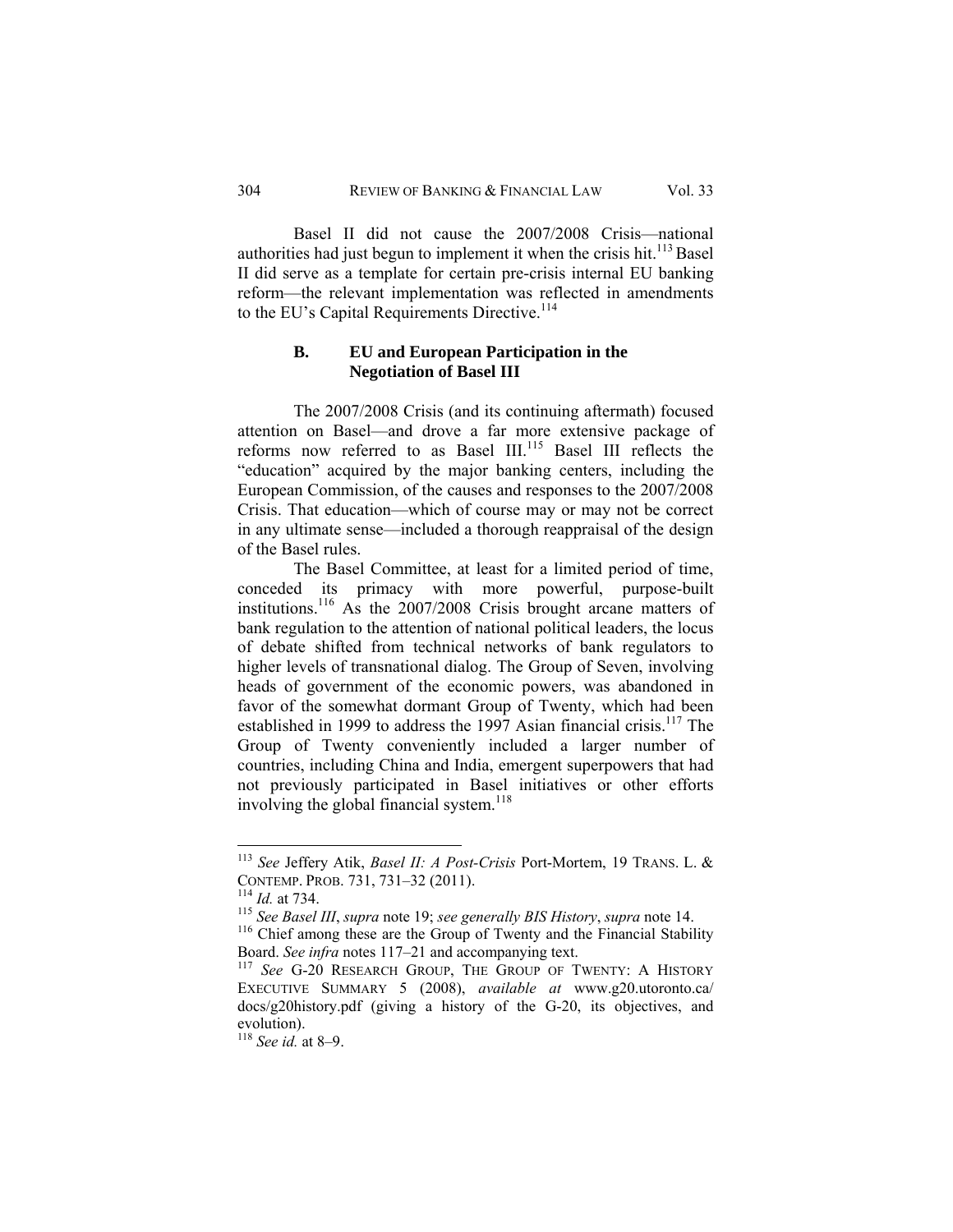## 2013-2014 EU IMPLEMENTATION OF BASEL III 305 IN THE SHADOW OF EURO CRISIS

The Group of Twenty held a number of summits in order to coordinate and provide direction for post-crisis banking reform.<sup>119</sup> Though its meetings were sporadic, it provided an institutional facility by which political actors could command results.<sup>120</sup> The Group of Twenty created the Financial Stability Board, composed of treasury ministers and central bankers of the Group of Twenty members, which was tasked with devising post-crisis reforms.<sup>121</sup> As such, there was some overlap between the membership of the Financial Stability Board and the Basel Committee (many central bankers serve on both), but the Financial Stability Board's inclusion of finance ministers could have been expected to lead to broader economic considerations and more direct political responsiveness.<sup>122</sup>

The Financial Stability Board in turn directed much of the design and spirit of Basel III, although the formal proposals resulted from the Basel Committee.<sup>123</sup> Basel III can be read as an implicit

<sup>119</sup> *See The G20: Its Role and Legacy*, RUSS. G-20, www.g20.org/ docs/about/part\_G20.html (last visited Jan. 16, 2014).<br><sup>120</sup> See id. (listing previous G-20 Leaders' Summits).

<sup>&</sup>lt;sup>121</sup> See PHILLIPP HÄRLE, MATTHIAS HEUSER, SONJA PFETSCH & THOMAS POPPENSIEKER, MCKINSEY & CO., BASEL III: WHAT THE DRAFT PROPOSALS MIGHT MEAN FOR EUROPEAN BANKING 3 (2008), *available at*  ec.europa.eu/internal\_market/bank/docs/gebi/mckinsey\_en.pdf ("The Financial Stability Forum (now the Financial Stability Board, or FSB), a global group of regulators and central banks, started developing recommendations on regulatory reform as early as the fall of 2007. Its first findings were published in April 2008, six months before Lehman Brothers failed. Since then, the FSB has continued to develop its recommendations, which are regularly endorsed by the G20 governments.").<br><sup>122</sup> *See* G-20 RESEARCH GROUP, *supra* note 117, at 14 n.18 ("International

regulatory and supervisory bodies are represented by two representatives for each of the Basel Committee on Banking Supervision, IOSCO, and the IAIS, and one member from each of the Committee on Payment and Settlement Systems and the Committee on the Global Financial System.").

<sup>123</sup> *See generally* BASEL COMM. HISTORY, *supra* note 19 (discussing how the need for fundamental strengthening of Basel II framework led to a capital and liquidity reform package).

The Basel Committee issued Principles for sound liquidity risk management and supervision in the same month that Lehman Brothers failed. In July 2009, the Committee issued a further package of documents to strengthen the Basel II capital framework, notably with regard to the treatment of certain complex securitization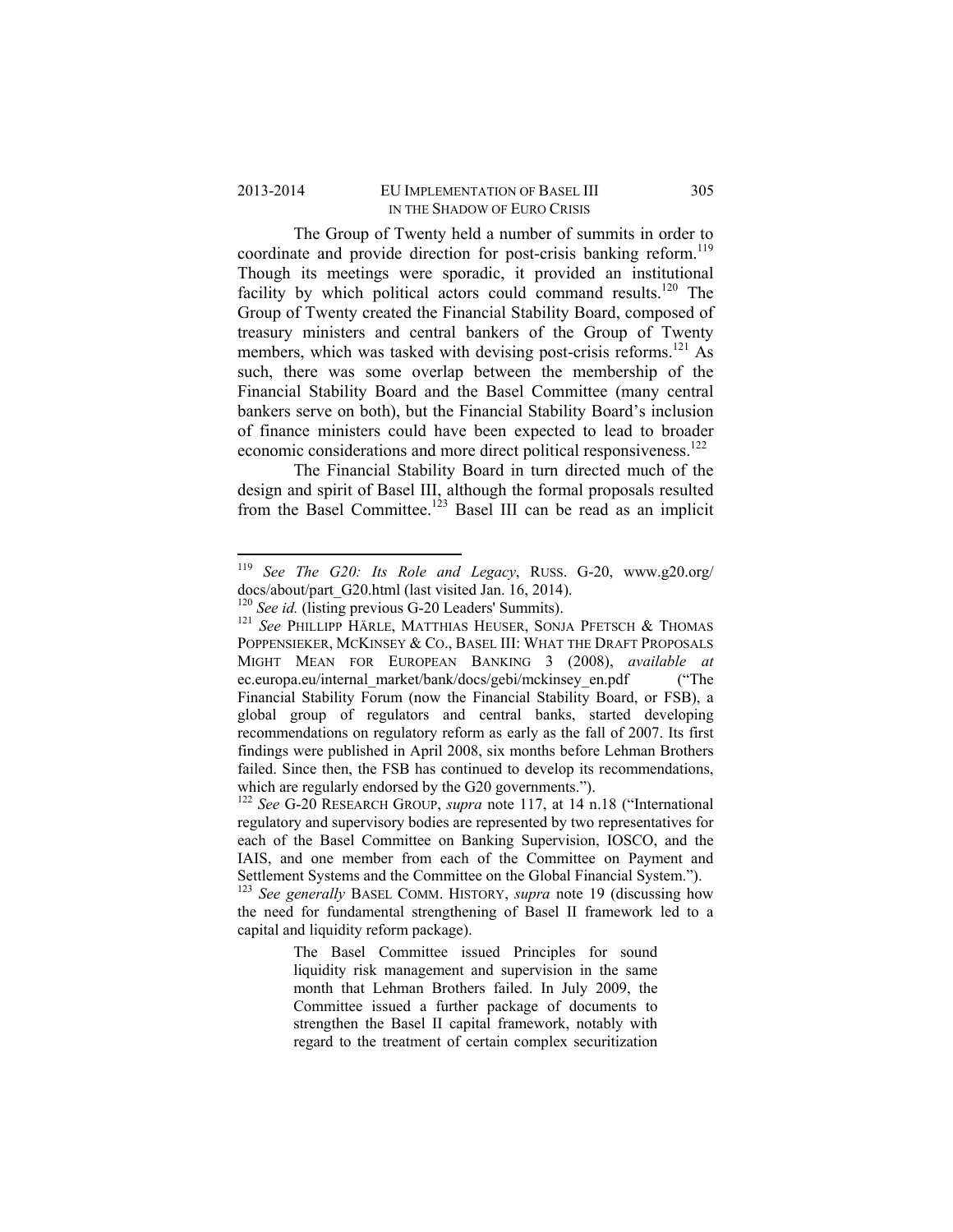critique of much of the design philosophy embedded in Basel II motivated in no small part from the "education" derived from the  $2007/2008$  Crisis.<sup>124</sup> Indeed, the turn to reliance on credit rating agencies is largely reversed in Basel  $III$ ,<sup>125</sup> and the substantial latitude conceded to large international banking organizations to conduct their systems of risk management is largely withdrawn.<sup>126</sup> It is an open question as to whether the Basel II "birth defects" contributed to the 2007/2008 Crisis, even though, as noted above, Basel II was in the early stages of implementation when the crisis struck.<sup>127</sup> That said, events surely overwhelmed Basel II (as well as the pre-crisis faith in the banking system's inherent soundness). Reform was both a legal and technical necessity.

Basel III represents a substantial change in policy that will have major effects on European banking practices. Among its central features is a return to the use of strict capital ratios.<sup>128</sup> The overall quantity of capital is substantially increased (from 4 to 6% for Tier 1 capital).<sup>129</sup> The definition of qualifying Tier 1 capital has been narrowed, thus increasing the quality of the assets held by banks as a

 positions, off-balance sheet vehicles and trading book exposures.

*Id.* at 4.<br><sup>124</sup> *See* PHILLIPP HÄRLE ET AL., *supra* note 121, at 5 ("In addition, banks will be subject to a capital charge for mark- to-market losses, called the credit value adjustment (CVA) risk. This risk had not been covered under Basel II at all, but was a source of great losses during the crisis.").

<sup>&</sup>lt;sup>125</sup> Dodd-Frank effectively bans the heavy reliance on credit rating agencies. Basel III follows this determination.

<sup>126</sup> *See* BASEL COMM. HISTORY, *supra* note 19, at 5 ("These tightened definitions of capital, significantly higher minimum ratios and the introduction of a macroprudential overlay represent a fundamental overhaul for banking regulation.").<br><sup>127</sup> See supra note 113 and accompanying text.

<sup>127</sup> *See supra* note 113 and accompanying text. 128 *See* BASEL COMM. ON BANKING SUPERVISION, BANK FOR INT'L SETTLEMENTS, BASEL III: INTERNATIONAL FRAMEWORK FOR LIQUIDITY RISK MEASUREMENT, STANDARDS AND MONITERING 9 (2010), *available at*  http://www.bis.org/publ/bcbs188.pdf ("The standard requires that the value of the ratio be no lower than 100% (i.e. the stock of high-quality liquid assets should at least equal total net cash outflows). Banks are expected to meet this requirement continuously and hold a stock of unencumbered, high-quality liquid assets as a defence against the potential onset of severe liquidity stress.").

<sup>129</sup> *See* PHILLIPP HÄRLE ET AL., *supra* note 121, at 6.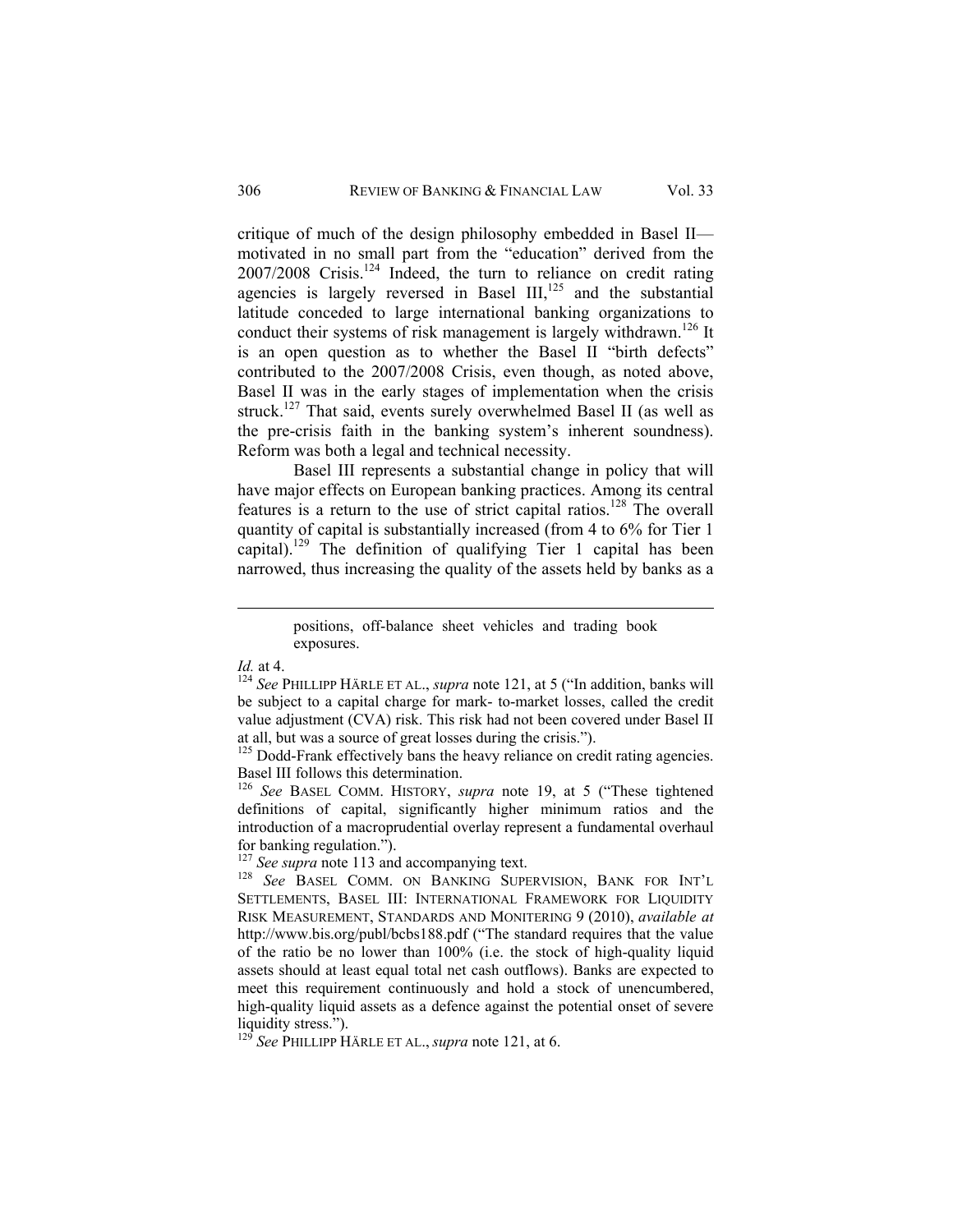buffer.<sup>130</sup> New countercyclical buffers are to be introduced, which will require even greater set-asides during periods of economic expansion ("booms"), with the dual aim to provide additional cushion for periods of stress (the resultant "bust") and to discourage overheated lending.131 Basel III introduces new requirements with respect to liquidity, further assuring an institution's ability to survive liquidity shocks such as those experienced during the 2007/2008 Crisis.132 Finally, Basel III imposes the application of an overall leverage ratio as a central indicator of bank health.<sup>133</sup>

The Group of Twenty, at the Seoul summit in November 2010, approved the general outline of the Basel III reforms.<sup>134</sup> Specific changes to the Basel structure were left to the Basel Committee.<sup>135</sup> Proposals were then released for comment before formal adoption.<sup>136</sup> The resultant package of reforms, Basel III, has been available for adoption by the relevant authorities of those jurisdictions participating since January 1,  $2013$ <sup>137</sup>

 $130$  *Id.* at 4 ("However, the proposal makes several adjustments to core Tier 1 capital, e.g., excluding all hybrid forms of capital, such as perpetual securities and silent participations, which are viewed by the BCBS as economically equivalent to subordinated debt; deducting "intangible" assets such as deferred tax assets; and no longer considering minority interests as core Tier 1.").

<sup>&</sup>lt;sup>131</sup> See RAFAEL REPULLO & JESUS SAURINA, THE COUNTERCYCLICAL CAPITAL BUFFER OF BASEL III: A CRITICAL ASSESSMENT 2 (2011), *available at* ftp://ftp.cemfi.es/pdf/papers/repullo/Repullo-Saurina%20Final %20R.pdf.

<sup>&</sup>lt;sup>132</sup> PHILLIPP HÄRLE ET AL., *supra* note 121, at 6 ("The Basel Committee has also outlined new requirements for funding and liquidity management, embedded in two regulatory metrics: the liquidity coverage ratio (LCR), which is dedicated to improving banks' resilience against short-term liquidity shortages[;]" and "[t]he net stable funding ratio (NSFR), which looks at banks' long-term funding.").<br><sup>133</sup> Id.

<sup>133</sup> *Id.* 134 *G-20 Endorses New Reserve Rules for Banks*, N.Y. TIMES (Nov. 12, 2010), http://www.nytimes.com/2010/11/13/business/global/13basel.html (reporting the G-20 Summit meeting in Seoul on November 12, 2010).

<sup>&</sup>lt;sup>136</sup> *See Basel III*, *supra* note 19.<br><sup>137</sup> *Implementation of the Basel III Framework*, BANK FOR INT'L SETTLEMENTS, http://www.bis.org/press/p121214a.htm (last visited Jan. 16, 2014) ("The Basel committee has been actively monitoring on a continuing basis the progress of members in implementing the Basel III package of regulatory reforms, as well as the implementation of Basel II and Basel 2.5.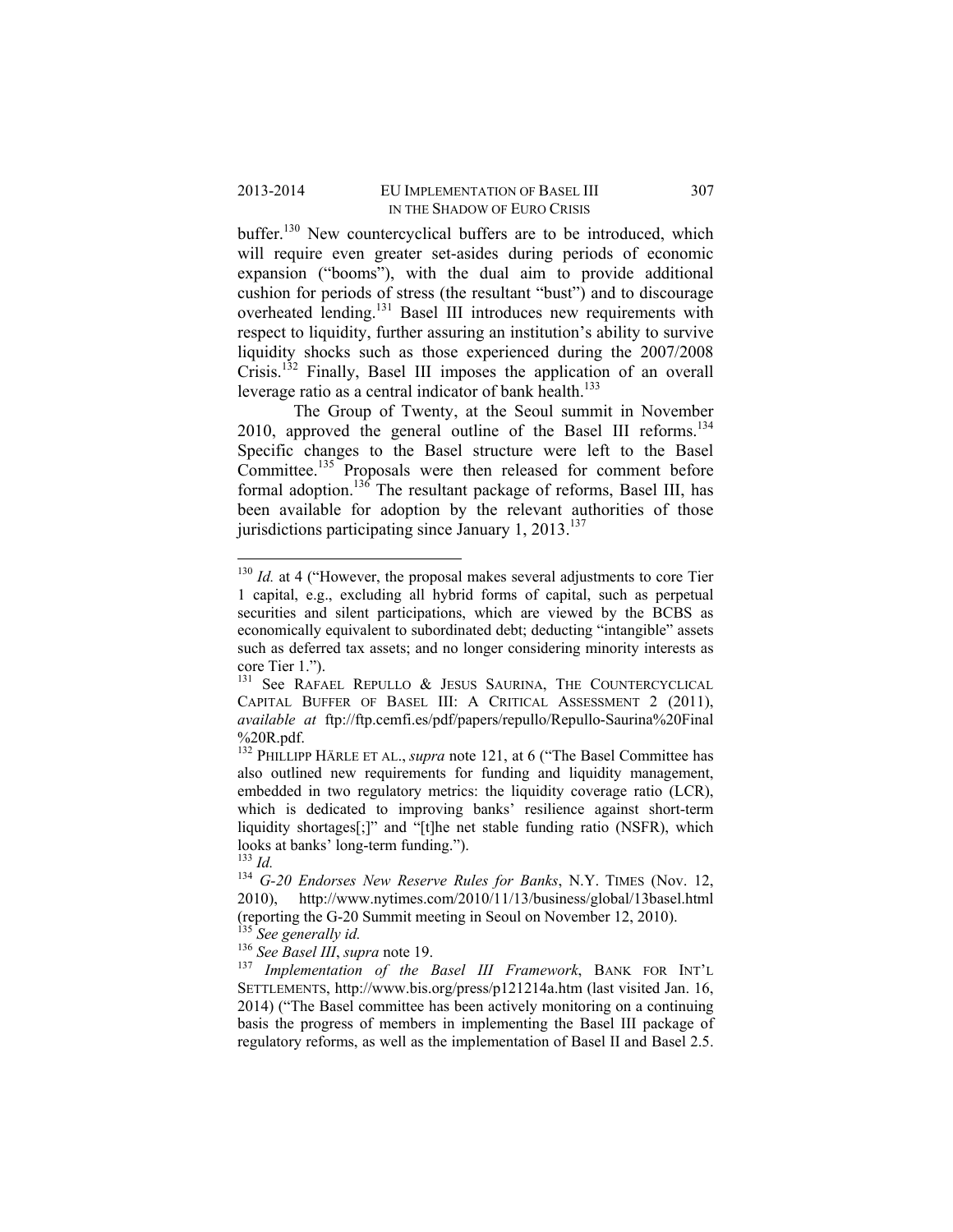For Europe, implementation involved a complex process that exhibited considerable contentiousness. There remains significant authority exercised by Member State officials in overseeing European banking institutions under the EU "single-licensing" scheme.<sup>138</sup> Banking regulation was already largely harmonized, of course, and so implementing Basel III involved replacing existing EU banking directives with the new Basel III-compliant EU banking directive and regulation comprising CRD IV.

While CRD IV followed the traditional lawmaking track, with the various EU institutions discharging their legislative roles,  $^{139}$ there were some significant departures from the spirit of prior implementation of Basel rules. The content and structure of the regulatory program set out in CRD IV was not a pure matter of European autonomous action. Basel III, which underlies CRD IV, resulted from a global process in which both the EU institutions and some (but not all) EU Member States participated.<sup>140</sup> As such, the content of Basel III cannot be said to reflect the democratic will of the broader EU membership (except by accident). That is, Basel III, and hence CRD IV, incorporated concessions to the views and demands of the other (non-EU) states participating in the Basel process.

Basel III entered the Brussels "sausage manufactory" with both advantages and disadvantages when compared to ordinary European initiatives. On the one hand, Basel III enjoys the imprimatur of a geographically broader process. It reflects Europe's important role in hosting and supporting the global financial system. As such, it may be "received" with more reverence than would a homegrown reform package. And intra-Member States conflicts (such as those which repeatedly flair up between the United Kingdom and the France-Germany axis in matters of financial

<sup>. . .</sup> The number of member jurisdictions that have published the final set of Basel III regulations effective from the start date of 1 January 2013 is 11.").<br><sup>138</sup> *See generally* EUR. CENT. BANK, RECENT DEVELOPMENTS IN SUPERVISORY STRUCTURES IN THE EU MEMBER STATES (2007-10) (2010), *available at* www.ecb.europa.eu/pub/pdf/other/report\_on\_supervisory\_ structures2010en.pdf (detailing supervisory powers of various European Member States).

<sup>&</sup>lt;sup>139</sup> See generally id (outlining efforts to increase supervisory authority at both the EU level and the national level in response to the financial crisis).

<sup>&</sup>lt;sup>140</sup> See NAKAGAWA, *supra* note 44, at 216–17; *see also* BASEL COMM. HISTORY, *supra* note 19, at 1.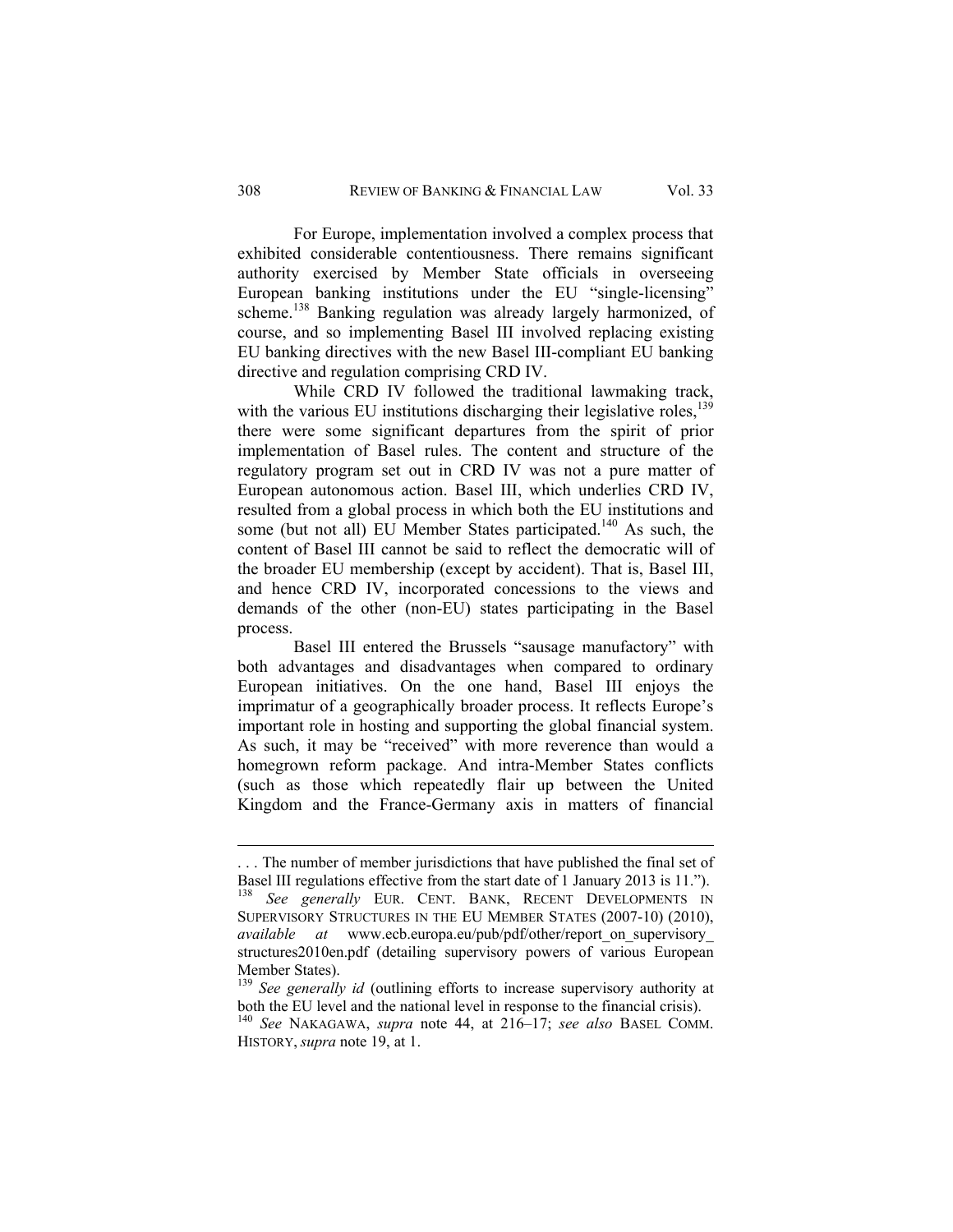regulation) $141$  are less likely to emerge, given the joint interest in faithful European implementation by the Americans, Japanese, Swiss, and other powerful states. On the other hand, the mere fact that Basel III contains approaches, solutions, and innovations that are "foreign" to the European imagination, and which may not command any substantial European support, made the progress of implementing legislation problematic.

The European lawmaking institutions likely recognized Basel III as if it were a "directive."<sup>142</sup> By analogy, Basel III creates a legislative mandate for the EU that is "binding as to the result to be achieved."143 The European Commission launched the program for a revision of the existing Capital Requirements Directives that concluded with CRD IV.<sup>144</sup> CRD IV inevitably contained more detail than do the more general Basel III mandates. Thus, one will observe a winnowing of discretion (and an increasing concreteness of design) as a notion passes in two steps: first, from Basel to Brussels, and then from Brussels to the individual EU Member States.

The relevant European-level law—CRD IV—is an intermediate formulation between the Basel III provisions and the eventual Member State regulation.<sup>145</sup> This process of intermediated

<sup>&</sup>lt;sup>141</sup> For example, and within the context of CRD IV, the United Kingdom has taken a contrarian position with respect to bancassurance capital rules and limits on compensation. See *infra* Part III.B, for a discussion of the bancassurance controversy and compensation limits.

 $142$  Article 288 of TFEU provides that a directive "shall be binding, as to the result to be achieved, upon each Member State to which it is addressed, but shall leave to the national authorities the choice of form and methods." Consolidated TEU and TFEU, *supra* note 57; *see also* EUR. BANKING AUTH., EBA CONSULTATION PAPER ON DRAFT IMPLEMENTING TECHNICAL STANDARDS ON DISCLOSURE FOR OWN FUNDS BY INSTITUTIONS 5 (2012), *available at* http://www.eba.europa.eu/documents/10180/38225/EBA-CP-2012-04--CP-on-ITS-disclosure-for-own-funds-.pdf.<br><sup>143</sup> EUR. BANKING AUTH., *supra* note 142, at 5.

<sup>&</sup>lt;sup>144</sup> See NICOLAS VÉRON, THORSTEN BECK & SYLVESTER C.W. EIJFFINGER, BANKING UNION: THE SINGLE RESOLUTION MECHANISM 17 (Pol'y Dep't Econ. & Sci. Pol'y, Eur. Parliament ed., 2013), *available at* http://www. europarl.europa.eu/document/activities/cont/201304/20130422ATT64861/2<br>0130422ATT64861EN.pdf [hereinafter SINGLE RESOLUTION MECHANISM]. <sup>145</sup> See BASEL COMM. ON BANKING SUPERVISION, BANK FOR INT'L

SETTLEMENTS, BASEL III REGULATORY CONSISTENCY ASSESSMENT (LEVEL 2) PRELIMINARY REPORT: EUROPEAN UNION 1, 5–6 (2012), *available at*  http://www.bis.org/bcbs/implementation/l2\_eu.pdf.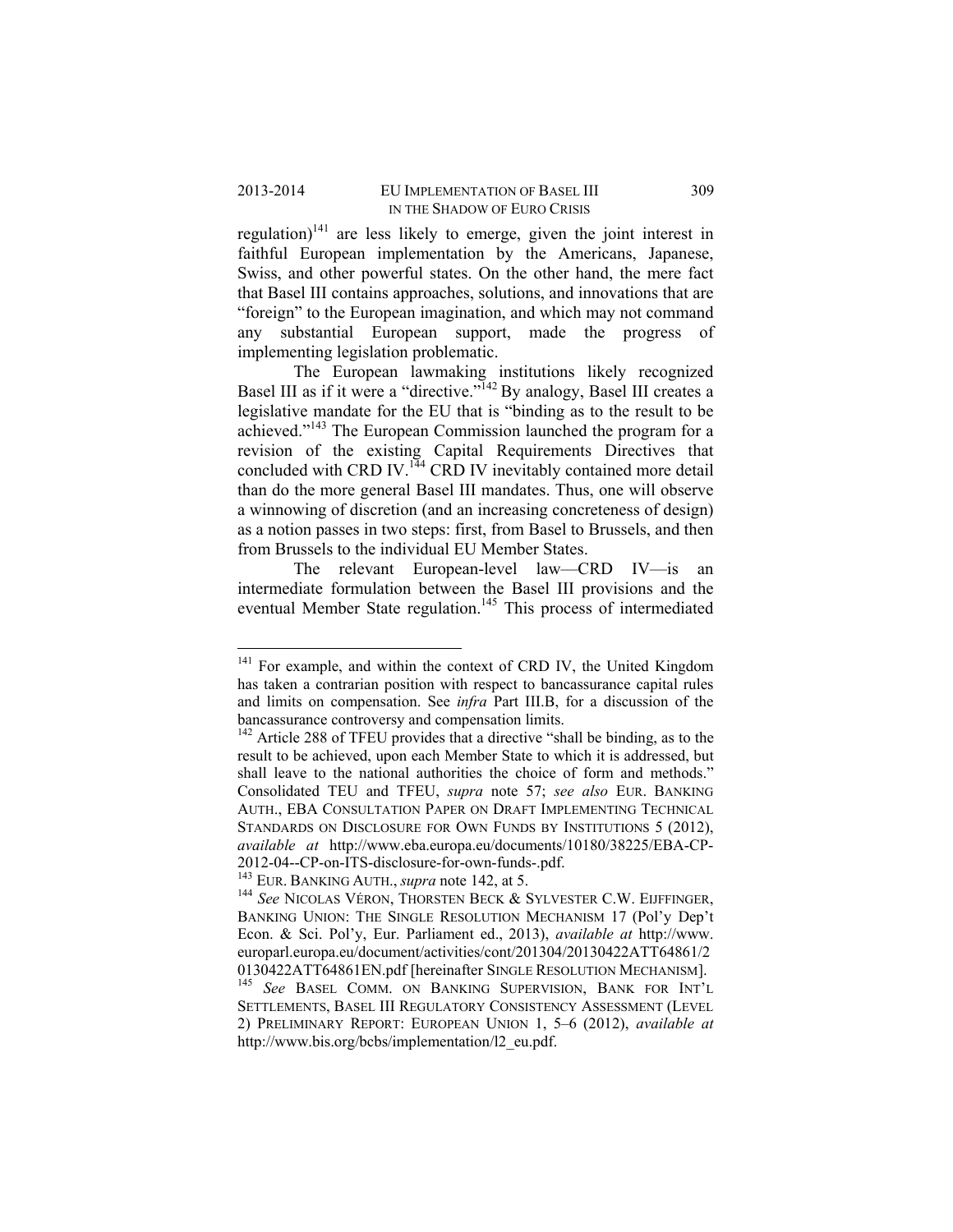transmission is unique to Europe; in most other contexts, Basel III norms speak directly to the implementing national authorities.<sup>146</sup> As to the US, for example, Basel norms proceed directly.<sup>147</sup>

European courts frequently look to directives as sources for interpretation of the national measures that give effect to those directives.<sup>148</sup> It is an open question whether European courts will penetrate one additional level, in order to consider the Basel-level inspiration for the European-level directive mandating a Member State measure.

The CRD IV legislative process has been far more deliberative—and far more critical of Europe's Basel III undertakings—than have earlier European exercises in Basel implementation.<sup>149</sup> Recall that the European Commission represents the EU within the Basel Committee and within the Group of

<sup>146</sup> *See* BASEL COMM. ON BANKING SUPERVISION, BANK FOR INT'L SETTLEMENTS, REGULATORY CONSISTENCY ASSESSMENT PROGRAMME (RCAP): ASSESSMENT OF BASEL III REGULATIONS IN BRAZIL 5 (2013), *available at* http://www.bis.org/bcbs/implementation/l2\_br.pdf; BASEL COMM. ON BANKING SUPERVISION, BANK FOR INT'L SETTLEMENTS, REGULATORY CONSISTENCY ASSESSMENT PROGRAMME (RCAP): ASSESSMENT OF BASEL III REGULATIONS—CHINA 4–5 (2013), *available at*  http://www.bis.org/bcbs/implementation/l2\_cn.pdf; BASEL COMM. ON BANKING SUPERVISION, BANK FOR INT'L SETTLEMENTS, REGULATORY CONSISTENCY ASSESSMENT PROGRAMME (RCAP): ASSESSMENT OF BASEL III REGULATIONS—SWITZERLAND 3–5 (2013), *available at*  http://www.bis.org/bcbs/implementation/l2\_ch.pdf; BASEL COMM. ON BANKING SUPERVISION, BANK FOR INT'L SETTLEMENTS, BASEL III REGULATORY CONSISTENCY ASSESSMENT (LEVEL 2): JAPAN 5 (2012), *available at* http://www.bis.org/bcbs/implementation/l2\_jp.pdf. 147 *See, e.g.*, Regulatory Capital Rules: Regulatory Capital, Regulatory

Capital, Implementation of Basel III, Capital Adequacy, 78 Fed. Reg. 62,018 (Oct. 11, 2013) (to be codified at 12 C.F.R. pts. 3, 5, 6, 165, 167). 148 *See* Dr. Robert Schütze, *The Indirect Effect(s) of European Law* <sup>2</sup>

<sup>(</sup>Centre for Eur. Legal Studies, Working Paper, Nov. 2011), *available at* http://www.cels.law.cam.ac.uk/cels\_lunchtime\_seminars/SCHUTZE\_Worki ngPaper\_cover.pdf.

<sup>149</sup> *See* EUR. BANK COORDINATION "VIENNA" INITIATIVE, WORKING GROUP ON BASEL III IMPLEMENTATION IN EMERGING EUROPE 4 (2012), *available at* http://www.imf.org/external/region/eur/pdf/2012/030112a.pdf [hereinafter VIENNA INITIATIVE] ("Establishing this working group was motivated by a concern that the new prudential rules of Basel III . . . may have certain unintended negative consequences on both future and market development and cross-border relationships that are crucial to emerging Europe.").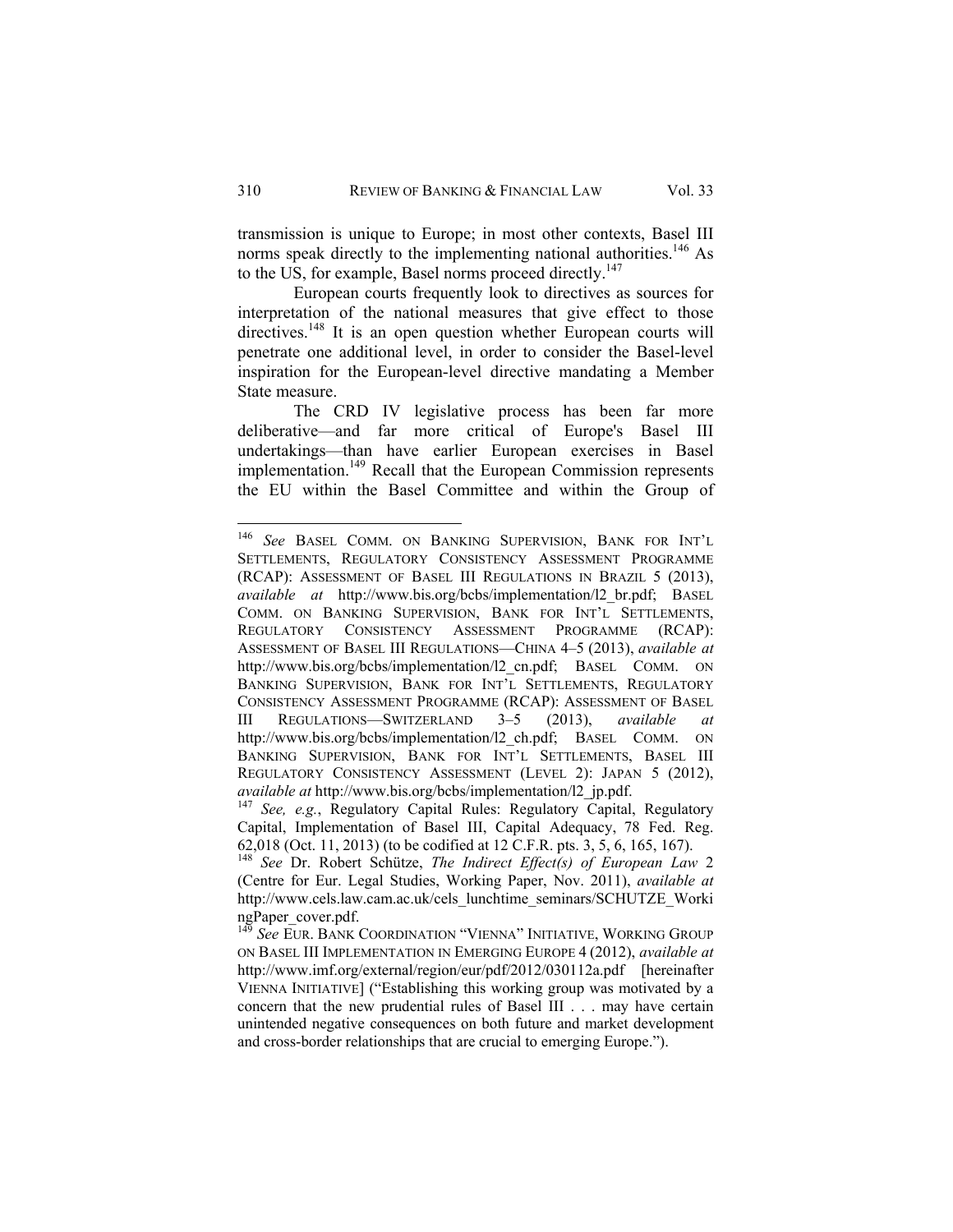Twenty.150 Several prominent EU Member States also participate in their own right.<sup>151</sup> The Commission is, of course, but one of the central EU institutions and (together with the European Court of Justice) remains fairly removed from the European populace.<sup>152</sup> The Commission is frequently criticized for elitism, distance, technocratic arrogance, and want of democratic legitimacy.<sup>153</sup> These "attributes" are more evident when Europe participates in international fora.

 The more democratic European institutions—the Council and the Parliament—can exercise their voices only when treaties are returned for ratification and translation into the European legal order.154 If the past experience with Basel has been one of a collective rubber stamp by the Council and the Parliament, the enactment of CRD IV has revealed a very different practice. The Council and the Parliament have shown much less willingness to defer to the accord reached with the Commission's approval in Basel.<sup>155</sup> Overall, the CRD IV implementation process has revealed three important new types or styles of debate as to the extent and manner of EU adoption of Basel III norms.

The first debate involved the resolution of a peculiarly European dilemma. Note that by its terms Basel III sets out

<sup>&</sup>lt;sup>150</sup> *Id.*<br><sup>151</sup> *Id.* <sup>151</sup> *Id.* e.g., Judy Dempsey, *E.U. Elites Keep Power from the People*, N.Y. TIMES (Aug. 22, 2011), http://www.nytimes.com/2011/08/23/world/ europe/23iht-letter23.html (discussing the popular movement for more democracy in the European institutions in the context of the Euro Crisis).<br><sup>153</sup> See id.

<sup>&</sup>lt;sup>154</sup> *Treaties and The European Parliament*, EUR, PARLIAMENT, *available at* http://www.europarl.europa.eu/aboutparliament/en/00b82c7869/Treaties-

and-the-European-Parliament.html (last visited Jan. 16, 2014) ("The European Parliament, Council, Commission, Court of Justice and Court of Auditors exercise their powers in accordance with the Treaties . . . . When a new Treaty is to be created, or an existing Treaty amended, an Intergovernmental Conference (IGC) is set up in which the governments of the member states meet. Parliament is consulted and gives its opinion on the Treaty as it is shaped and developed.").

<sup>155</sup> *See* Riva Froymovich, *EU Races to Meet Basel III Deadline*, WALL ST. J. (Nov. 12, 2012), http://online.wsj.com/article/ SB10001424127 887323894704578114351244793668.html ("[S]ome officials in the U.S. and U.K. have complained that the rules are too complex, and some banks have described the proposals as overkill.").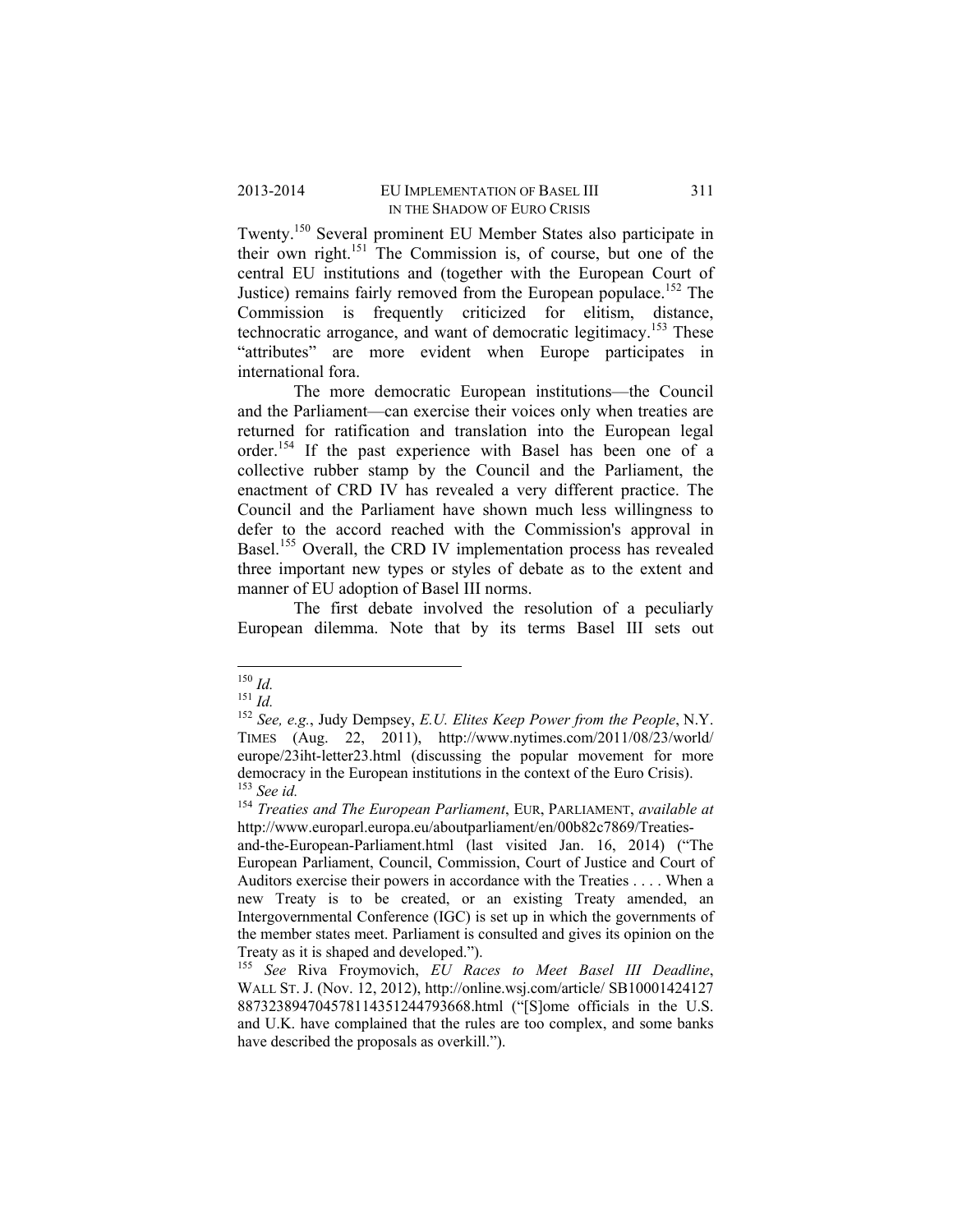minimum standards for adoption by its participants; as a general principle, countries retain the freedom to exceed Basel requirements.156 Both the US and Switzerland have augmented Basel III in their national legislation.<sup>157</sup> But retaining a faculty to exceed Basel III is not an obvious result within the EU, where internal harmonization presents its own logic. Should CRD IV be a source for a common minimum standard for EU member states or should CRD IV provide one-size-fits-all mandatory rules?<sup>158</sup> This latter approach has largely been adopted in CRD IV. In the legislative debates, the EU's implementation choice is referred to as "maximum harmonization" or the "Single Rulebook."<sup>159</sup> In other words, CRD IV fixes a common set of standards, which are both ceilings and floors. Member States wishing to apply a more rigorous standard ("race to the top" or "gold-plating") than that provided within CRD IV will largely be barred from action.<sup>160</sup>

 The second form of debate encountered in the EU implementation process is whether Basel III by its nature permits selective implementation, or Basel à la carte. Recall that Basel III is not a treaty—it does not create any formal international legal undertakings that must be followed.161 That said, Basel III, like Basel II and the Basel Accord before it, clearly establishes expectations of

<sup>&</sup>lt;sup>156</sup> *See Making the Break*, *supra* note 9.<br><sup>157</sup> *See* BASEL COMM. ON BANKING SUPERVISION, REPORT TO G20 LEADERS ON MONITORING IMPLEMENTATION OF BASEL III REGULATORY REFORMS 25 (2013), *available at* https://www.bis.org/publ/bcbs260.pdf. 158 *See* Nicolas Véron, *The European Debate on Bank Capital Is Not Just* 

*About Europe*, VOX (May 4, 2012), http://www.voxeu.org/article/europeandebate-bank-capital-not-just-about-europe (summarizing the two main unresolved issues of CRD IV/CRR).

<sup>159</sup> Press Release, Eur. Comm'n, Capital Requirements—CRD IV/CRR— Frequently Asked Questions 5 (July 16, 2013), *available at*  http://europa.eu/rapid/press-release\_MEMO-13-690\_en.htm?locale=en [hereinafter CRD FAQ II]; ECON. & FIN. AFFAIRS, EUR. COMM'N, CRD IV: OVERVIEW AND ISSUES AT STAKE 8 (2012), *available at* http://ec.europa.eu/commission\_2010-2014/barnier/docs/20120502\_crdiv overview\_en.pdf (PowerPoint on capital requirements).

<sup>&</sup>lt;sup>160</sup> See VIENNA INITIATIVE, *supra* note 149, at 48 ("A single rule book is a fundamental prerequisite for an effective European banking supervision. Nevertheless, lack of upward flexibility in applying prudential requirements might create a potential for imbalances between the powers and responsibilities of the national authorities.").

<sup>&</sup>lt;sup>161</sup> *See supra* notes 31–34 and accompanying text.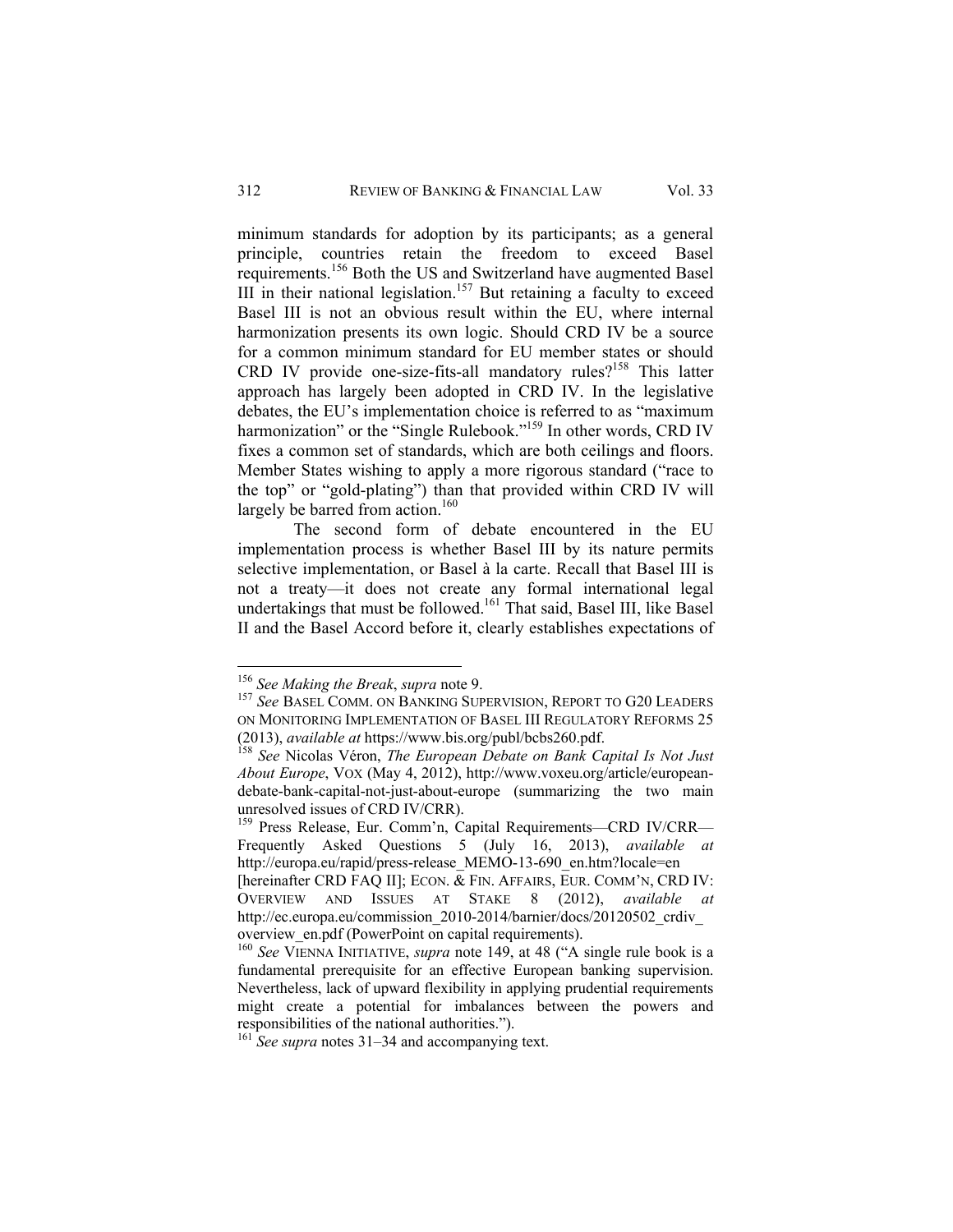## 2013-2014 EU IMPLEMENTATION OF BASEL III 313 IN THE SHADOW OF EURO CRISIS

compliance.<sup>162</sup> The EU had taken great pride as a faithful adherent to the Basel system in its prior incarnations, bringing most of their terms into European law.<sup>163</sup> It might be said that the EU had taken the fundamental norm of *pacta sunt servanda* most seriously.164 In CRD IV, in contrast to the EU's past practice with respect to Basel obligations, Europe appears to be exercising some meaningful selectivity, choosing (or so it now appears) to give effect to much, but not all, of Basel III.<sup>165</sup> European politicians argue that it is the "spirit" of Basel III that need be implemented, and not the letter.<sup>166</sup>

 The third style of debate revealed in CRD IV involves a different kind of á-la-carte-ism: the introduction of idiosyncratic norms that are not found within Basel III. Indeed, these may have been European proposals that failed to find favor in Basel, but remain popular in Europe. These non-conforming additions to CRD IV shall be described here as "Basel III Plus." The insertion of Basel III Plus norms into CRD IV represent a "second look" by the EU's legislative bodies at reform features rejected by the broader Basel

 $162$  See Ingves, *supra* note 64, at 2.

<sup>&</sup>lt;sup>163</sup> *See* Dierick et al., *supra* note 3, at 20–23.<br><sup>164</sup> Latin for "promises must be kept," an expression signifying that the agreements and stipulations of the parties to a contract must be observed. 7 WEST'S ENCYCLOPEDIA OF AMERICAN LAW 347 (Shirelle Phelps & Jeffrey Lehman eds., 2d ed. 2005).

<sup>&</sup>lt;sup>165</sup> The US's selective implementation of Basel II exemplifies how a Basel Committee member country may implement only certain aspects of Basel III and/or impose the requirements on only certain institutions. *See* William Wright, *When It Comes to Regulation, US Banks Have a Selective Memory*, FIN. NEWS (July 23, 2013), http://www.efinancialnews.com/story/2013-07- 24/financial-regulation-us-banks-uneven-playing-field-comment?ea9c8a2de 0ee111045601ab04d673622 (arguing that US banks did not implement Basel II in 2006 and have ignored Basel 2.5). A set of studies issued by the Basel Committee on October 1, 2012, found that neither the proposed regulations being considered in the US nor in the EU would fully implement Basel III. *See* BASEL COMM. ON BANKING SUPERVISION, BASEL III REGULATORY CONSISTENCY ASSESSMENT (LEVEL 2) PRELIMINARY REPORT: US OF AMERICA 5–6 (2012), *available at* http://www.bis.org/ bcbs/implementation/l2\_us.pdf.

<sup>166</sup> *See* CRD FAQ II, *supra* note 159, at 5 ("The new rules therefore respect the balance and level of ambition of Basel III. However, there are two reasons why Basel III cannot simply be copy/pasted into EU legislation and, therefore, a faithful implementation of the Basel III framework shall be assessed having regard to the substance of the rules.").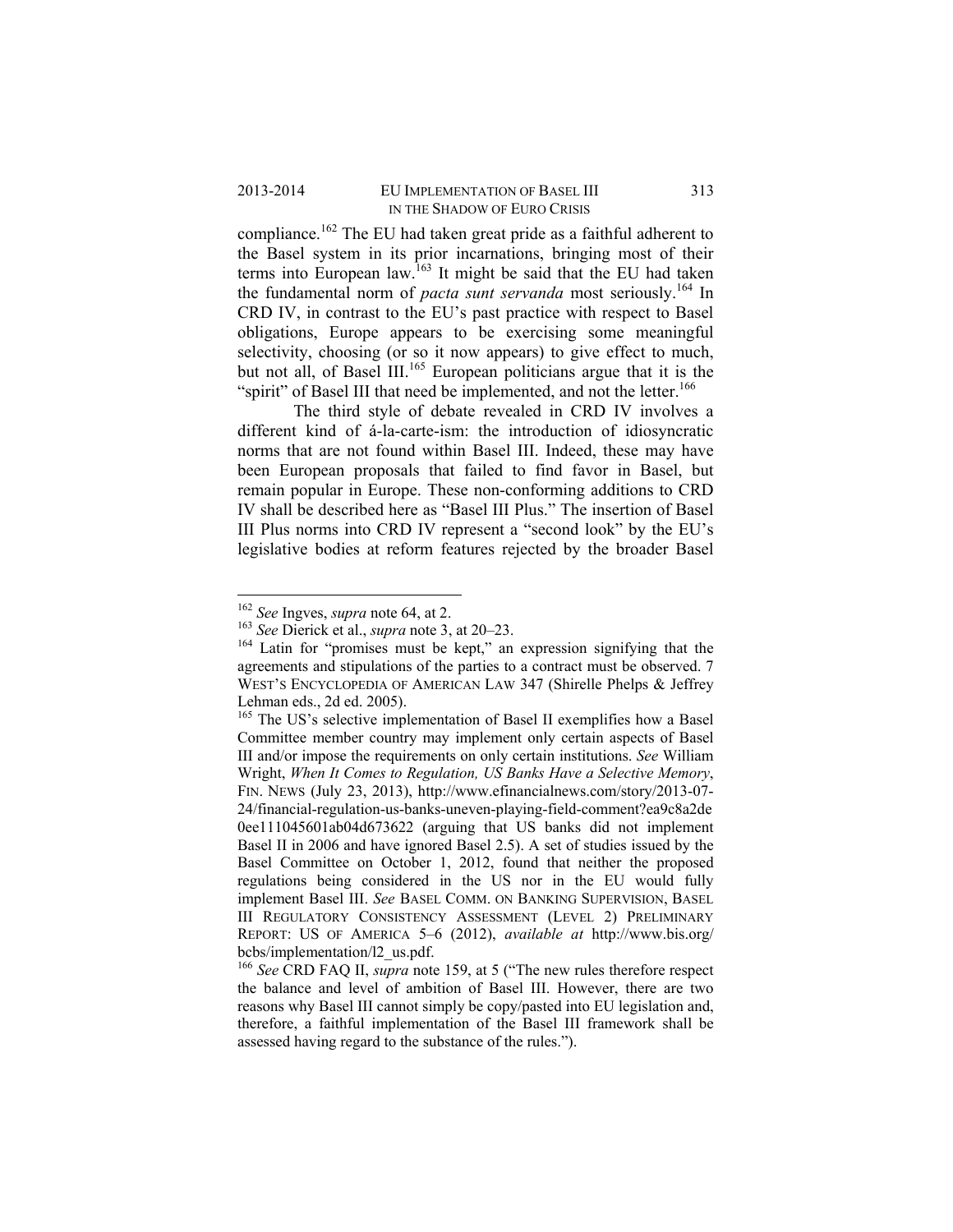community.167 The clearest example of Basel III Plus is the limits on banker compensation included in CRD IV.<sup>168</sup> Proposals to address compensation were defeated at Basel;<sup>169</sup> certain countries, the United States, perhaps, and the United Kingdom as well, viewed the matter to be settled. Not so, as it turns out; CRD IV contains significant limits on compensation.<sup>170</sup> Given the global structure of many banks, CRD IV's compensation limits will affect New York and Tokyobased institutions, as well as banks based in London, Paris, and Frankfurt. Ultimately, CRD IV in its final form displays examples of this and other deviations from simple implementation of Basel III. They mark the emboldened force of the Council and the Parliament, giving voice (respectively) to the urgings of Member State governments and the broader European populace. As such, the passage of CRD IV can be seen as an example of a maturing democracy at the European-level.

 Certainly, European implementation of Basel III has emerged as a second chance for opponents of particular international bargains to strike out against those policies and positions. This new field of contest was hardly lost on the lobbyists that represented European banking interests after the release of Basel III and during the run-up to CRD IV.<sup>171</sup> Moreover, certain critical elements of Basel

<sup>&</sup>lt;sup>167</sup> *Id.* ("What are the new, additional rules introduced by CRD IV?"). <sup>168</sup> *Id.* ("CRD IV essentially carries over the existing provisions of CRD III

relating to remuneration. It also introduces additional transparency and disclosure requirements relating to the number of individuals earning more than EUR 1 million per year.").

<sup>169</sup> Gabriele Steinhauser, Tom Fairless & Neil Maclucas, *EU Reaches Deal to Curb Bank Bonuses*, WALL ST. J. (Feb. 28, 2013, 6:58 AM), http://online.wsj.com/news/articles/SB100014241278873232937045783308 14285107262 ("Bankers' pay wasn't part of the Basel agreements, but lawmakers in the European Parliament insisted on limiting payouts linked to short-term profits because they were seen as driving bankers to take excessive risks in the lead-up to the crisis.").<br><sup>170</sup> CRD FAQ II, *supra* note 159, at 5.

<sup>&</sup>lt;sup>171</sup> See Bankers Warn Basel III Leading to Credit Crunch, EUBUSINESS (June 8, 2012, 10:11 AM), http://www.eubusiness.com/news-eu/financeeconomy.gy8/ ("The chief executive of French bank Societe Generale, Frederic Oudea, said it was hard for bank[s] to raise capital 'in this current environment when there is fear around Europe but more generally speaking, with all the uncertainty which surrounds the future business models of banks.' He said that in the Eurozone, the de-leveraging was hitting new lending as it was difficult to sell assets in the current situation.").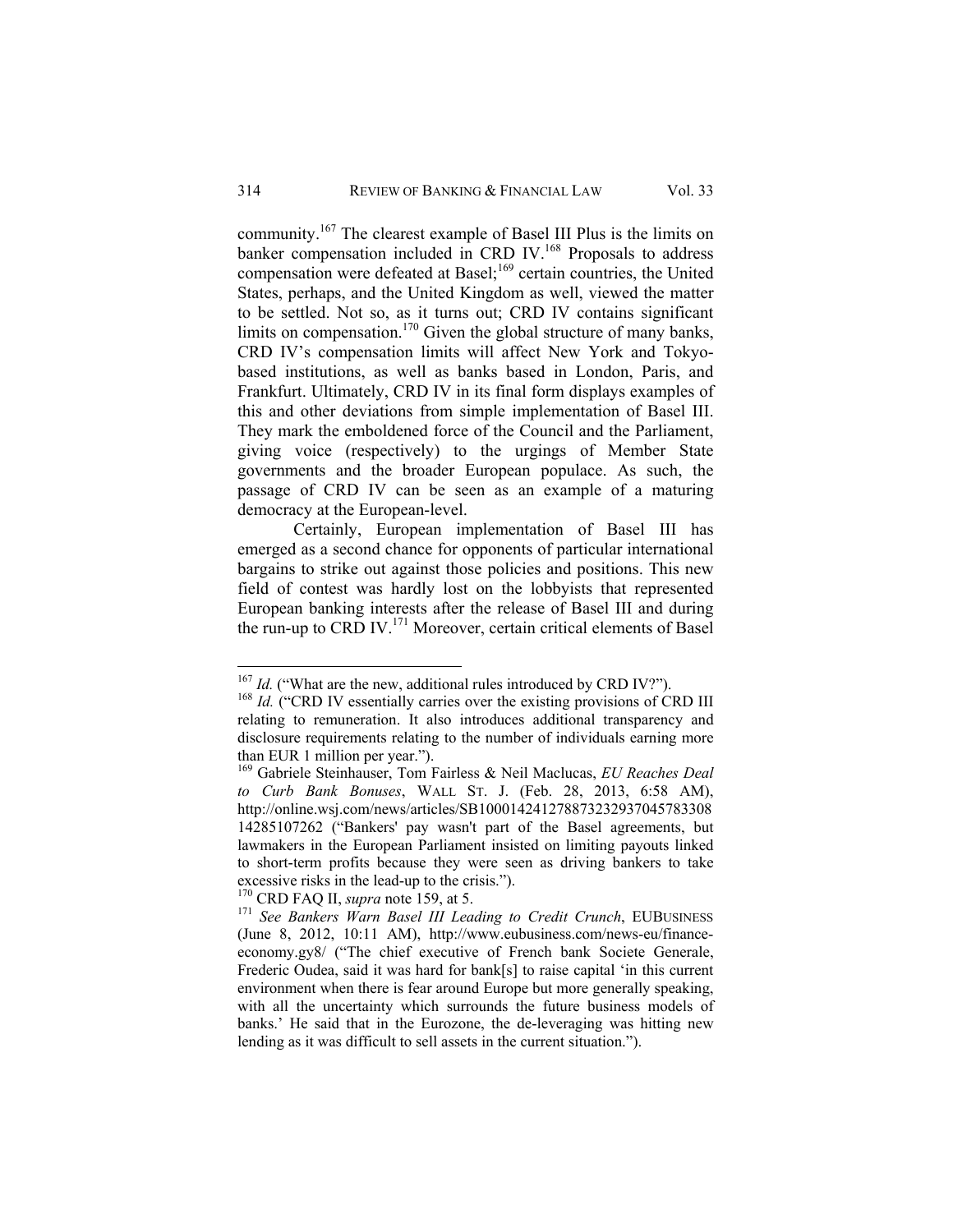III appear within CRD IV as objects for further study;<sup>172</sup> as a practical matter, these mandates have been avoided by deliberate postponement. CRD IV—and its omissions and deviations from the Basel III blueprint—demonstrated that the future formation of European banking law will not take place in its entirety at the Basellevel, even if this were the desire of the Commission (or the ECB).

 But there is a price to be paid here: these adjustments may give rise to a greater level of distrust of the Commission in future international dealings, in Basel or elsewhere. This nascent lack of reliability would not be the end of the world, of course. The United States has, in many different fora over a long period of time, troubled its treaty partners by negotiating terms bilaterally or multilaterally, and then effectively unwinding its commitment through action (or inaction) by a suspicious Congress waiting in Washington.<sup>173</sup>

Basel III is a system of minimum standards; countries are expected to comply with Basel III's requirements but are free to impose higher standards.<sup>174</sup> And several countries (Switzerland, for example) have decided to require their banks to maintain more regulatory capital than what Basel III demands.175 The combination of common minimum standards with regulatory flexibility is familiar to the EU Member States: it is a feature of most EU-level regulation, known as "harmonization."<sup>176</sup> But in CRD IV, the EU followed

<sup>&</sup>lt;sup>172</sup> MICHAEL AUER, GEORG VON PFOESTL & JACEK KOCHANOWICZ, ACCENTURE, BASEL III AND ITS CONSEQUENCES: CONFRONTING A NEW REGULATORY ENVIRONMENT 3 (2011) ("While the political process is quite advanced in the EU, some aspects of Basel III need further discussion, such as the definition of 'high-quality liquid assets.' Other topics will be tested during the observation periods.").

<sup>173</sup> *See* Wright, *supra* note 165 ("A quick flick through the main thrusts of regulatory reform over the past few years shows how the US authorities have put American exceptionalism into practice with their reluctance to adopt international standards if this might have meant that US banks could lose any of their significant competitive advantage at home and abroad.").<br><sup>174</sup> See Making the Break, supra note 9.

<sup>&</sup>lt;sup>175</sup> See Nicolas Véron, *The Euro Crises: Collateral and Centralization*, FAIR OBSERVER (May 7, 2012), www.fairobserver.com/article/europe'sbanking-supervision?page=2.html (reporting on Europe's Banking Supervision of CRD IV/CRR).

<sup>&</sup>lt;sup>176</sup> See CRD FAQ II, *supra* note 155, at 7 ("Binding Technical Standards" (i.e. Regulatory and Implementing Technical Standards—BTS) are legal acts which specify particular aspects of an EU legislative text (Directive or Regulation) and aim at ensuring consistent harmonization in specific areas.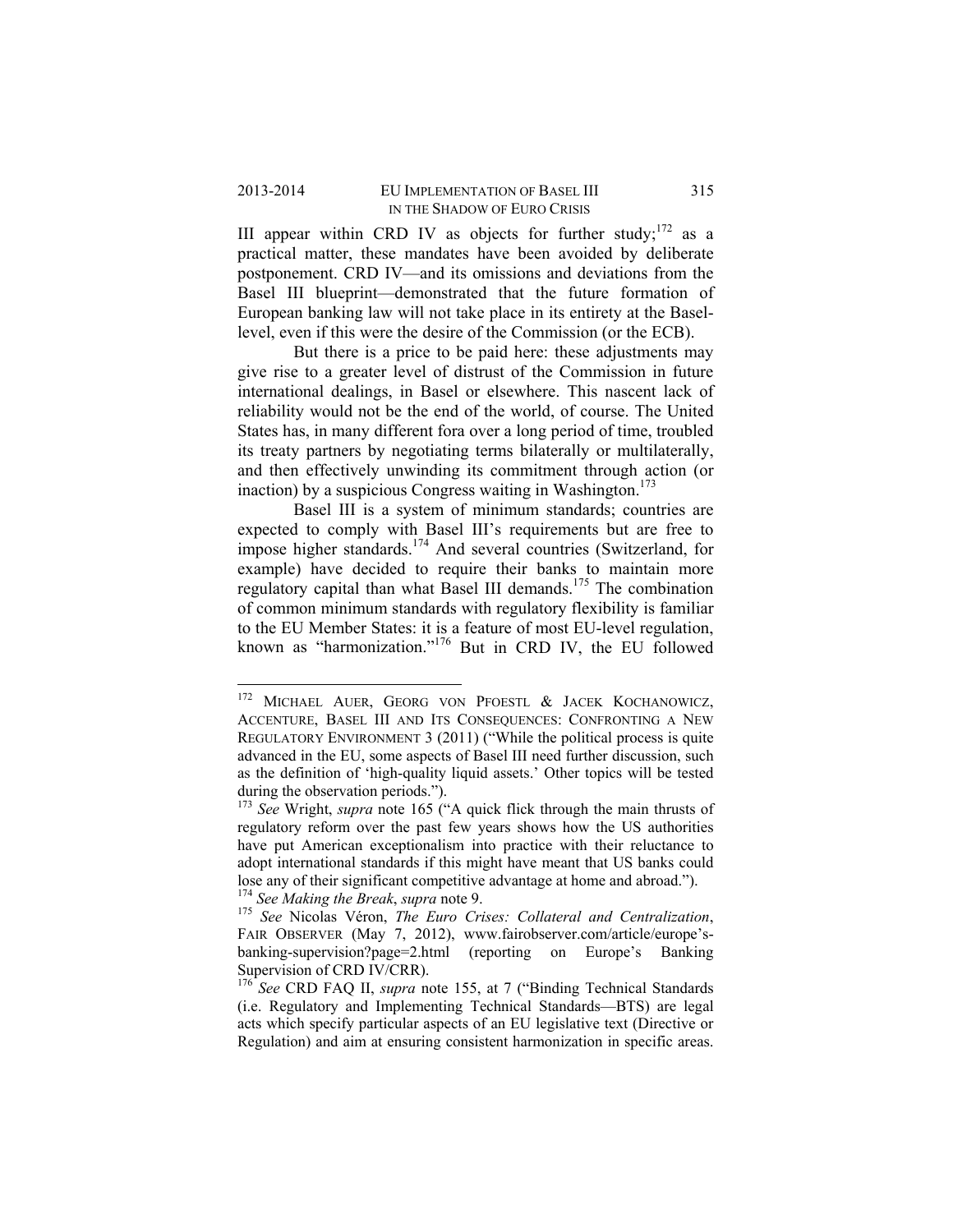maximum harmonization, a design where the Basel III standards set mandatory—not minimum—standards for the implementing EU Member States.<sup>177</sup>

One of the chief requirements of the Basel III reforms is to increase both the quantity and quality of "regulatory capital" banks must hold.<sup>178</sup> This capital is intended to operate as a financial shock absorber in the event of large losses—assuring a bank's continued solvency and sparing shareholders (and—in a worse case taxpayers) pain. $17$ 

Basel III requires that national regulators impose a minimum capital requirement for so-called Tier 1 capital ratio of  $8\%$ <sup>180</sup> By its terms, the Basel III framework permits countries to impose higher Tier 1 capital ratio requirements. But to permit each EU Member State to impose its own Tier 1 capital ratio requirement (so long as it exceeds the Basel III minimum) would introduce competitive and operational stresses within the somewhat unified European banking market. These concerns motivated EU officials to endorse "maximum harmonization," whereby all EU Member States would enact identical Tier 1 capital ratio obligations.<sup>181</sup>

Within Europe, there was considerable push-back from certain Member States. The United Kingdom and Sweden, for example, pressed their desires to impose higher capital ratios than

BTS are always finally adopted by the European Commission by means of regulations or decisions and they are legally binding and directly applicable in all Member States.").

*<sup>177</sup> Id.* at 8 ("The Single Rulebook in banking regulation also comprises the BTS which are developed by the European Banking Authority, adopted by the European Commission and applied directly in all Member States. The Single Rulebook will ensure uniform application of Basel III in all Member States.").

<sup>&</sup>lt;sup>178</sup> *Id.* at 13 ("Under the existing framework, banks and investment firms need to have a total amount of capital equal to at least 8% of risk weighted assets. Under the new rules, while the total capital an institution will need to hold remains at 8%, the share that has to be of the highest quality common equity tier 1 (CET1)—increases from 2% to 4.5%.").

<sup>&</sup>lt;sup>179</sup> *Id.* ("The purpose of capital is to absorb the losses that a bank does not expect to make in the normal course of business (unexpected losses). The more capital a bank has, the more losses it can suffer before it defaults.").  $^{180}$  *Id.* 

<sup>&</sup>lt;sup>181</sup> *Id.* at 4 (acknowledging that "applying the internationally agreed rules only to a subset of European banks would have created competitive distortions and potential for regulatory arbitrage").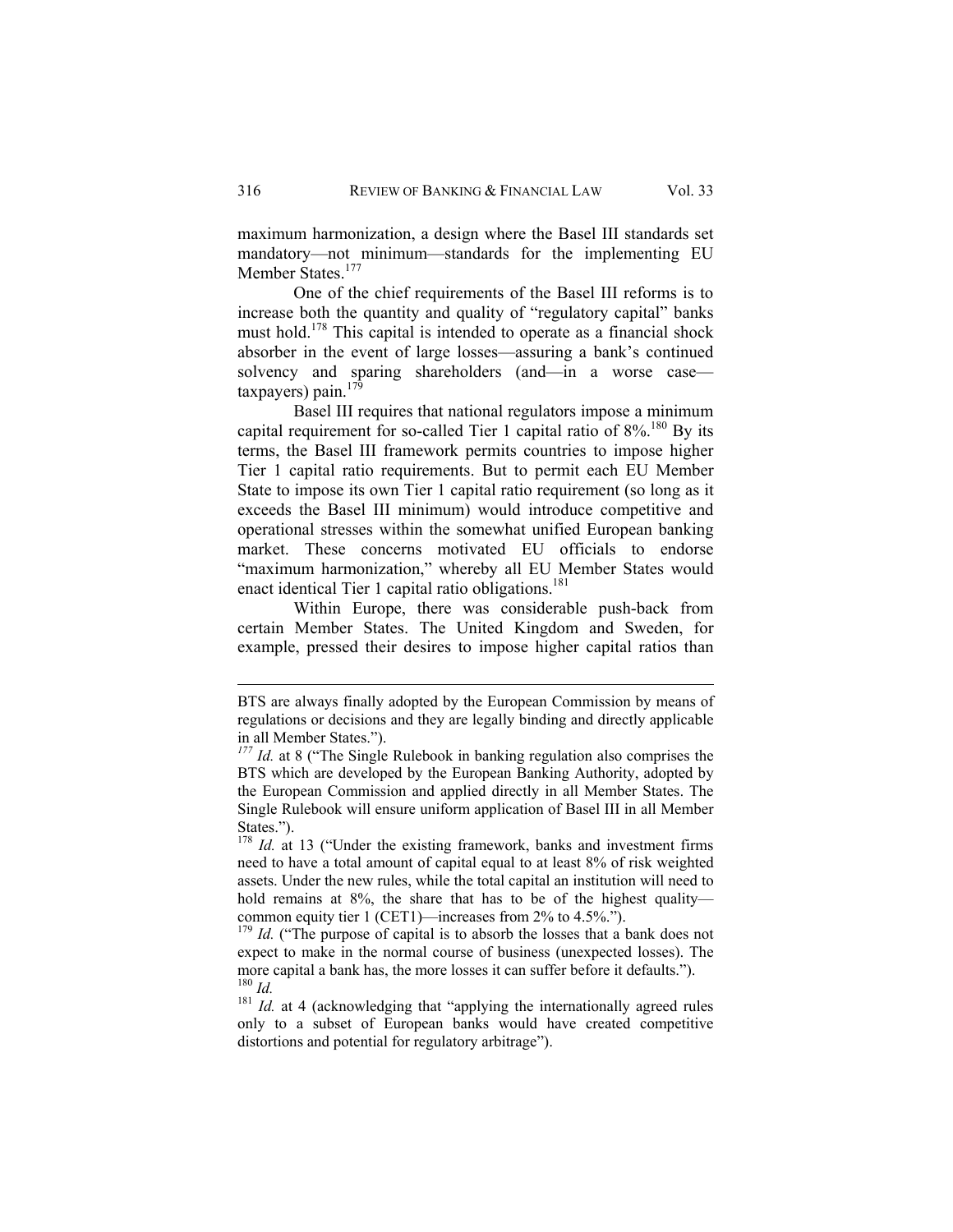#### 2013-2014 EU IMPLEMENTATION OF BASEL III 317 IN THE SHADOW OF EURO CRISIS

what a common European standard would provide.<sup>182</sup> Requiring banks to have more capital reduces the likelihood of bank bailouts and thus improves the creditworthiness of the home state. Note the United Kingdom and Sweden lie outside the Eurozone.<sup>183</sup> In contrast, Germany and France reportedly supported a mandatory single common standard.<sup>184</sup>

On May 15, 2012, EU finance ministers reached a tentative compromise on capital ratios, somewhat relaxing the demands of maximum harmonization.<sup>185</sup> EU Member States may, according to the May 15 understanding, impose capital ratios that exceed the Basel III minima by up to  $300$  basis points (that is,  $3\%$ ).<sup>186</sup> Beyond this range, a Member State would need EU approval.<sup>187</sup>

# *III. CRD IV*

## **A. Single Rulebook vs. Minimum Standards**

On April 16, 2013, the European Parliament approved the packet of legislation known as CRD IV, which largely implemented

<sup>182</sup> Morris Goldstein, *The EU's Implementation of Basel III: A Deeply Flawed Compromise*, VOX (May 27, 2012), http://www.voxeu.org/

<sup>&</sup>lt;sup>183</sup> See Eur. Comm'n, *The United Kingdom and the Euro*, EUROPA.EU (Apr. 11, 2011), http://ec.europa.eu/economy\_finance/euro/countries/uk\_en.htm; *see also* Eur. Comm'n, *Sweden and the Euro*, EUROPA.EU (July 8, 2012), http://ec.europa.eu/economy\_finance/euro/countries/sweden\_en.htm.

<sup>184</sup> *See* Eduardo Porter, *Why Germany Will Pay Up to Save the Euro*, N.Y. TIMES, June 27, 2012, at B1 (reporting on why Germany fights to save the euro); *see also France, Germany Want to Keep Debt-Stricken Greece in the Eurozone*, BUS. TODAY (May 16, 2012, 12:14 AM), http://businesstoday. intoday.in/story/france-germany-want-to-keep-greece-in-euro-zone/1/

<sup>184571.</sup>html ("[N]ew French President Francois Hollande and German Chancellor Angela Merkel have voiced their support for the debt-stricken nation to remain in the euro zone.").

<sup>&</sup>lt;sup>185</sup> Press Release, Council of the Eur. Union, Bank Capital Rules: General Approach Agreed Ahead of Talk with Parliament (May 15, 2012), *available at* http://www.consilium.europa.eu/uedocs/cms\_Data/docs/pressdata/en/ ecofin/130264.pdf.<br> $^{186}$  *Id.* 

<sup>&</sup>lt;sup>187</sup> *Id.* ("Member states would be able to apply systemic risk buffers of up to 3% for all exposures and up to 5% for domestic and third country exposures, without having to seek prior Commission approval.").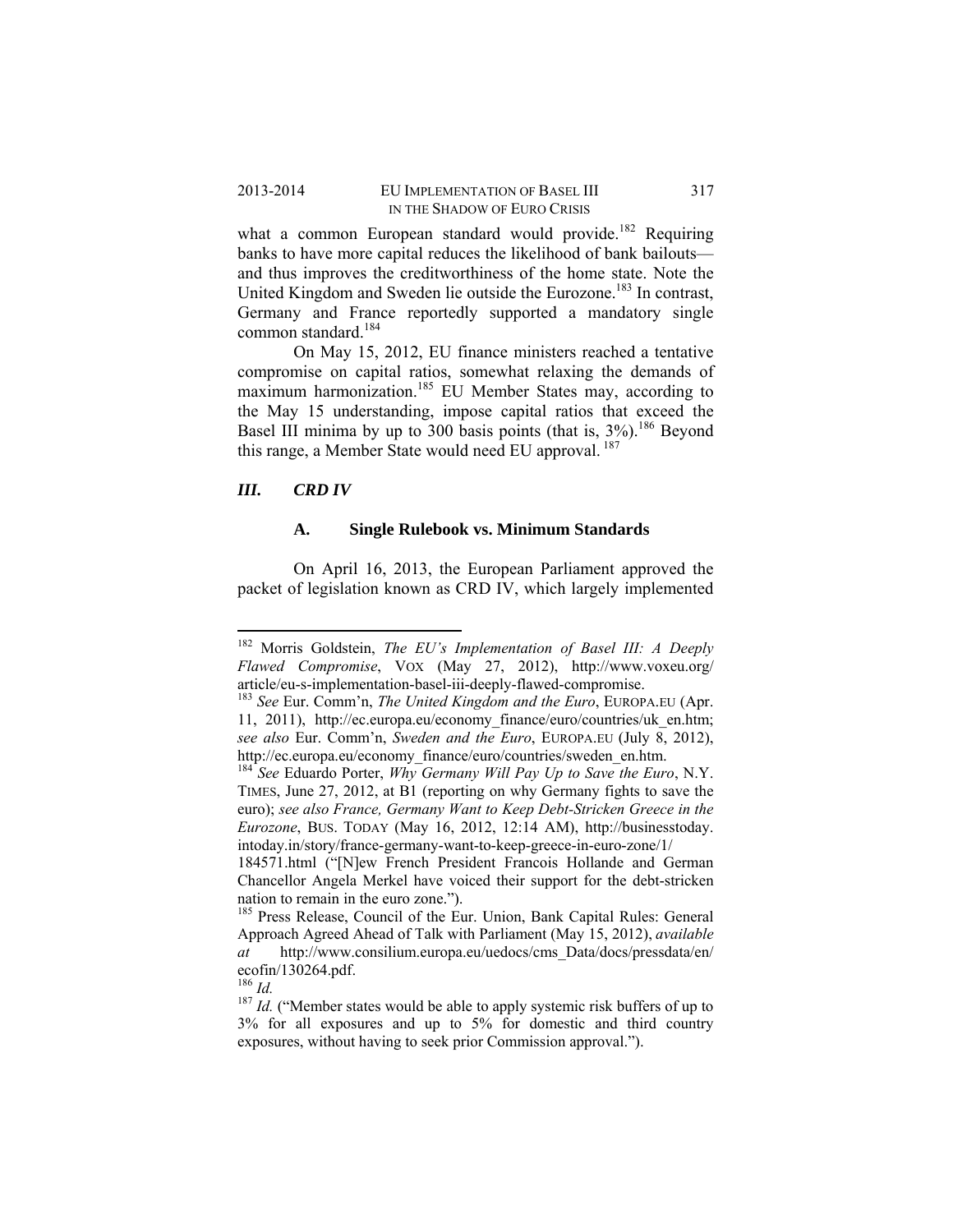the Basel III banking reforms.<sup>188</sup> This approval completed the political phase of the European legislative process—formal adoption of CRD IV by the Council of Ministers occurred on July 17, 2013.<sup>189</sup> Following consultations on the form of detailed regulations ("technical standards"), $^{190}$  CRD IV became law effective January 1,  $2014.<sup>191</sup>$ 

CRD IV implements Basel III—and does more. The term "CRD IV" signals that this is the fourth generation of the EU's Capital Requirements Directive. The name is no longer precise: CRD IV is comprised of a regulation (law that is uniformly applied throughout Europe) and a directive (which requires national implementation and permits a certain degree of variation).<sup>192</sup>

CRD IV increases the quantity and quality of regulatory capital a financial institution must hold.<sup>193</sup> In most cases,

<sup>&</sup>lt;sup>188</sup> Press Release, Eur. Parliament, Parliament Votes Reform Package to Strengthen EU Banks (Apr. 16, 2013), *available at* http://www. europarl.europa.eu/news/en/news-room/content/20130416IPR07333/html/ Parliament-votes-reform-package-to-strengthen-EU-banks.

<sup>&</sup>lt;sup>189</sup> Press Release, Eur. Comm'n, Legislation on Capital Requirements for the Banking Sector to Enter into Force (July 17, 2013), *available at*  http://europa.eu/rapid/press-release\_MEX-13-0716\_en.htm?locale=en. 190 CRD FAQ II, *supra* note 159, at 36 ("Article 4a of the draft SSM

regulation as reflected in the agreement reached between the European Parliament and the Council on 19 March 2013 allows: 1) national competent or designated authorities to act on own initiative to apply macroprudential tools; 2) the ECB to impose higher requirements or to act in consultation with the relevant competent authority in each participating Member State; 3) a reciprocal consultation process to ensure that both the national authorities and the ECB act in a consistent and coordinated manner.").

<sup>&</sup>lt;sup>191</sup> EUR. COMM'N, Draft Implementing Technical Standards with Regard to Supervisory Reporting of Institutions According to Regulation (EU) No 575/2013, at 12, *available at* 

http://ec.europa.eu/internal\_market/bank/docs/regcapital/implementing/140 108 act en.pdf.

<sup>&</sup>lt;sup>192</sup> CRD FAQ II, *supra* note 159, at 6 ("The new framework divides the current CRD (Capital Requirements Directive) into two legislative instruments: a directive governing the access to deposit-taking activities and a regulation establishing the prudential requirements institutions need to respect.").

<sup>&</sup>lt;sup>193</sup> *Id.* at 2 ("In this regard, the G-20 Declaration of 2 April 2009 conveyed the commitment of the global leaders to address the crisis with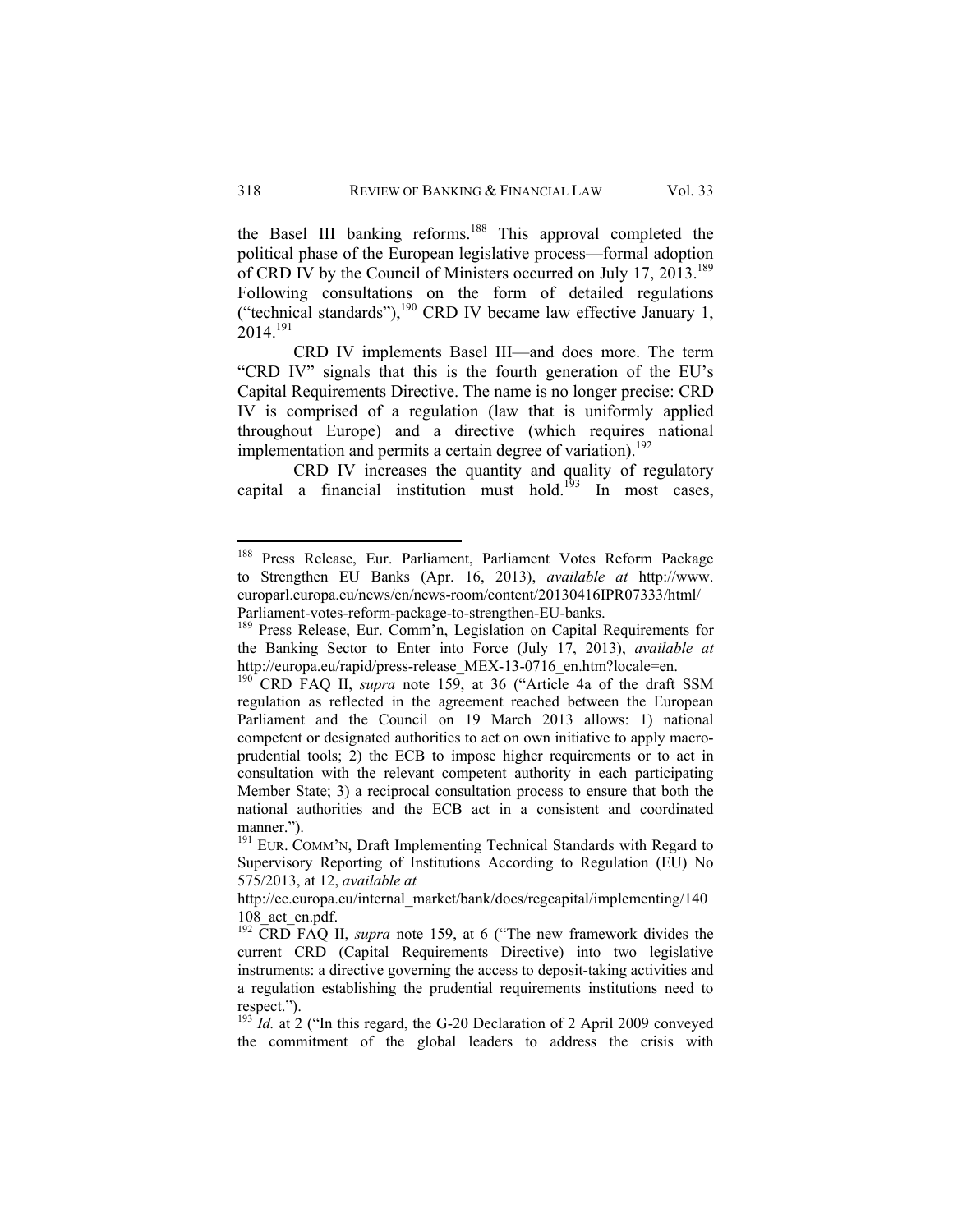## 2013-2014 EU IMPLEMENTATION OF BASEL III 319 IN THE SHADOW OF EURO CRISIS

transitioning to CRD IV requirements will place pressure on European banks to retain earnings, raise additional equity capital, dispose of assets or change their respective asset mixes.<sup>194</sup> Under the existing version of the Capital Requirements Directive (which was adopted immediately prior to the onset of the 2007/2008 Crisis), many European banks reduced their capital to extremely low levels.195 Reportedly some European banks had leverage ratios of nearly forty to one—that is, maintaining less than 2% of effective capital.<sup>196</sup> Many of these same banks remain in crisis now—a problem that in turn has infected the balance sheets of several EU Member States.<sup>197</sup> CRD IV acknowledges the insufficiency of bank capital during the financial crisis.<sup>198</sup> The new requirements are complex—and involve a stack of charges and buffers.<sup>199</sup> A minimum of 8% capital will now be mandated, computed with regard to a bank's risk-adjusted assets.<sup>200</sup> Left undetermined for the time being is the overall leverage cap—it is this simple metric that may prove to be the most meaningful limit on a bank's leverage. $^{201}$ 

 internationally consistent efforts to, among others, improve the quantity and quality of capital in the banking system . . . .").<br><sup>194</sup> See id. at 12–15.

<sup>&</sup>lt;sup>195</sup> See Adrian van Rixtel & Gabriele Gasperini, *Financial Crises and Bank Funding: Recent Experience in the Euro Area* 4 (Bank for Int'l Settlements, Working Paper No. 406, 2013), *available at* http://www.bis.org/publ/ work406.pdf.<br> $^{196}$  *Id.* at 24.

<sup>&</sup>lt;sup>197</sup> *Id.* at 6, 25.<br><sup>198</sup> Gareth Gore, *Leverage Shift Hits European Bank Plans*, REUTERS (Aug. 5, 2013), http://www.reuters.com/article/2013/08/05/banks-leveragegraphic-idUSL6N0G61X720130805 ("'We always said it was going to be tough, and that is one reason why there is a phased-in transition . . . . But it is designed to make sure banks can't leverage up the way they did before the last crisis.'").

<sup>&</sup>lt;sup>199</sup> CRD FAQ II, *supra* note 159, at 25–27 (requiring capital buffers for a capital conservation buffer, countercyclical buffer, global systemic institution buffer, other systemically important institutions buffer, and systemic risk buffer).

 $^{200}$  *Id.* at 13 ("Under the existing framework, banks and investment firms need to have a total amount of capital equal to at least 8% of risk weighted assets.").

<sup>201</sup> *See* BASEL COMM. ON BANKING SUPERVISION, BANK FOR INT'L SETTLEMENTS, CONSULTATIVE DOCUMENT: REVISED BASEL III LEVERAGE RATIO FRAMEWORK AND DISCLOSURE REQUIREMENTS 2 (2013), *available at* http://www.bis.org/publ/bcbs251.pdf [hereinafter BASEL III LEVERAGE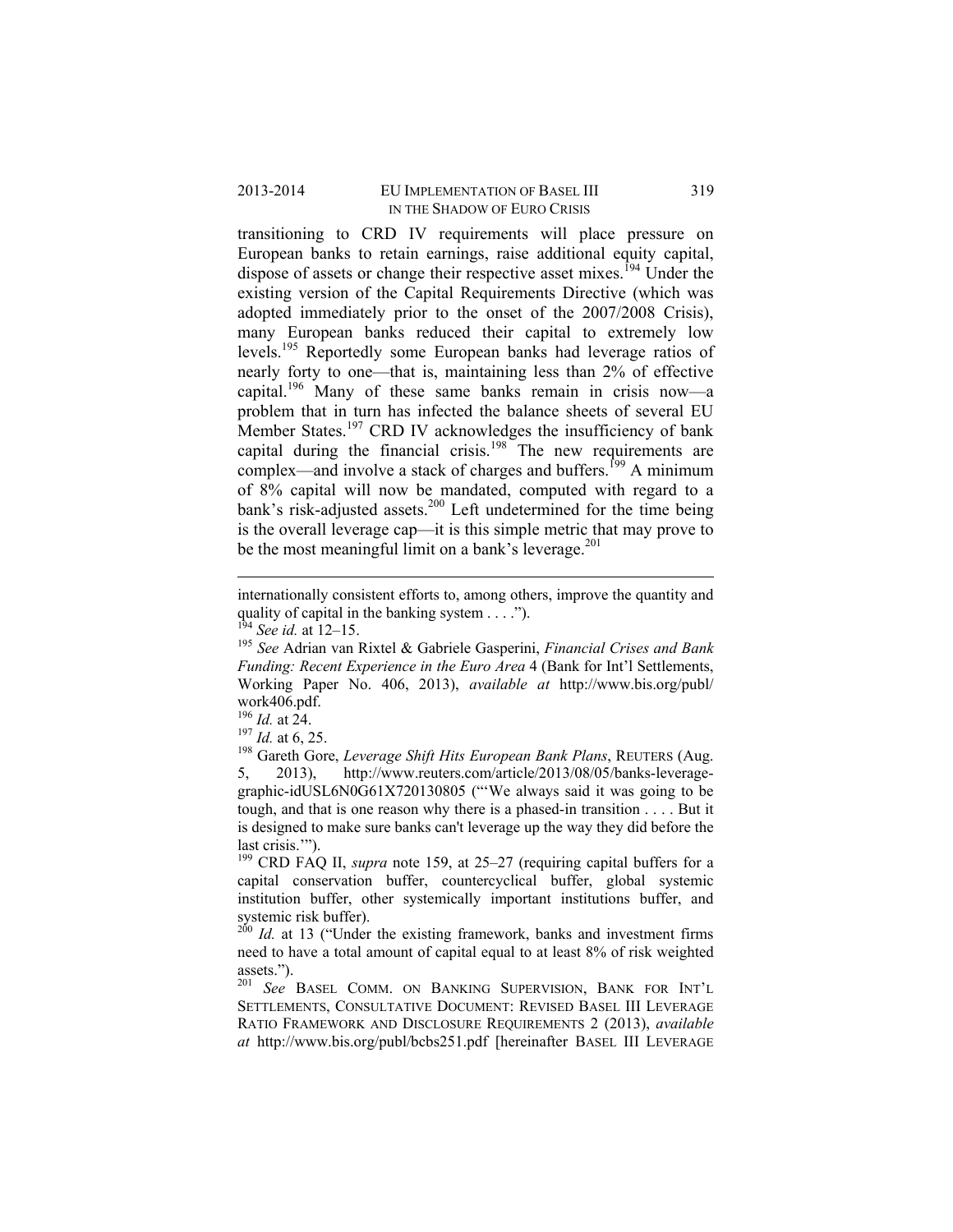The core content of CRD IV—the Basel III minimum capital requirements—is for the first time expressed in a regulation.<sup>202</sup> As an EU regulation, these norms are automatically and directly binding on the more than 8000 banks operating within the EU; the regulation component of CRD IV will not require any implementing legislation by the various EU Member States. $203$ 

CRD IV—or at least those parts of it dealing with capital requirements—reflect a re-orientation of EU banking law. As a regulation, the reformed EU capital requirements will be uniform.<sup>204</sup> This shift is described as the creating of a "Single Rulebook" throughout Europe—eliminating the differences and gaps that plague the current Capital Requirements Directive.<sup>205</sup> In an important deviation from uniformity, CRD IV permits Member States (such as the United Kingdom and Sweden) to impose optional additional capital requirements (known as "systemic risk buffers") beyond the levels set by the "Single Rulebook."206 Other provisions of CRD IV, such as the controversial new limits on banker's compensation, are contained in the directive component; these will be implemented by Member State rule-making.<sup>207</sup>

<sup>203</sup> Id. at 4 ("Furthermore, while the Basel capital adequacy agreements apply to 'internationally active banks,' in the EU it has applied to all banks (more than 8300) as well as investment firms.").

requirements relating to the number of individuals earning more than EUR 1 million per year . . . . For performance from [January 1,] 2014 onwards, the variable component of the total remuneration shall not exceed 100% of the fixed component of the total remuneration of material risk takers.").

RATIO] ("The Basel III leverage ratio is defined as the Capital Measure (the numerator) divided by the Exposure Measure (the denominator), with this ratio expressed as a percentage. The basis of calculation is the average of the three month-end leverage ratios over a quarter."). 202 CRD FAQ II, *supra* note 159, at 7 ("While Member States will have to

transpose the directive into national law, the regulation is directly applicable, which means that it creates law that takes immediate effect in all Member States in the same way as a national instrument, without any further action on the part of the national authorities.").

<sup>204</sup> *See id.* at 7. 205 *Id.* at 5. 206 *Id.* at 26 ("Each Member State may introduce a Systemic Risk Buffer of Common Equity Tier 1 for the financial sector or one or more subsets of the sector, in order to prevent and mitigate long term non-cyclical systemic or macro-prudential risks with the potential of serious negative consequences to the financial system and the real economy in a specific Member State."). 207 *Id.* at 29 ("[CRD IV] introduces additional transparency and disclosure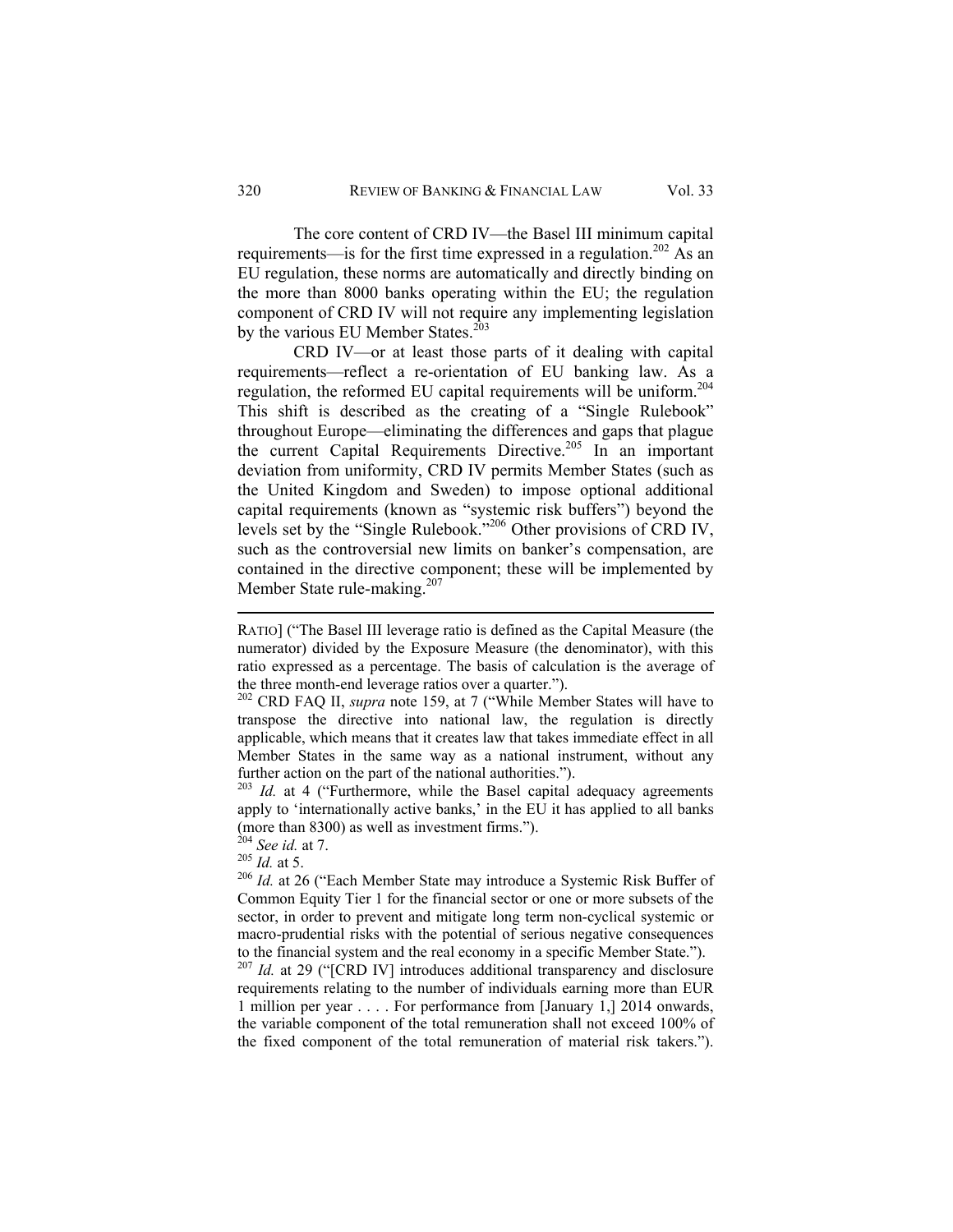## 2013-2014 EU IMPLEMENTATION OF BASEL III 321 IN THE SHADOW OF EURO CRISIS

The application of the CRD IV "Single Rulebook" is broad: it includes those Member States that have not adopted the euro and is applied to all EU banks (not only large internationally active banks) and to securities firms as well. $^{208}$  This extended coverage has in turn introduced some inconsistencies between CRD IV and the Basel III rules. $209$ 

CRD IV also reflects the influence of the European Parliament. For example, CRD IV's capital adequacy rules include a reduction in the risk weights of loans of small and medium size enterprises ("SMEs").<sup>210</sup> The SMEs possess a mystique in European political culture not unlike that exercised by the "family farm" in the United States.<sup>211</sup> Loans to SMEs are discounted (by a factor of 0.7619 to be precise) for purposes of setting the CRD IV minimum capital.<sup>212</sup> Effectively, a bank may hold a greater quantity of qualified SME loans given a particular quantity of capital.<sup>213</sup> This should have the effect of encouraging lending to SMEs—both in terms of total funds advanced and in lowering the interest rate charged.214 This rather transparent instance of credit allocation reflects on-going political concerns about the health of the European economy. Left unstated, however, is the implicit greater toleration

<sup>213</sup> *See id.* at 35. 214 *Id.*

 Exceptionally, and under certain conditions, shareholders can increase this maximum ratio to 200%. *Id.* 

<sup>&</sup>lt;sup>208</sup> *Id.* at 4 ("Furthermore, while the Basel capital adequacy agreements apply to 'internationally active banks,' in the EU it has applied to all banks (more than 8,300) as well as investment firms.").<br> $^{209}$  *Id.* at 25.

<sup>&</sup>lt;sup>210</sup> *Id.* at 24 ("The Regulation applies lower conversion factors to trade related off-balance sheet items than those initially provided in the Commission's initial proposal. This intends to mitigate the impact of the leverage ratio on trade finance operations and lending to SMEs.").

<sup>211</sup> *See* John M. Brewster, *The Relevance of the Jeffersonian Dream Today*, *in* LAND USE POLICY IN THE US 86 (Howard W. Ottoson ed., 2001) ("Jefferson's devotion to the family farm stemmed from his belief in a 'causal relationship between [family] farming and the political system of democracy.'").

<sup>212</sup> CRD FAQ II, *supra* note 159, at 35 ("Article 501 of CRR introduces a reduction in the capital charges for exposures to SMEs—up to EUR 1.5 million—through the application of a supporting factor equal to 0.7619, thus providing credit institutions with an appropriate incentive to increase the available credit to EU SMEs.").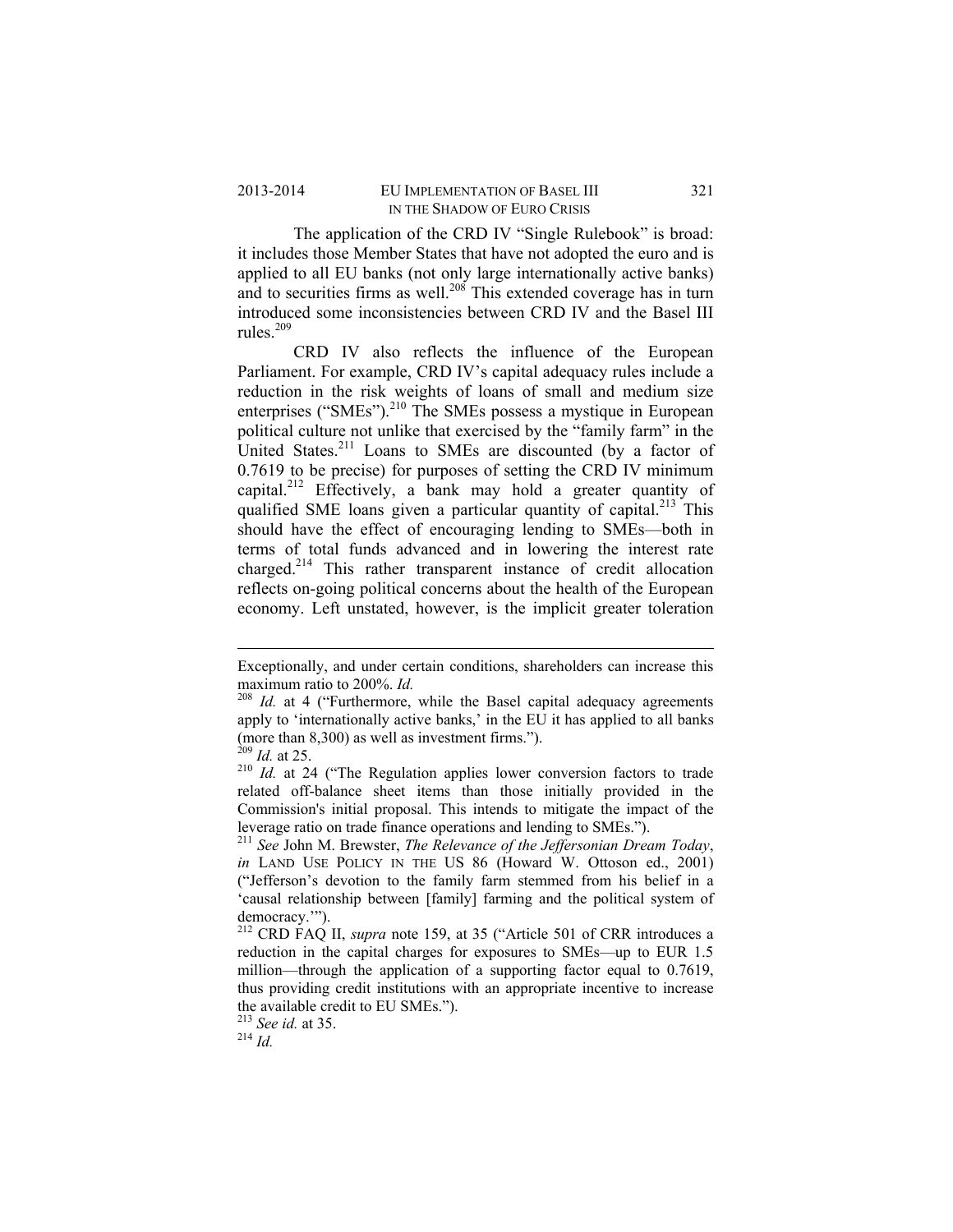for bank failure, $215$  which is how the Europeans got into the current Eurozone mess in the first place.

# **B. Basel III à la Carte**

European implementation of the earlier versions of the Basel banking law regime proceeded rather mechanically. In prior cycles, the Europeans actively participated in the Basel II process, reached agreement with the world's other major banking powers, and then faithfully enacted the Basel II norms into EU law.<sup>216</sup> This has not been the case with the latest Basel product: Basel III. While Europe was once again a major force in the negotiation of Basel III, it has been decidedly less eager to give full effect to the global banking accord in EU legislation.<sup>217</sup> And the reason—it should be no surprise—is politics.

The link between Basel III and the European implementation (CRD IV) involves three levels of politics: global, European, and national.<sup>218</sup> The outbreak of European reluctance to carry out the Basel III mandates to the letter reflects the varying distributions of power at each level of the lawmaking game.

The case in point: so-called "bancassurance"—the peculiar continental financial conglomerates that are part bank, part insurance company.219 France's Société Générale and Crédit Agricole are two prominent examples of bancassurance.<sup>220</sup>

<sup>215</sup> Andrew Willis, *Europe Issues New Bank Guidelines*, BLOOMBERG (July 24, 2009), http://www.businessweek.com/globalbiz/content/jul2009/ gb20090724\_371057.htm ("'The specificity of the banking sector is the tolerance of bank failure,' said Mr. Lowe, pointing to government reluctance to let banks fail.").

<sup>&</sup>lt;sup>216</sup> *See Progress on Basel II Implementation*, *supra* note 26. <sup>217</sup> BASEL COMM. ON BANKING SUPERVISION, BANK FOR INT'L SETTLEMENTS, BASEL III REGULATORY CONSISTENCY ASSESSMENT (LEVEL 2) PRELIMINARY REPORT: EUROPEAN UNION 11 (2012), *available at* http://www.bis.org/bcbs/implementation/l2\_eu.pdf.

<sup>&</sup>lt;sup>219</sup> *Bancassurance: Success in the South*, THE ECONOMIST (July 24, 2003), *available at http://www.economist.com/node/1948115.* 

<sup>&</sup>lt;sup>220</sup> Press Release, Finaccord, Global Bancassurance: Strategies of the World's Top 125 Retail Banking Groups (July 18, 2013), *available at* http://www.finaccord.com/documents/press\_releases/2013/press-release\_ global\_bancassurance\_strategies-of-the-world-top-125-retail-banking-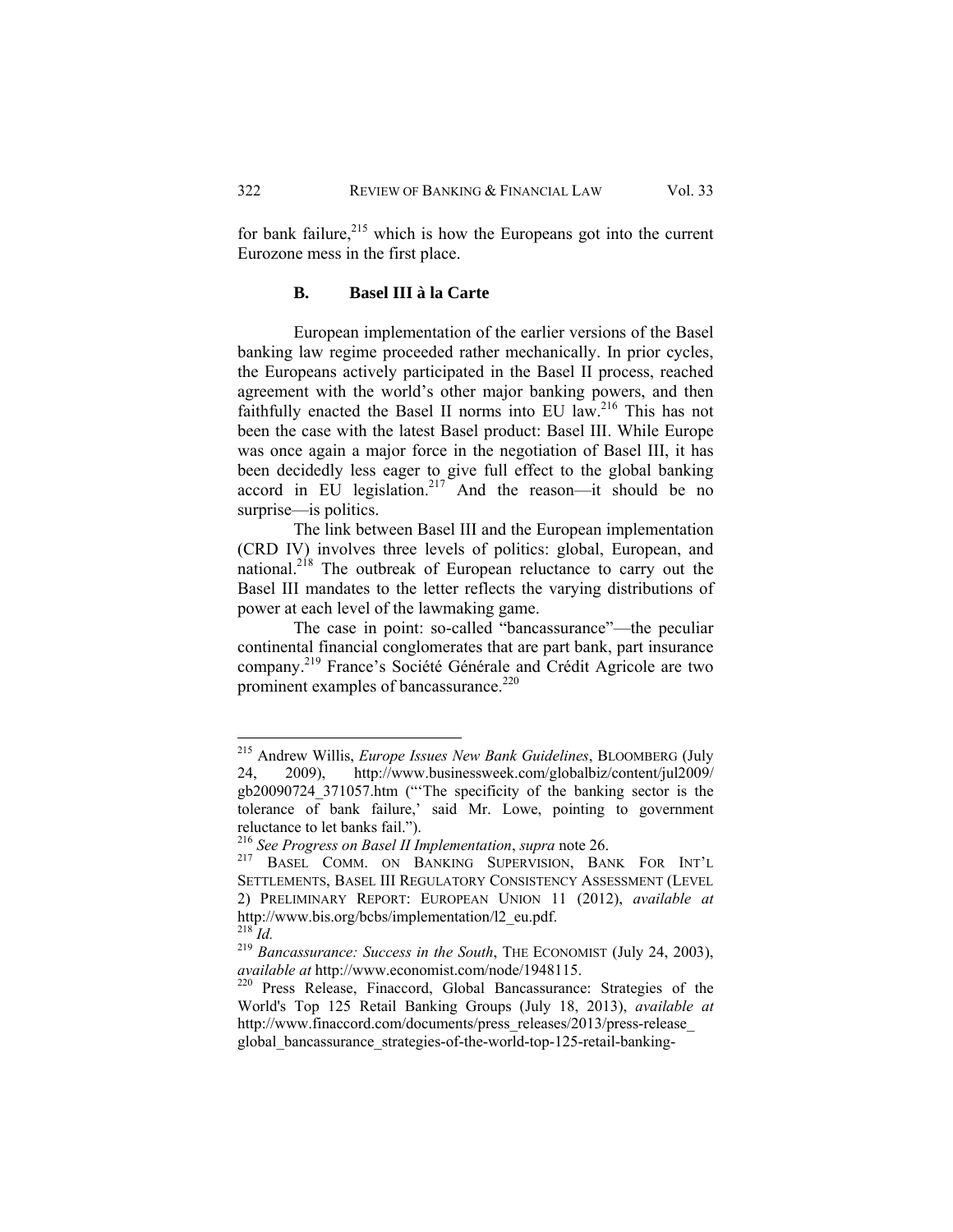#### 2013-2014 EU IMPLEMENTATION OF BASEL III 323 IN THE SHADOW OF EURO CRISIS

The treatment of bancassurance was a sticking point in the Basel III negotiations. The United States and others (including the United Kingdom, an EU member state) expressed concern about the "double counting" problem in bancassurance.<sup>221</sup> Basel III requires banks to maintain adequate amounts of high-quality (Tier 1) equity capital.<sup>222</sup> This capital acts as a loss-absorbing buffer, protecting depositors and other bank creditors from risk in the event of financial hard times.<sup>223</sup> In a similar spirit, insurance regulators demand that insurers maintain adequate equity to protect policyholders in the event insurers experience losses.<sup>224</sup>

The banking business and the insurance business share many common characteristics: both take in capital (from depositors and policyholders, respectively), both invest capital, and both pay out capital (upon maturity or insured event, respectively). But the businesses also are quite distinctive. Banks lose money through improvident lending and other investments; insurance companies lose money through poor underwriting or unexpected casualties. Characteristically, banks invest over a shorter time horizon than insurance companies. While in theory these distinctions might make banks and insurance companies good financial complements (or not), the practical outcome has been that banking and insurance have

BASEL COMM. ON BANKING SUPERVISION, BANK FOR INT'L SETTLEMENTS, A GLOBAL REGULATORY FRAMEWORK FOR MORE RESILIENT BANKS AND BANKING SYSTEMS 12 (2011), *available at* http://www.bis.org/publ/bcbs189.pdf [hereinafter A GLOBAL REGULATORY FRAMEWORK] ("Common Equity Tier 1 must be at least 4.5% of riskweighted assets at all times. Tier 1 Capital must be at least 6.0% of riskweighted assets at all times.").<br><sup>223</sup> See FRANCE: FINANCIAL SECTOR, *supra* note 221, at 2.

 groups.pdf (ranking Crédit Agricole and Société Générale at first and seventh, respectively, by premium value).

<sup>221</sup> *See* INT'L MONETARY FUND, FRANCE: FINANCIAL SECTOR ASSESSMENT PROGRAM—DETAILED ASSESSMENT OF OBSERVANCE OF BASEL CORE PRINCIPLES FOR EFFECTIVE BANKING SUPERVISION 12 (2013), *available at* http://www.imf.org/external/pubs/ft/scr/2013/cr13180.pdf [hereinafter] FRANCE: FINANCIAL SECTOR]; *Bancassurance: Success in the South*, *supra* note 219 (stating that the US's regulatory history may provide a partial explanation for why bancassurance has not caught on in the US).

<sup>223</sup> *See* FRANCE: FINANCIAL SECTOR, *supra* note 221, at 2. 224 *See*, *e.g.*, INT'L MONETARY FUND, FRANCE: FINANCIAL SECTOR ASSESSMENT PROGRAM—DETAILED ASSESSMENT OF OBSERVANCE OF INSURANCE CORE PRINCIPLES 16 (2013), *available at* http://www.imf.org/ external/pubs/ft/scr/2013/cr13181.pdf.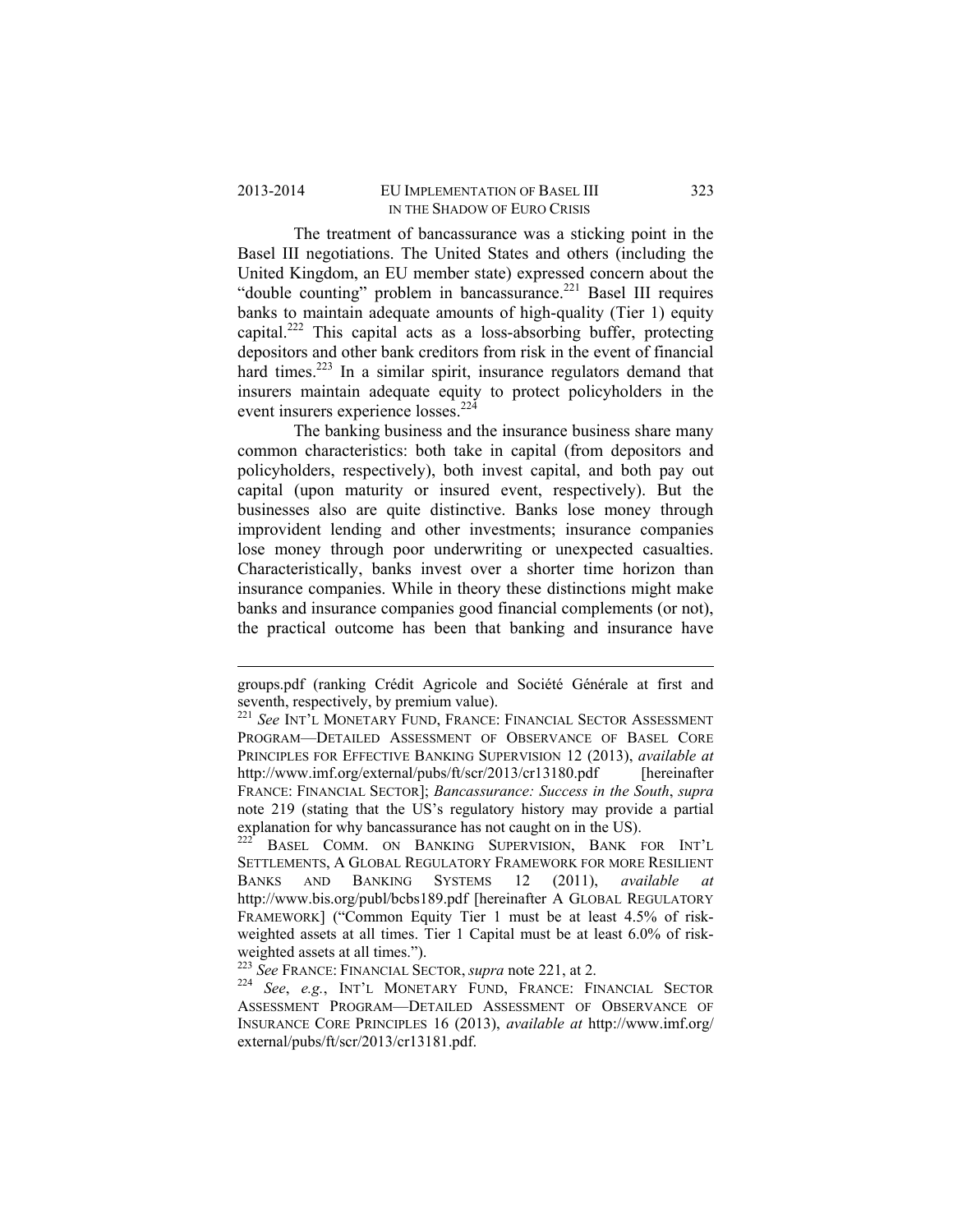remained mutually exclusive lines of business, separated by regulation, in many jurisdictions (the US through most of its history, for example).<sup>225</sup> In other jurisdictions (France, for example), mixed companies—the bancassurance—have thrived.<sup>226</sup>

Basel III addressed bancassurance—and though it did not ban the business model, Basel III did make it more difficult to carry off.<sup>227</sup> In order to avoid "double-counting," Basel III requires banks to deduct, from what otherwise would have been qualifying Tier 1 capital, the capital serving as "reserves" for the purpose of meeting the mandates of insurance regulation.<sup>228</sup> And there is a certain amount of appeal to this result: capital protecting bank depositors cannot simultaneously protect insurance policyholders.

The bancassurance issue was hardly a major Basel III issue—but is an enormously important issue to the French bancassurance industry.<sup>229</sup> While the Europeans were unable to

<sup>225</sup> Thomas E. Wilson, *Separation Between Banking and Commerce Under the Bank Holding Company Act—A Statutory Objective Under Attack*, 33 CATH. U. L. REV. 163, 165–68 (1983) ("The historical separation between banking and commerce has meant that banks have not been authorized to engage in most insurance activities.").

<sup>226</sup> *Bancassurance: Success in the South*, *supra* note 221 ("[C]ountries in which bancassurance has been a success have some traits in common. In Italy, Spain, and, to some extent, in France and the Benelux countries, local banks are powerful, labour laws are rigid, there are too many bank branches and insurance products are simple.").<br><sup>227</sup> See FRANCE: FINANCIAL SECTOR, *supra* note 221, at 55.

<sup>227</sup> *See* FRANCE: FINANCIAL SECTOR, *supra* note 221, at 55. 228 *See* BANK FOR INT'L SETTLEMENTS, BASEL III: INTERNATIONAL FRAMEWORK FOR LIQUIDITY RISK MEASUREMENT, STANDARDS, AND MONITORING 24 (2010), *available at* http://www.bis.org/publ/bcbs188.pdf ("Amounts should also be net of Level 1 and Level 2 collateral, to the extent that this collateral is not already counted in the stock of liquid assets, in line with the principle in paragraph 53 that items cannot be doublecounted in the standard."); *see also* BASEL COMM. ON BANKING SUPERVISION, REVISED BASEL III LEVERAGE RATIO FRAMEWORK AND DISCLOSURE REQUIREMENTS 3 & n.10 (2013), *available at* http://www.bis.org/publ/bcbs251.pdf. ("[T]o avoid double counting of exposures between entities in the scope of consolidation of the leverage ratio framework . . . banks may offset the on- and off-balance sheet exposures of these entities in order to calculate their Exposure Measure . . . . For example, most investments in the capital of financial investees are deducted from Tier 1 capital and therefore may already be deducted from a bank's exposure measure elsewhere in this Framework."). <sup>229</sup> *See* FRANCE: FINANCIAL SECTOR, *supra* note 221, at 13.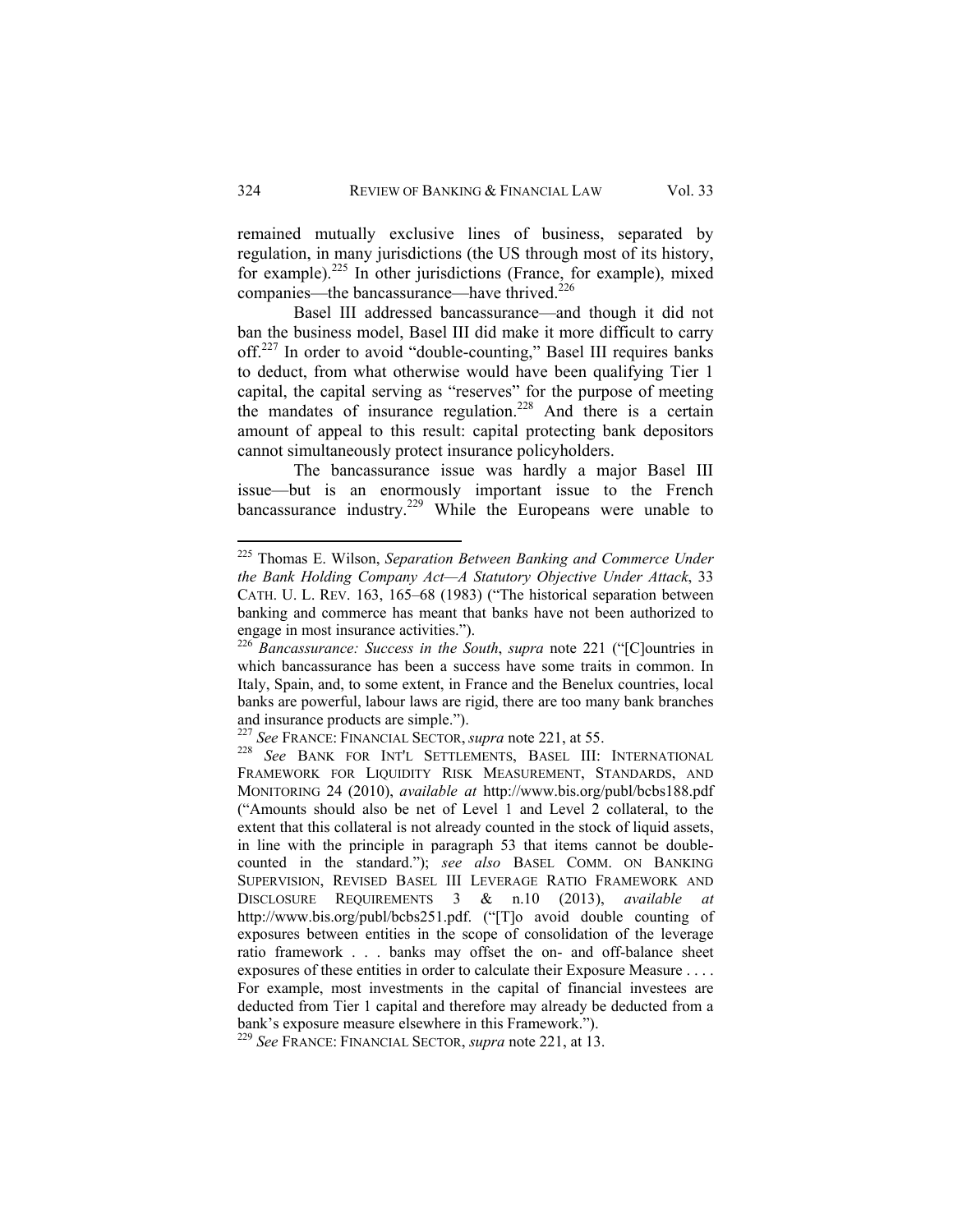protect these bancassurance interests in Basel (conceding that double-counting would not be permitted), this did not end the game $^{230}$ 

Rather, the issue of the treatment of bancassurance returned to prominence during the EU legislative process that created CRD IV. Here, Germany and other EU member states joined France in eliminating the Basel III provision with respect to bancassurance, thus protecting Société Generale, Crédit Agricole, and others.231 The United Kingdom, in response, argued that Europe was abandoning its past practice of faithfully implementing its global Basel commitments.<sup>232</sup> On the other side, some Basel participants (most notably the United States) had displayed a certain looseness in the past, implementing Basel norms selectively, keeping those they liked plast, imprementing  $233$  Given the political and economic climate, slavish implementation of Basel III suddenly seemed naïve, if not foolish.

Under any theory, the CRD IV process has certainly revealed Europe's new stance as a selective adherent to Basel III. In the end, the EU may implement more of Basel III, in a more faithful spirit, than will other countries. It is too early to tell, as most other Basel III parties are less advanced in the implementation track.<sup>234</sup>

<sup>&</sup>lt;sup>230</sup> *See* CRD FAQ II, *supra* note 159, at 17.<br><sup>231</sup> *Id.* ("The CRR allows an updated version of the Financial Conglomerates Directive (FICOD) approach, which allows consolidation of banking and insurance entities in a group, to continue to be used as an alternative to the Basel III deduction approach. The alternative approach is allowed because consolidation is considered to prevent double counting of capital as well.").<sup>232</sup> *See, e.g.*, Letter from Simeon Djankov, Minister for Fin., Bulg. et al. to

Michel Barnier, Comm'r for Internal Mkt. & Servs., Eur. Comm'n & Olli Rehn, Comm'r for Econ. & Monetary Affairs, Eur. Comm'n (May 19, 2011), *available at* http://www.secure-finance.com/analyses/1110.pdf; STEPHEN BOOTH, CHRISTOPHER HOWARTH, MATS PERSSON & VINCENZO SCARPETTA, OPEN EUROPE, CONTINENTAL SHIFT: SAFEGUARDING THE UK'S FINANCIAL TRADE IN A CHANGING EUROPE 20 (2011), *available at*  http://www.openeurope.org.uk/Content/Documents/PDFs/continentalshift.p df (arguing that CRD IV's less ambitious and less faithful implementation of Basel III may have adverse effects on the UK's economy).<br><sup>233</sup> See Wright, *supra* note 165.

<sup>&</sup>lt;sup>234</sup> See BASEL COMM. ON BANKING SUPERVISION, BANK FOR INT'L SETTLEMENTS, PROGRESS REPORT ON IMPLEMENTATION OF THE BASEL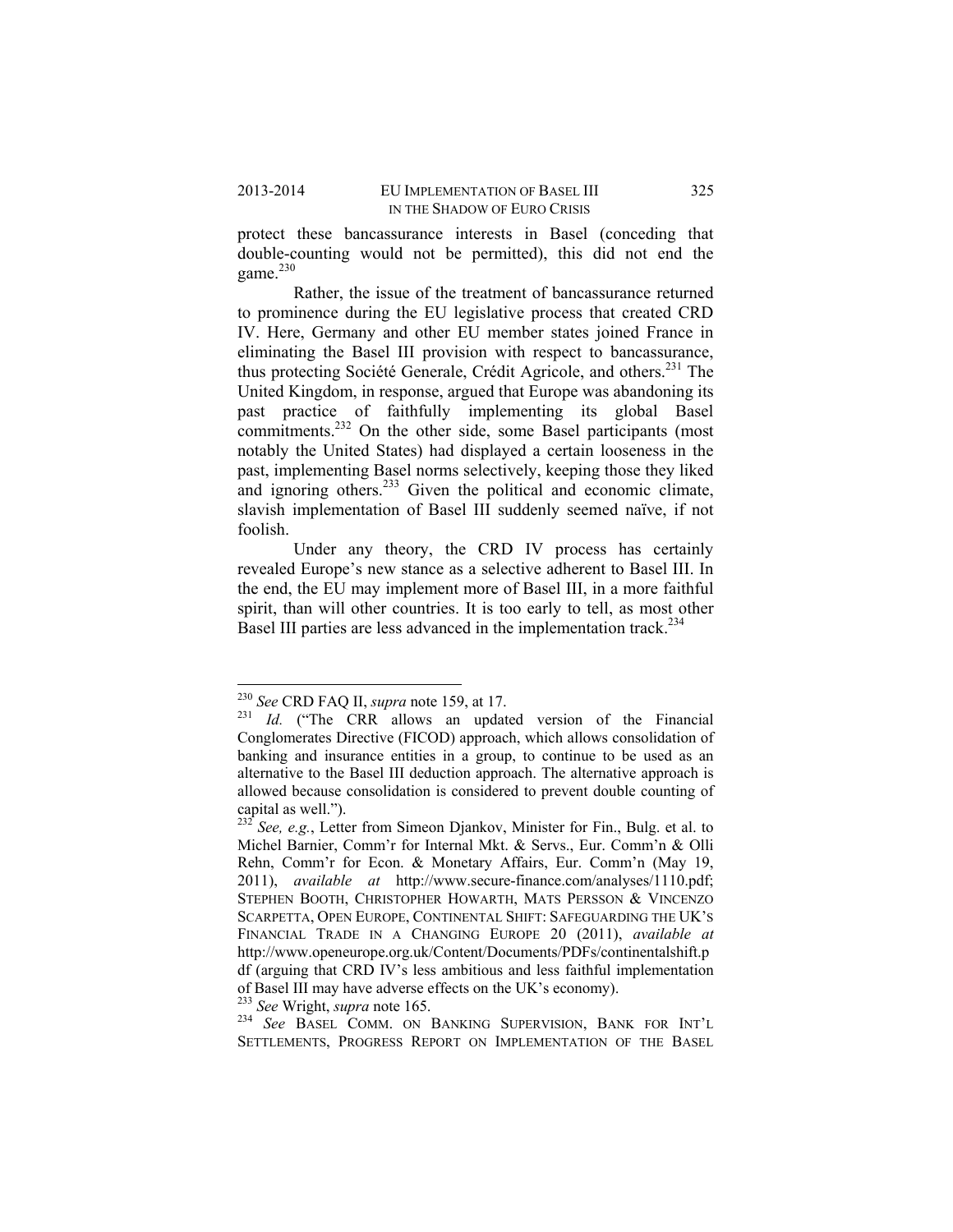Yet Europe's recalcitrance as to the treatment of bancassurance reflects a newly emboldened European-level field of political action.<sup>235</sup> It is no longer the case that when Brussels returns from an international negotiation such as Basel with a result, slavish implementation will follow. Rather, ordinary political forces will continue to play—and new results are possible.

A narrower interpretation of the bancassurance story is also tenable: the special treatment reflects European realities. The EU points to an existing European special regime for assurance of the adequate capitalization of bancassurance.<sup>236</sup> In other words, CRD IV's treatment of bancassurance can be seen as a special regime applied to a limited circumstance, and hence a less than significant departure from the spirit of Basel III. That said, the affected institutions are important players at the global level, and it will be argued that CRD IV unfairly favors them. $237$ 

Further EU resistance to Basel III can be seen with respect to two key innovations: the requirement of an overall leverage ratio and the maintenance of a long-term liquidity buffer.<sup>238</sup> In each case, CRD IV postpones (and hence effectively avoids) implementation.<sup>239</sup>

Basel III requires the imposition of an overall limit on leverage.<sup>240</sup> The leverage ratio supplements the long-standing use of

 REGULATORY FRAMEWORK 1 (2013), *available at* http://www.bis.org/ publ/bcbs263.pdf.

<sup>&</sup>lt;sup>235</sup> *See* Steven Erlanger, *Euro Debt Crisis Is Political Test for Bloc*, N.Y. TIMES. Feb. 6, 2010. at A1.

<sup>&</sup>lt;sup>236</sup> CRD FAQ II, *supra* note 159, at 7 ("A regulation is subject to the same political decision making process as a directive at European level, ensuring full democratic control.").

<sup>237</sup> Rym Ayadi, Emrah Arbak & Willem Pieter De Groen, *Implementing Basel III in Europe: Diagnosis and Avenues for Improvement*, POLICY BRIEF (Ctr. for Eur. Pol'y Stud., Brussels), June 27, 2012, at 1.<br><sup>238</sup> *Id.* at 2.<br><sup>239</sup> DEUTSCHE BUNDESBANK, MONTHLY REPORT: IMPLEMENTING BASEL III

IN EUROPEAN AND NATIONAL LAW 61 n.10 (June 2013), *available at*  http://www.bundesbank.de/Redaktion/EN/Downloads/Publications/Monthly \_Report\_Articles/2013/2013\_06\_basel\_3.pdf?\_\_blob=publicationFile ("The Implementation plan provides for a minimum LCR of 60% from 2015, to be increased annually in stages to 100% by 2018. Under the delegated legislation on the LCR, the European Commission can postpone full introduction until 2019.").

<sup>240</sup> BASEL III LEVERAGE RATIO, *supra* note 201, at 2.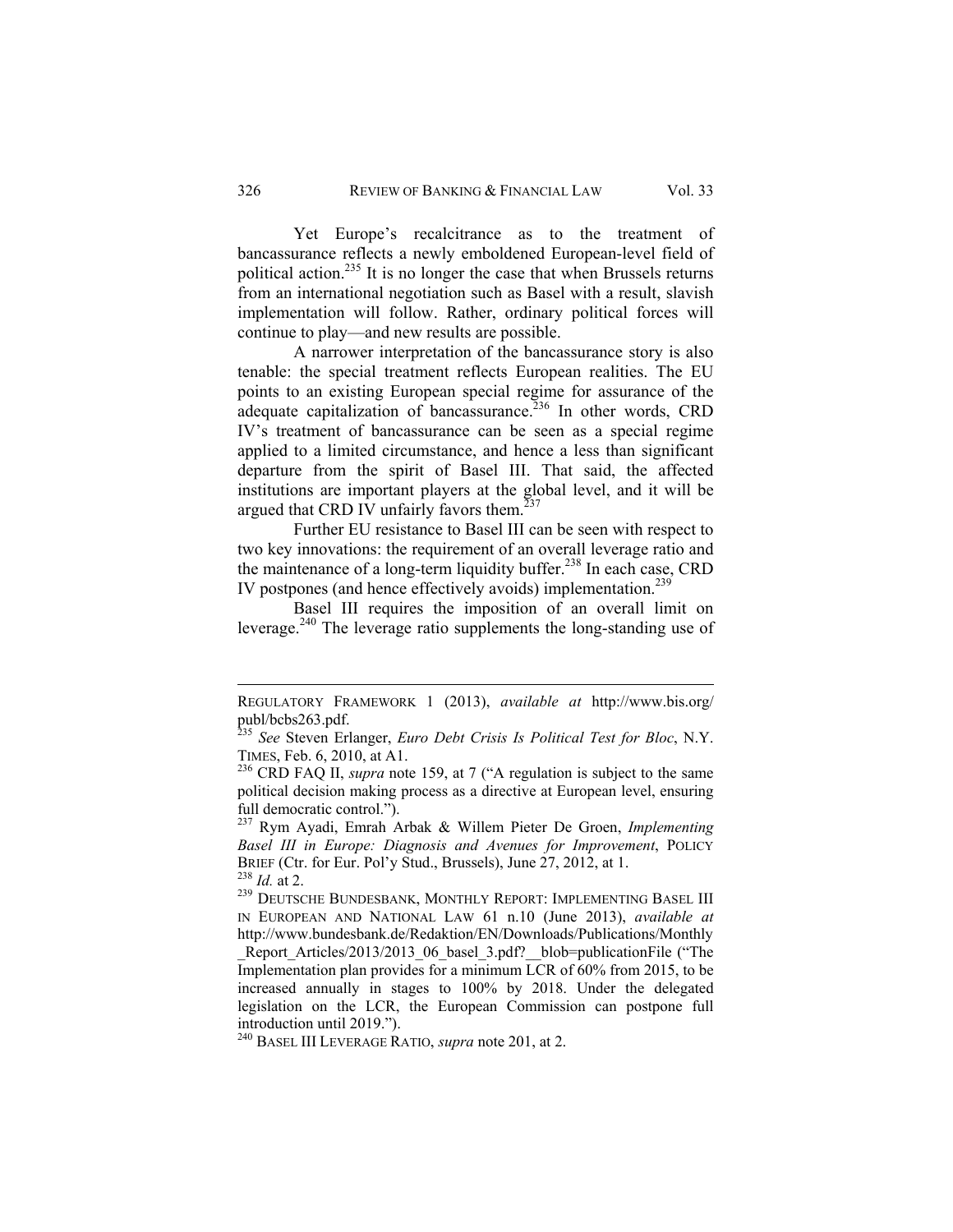## 2013-2014 EU IMPLEMENTATION OF BASEL III 327 IN THE SHADOW OF EURO CRISIS

regulatory capital as a check on a bank's overall exposure to risk.<sup>241</sup> Banks, which reduce or eliminate the amount of regulatory capital they maintain (by loading up on low-risk weight or zero-risk weight assets), must nevertheless comply with the demands of the leverage ratio. $242$  There was considerable resistance in the European banking community to the imposition of the leverage requirement during the CRD IV debates.243 Banks argued that de-leveraging would diminish the amount of credit they could make available, which in turn would confound efforts toward economic recovery in Europe.<sup>244</sup> In its final form, CRD IV does not define the eventual maximum leverage ratio, and it sets a vague timetable for its eventual effectiveness.<sup>245</sup>

Similarly, an important element of the new Basel III liquidity requirement is avoided in CRD IV. Basel III requires the setting of a New Stable Funding Ratio ("NSFR") limit, to minimize maturity mismatches and reduce liquidity risk.<sup>246</sup> Notwithstanding the severe liquidity crisis experienced during the 2007/2008 Crisis, CRD IV postpones consideration of a NSFR measure to no earlier than  $2018^{247}$ 

## *IV. The Shadow of the Euro Crisis*

#### **A. Banks in Europe**

The implementation of Basel III in Europe has been conducted in the period spanning two banking crises. And the European banking reform has been haunted by two specters: a possible collapse of the Eurozone on the one hand; and an alternative blind leap into the deeper integration of a European banking union on the other.248 Events have shown the first to be avoided—and the second embraced.<sup>249</sup>

 $^{241}$  CRD FAO II, *supra* note 159, at 12.

<sup>&</sup>lt;sup>242</sup> See id. at 14.<br>
<sup>243</sup> See Ayadi et al., *supra* note 237, at 1.<br>
<sup>244</sup> Id.<br>
<sup>246</sup> Commission Regulation 575/2013, 2013 O.J. (L 176) 1.<br>
<sup>246</sup> Ayadi et al., *supra* note 237, at 12.<br>
<sup>247</sup> See id. at 14.<br>
<sup>248</sup> See F Oct. 25, 2012, at B1.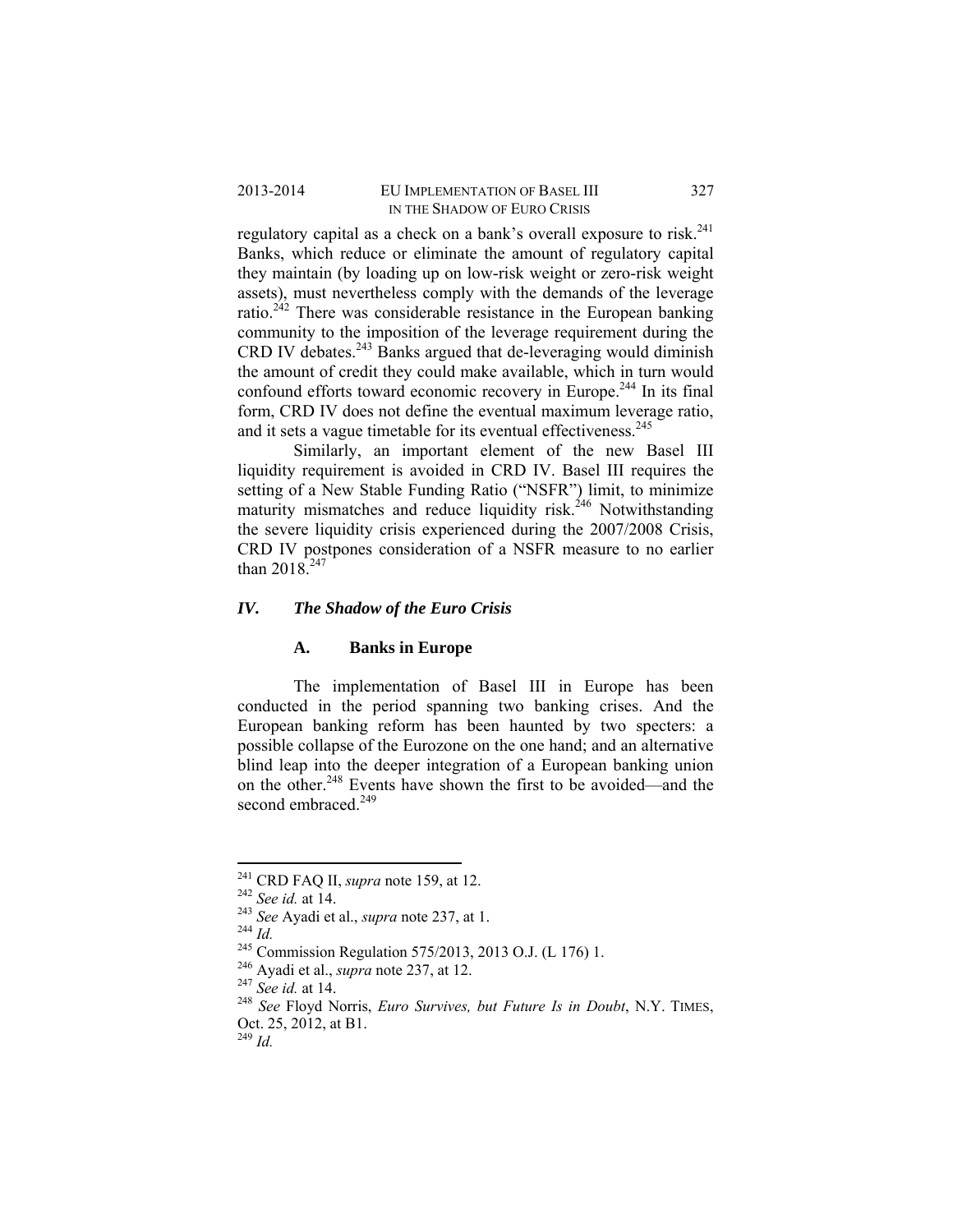The first crisis of course was the 2007/2008 global financial meltdown that led to significant bank failures in Europe and the US and costly public bailouts of many surviving banks.<sup>250</sup> The Basel III reforms were designed to prevent a recurrence of this kind of banking crisis, through various new mandates: implementation of much stricter capital requirements, new liquidity and leverage tests, and other innovations.<sup>251</sup> The Basel III response was negotiated within the Group of Twenty, where Europe had a substantial presence and an important influence.<sup>252</sup> Based on the past record of enthusiastic adoption of Basel norms by Europe, one might have expected the passage of the CRD IV legislative package to be largely a technical exercise. It has proven otherwise, due in part to the timing.

The complex European legislative process coincided with the outbreak of a second severe crisis, more specifically centered on Europe.<sup>253</sup> This second—and ongoing—crisis is the European sovereign debt crisis.<sup>254</sup> Initially involving Greece, the sovereign debt crisis spread to Italy and Spain, sharply raising borrowing costs of these seriously indebted countries and miring their respective populations into social misery.255 Unemployment remains at merciless levels in Spain, while the Spanish government has had to reduce social spending as a result of European imposed austerity disciplines.<sup>256</sup>

<sup>250</sup> Luc Laeven & Fabian Valencia, *Resolution of Banking Crises: The Good, the Bad, and the Ugly* 1 (Int'l Monetary Fund, Working Paper No. 10/146, 2010), *available at* www.imf.org/external/pubs/ft/wp/2010/ wp10146.pdf ("present[ing] a new database of systemic banking crises for the period 1970–2009").<br><sup>251</sup> See A GLOBAL REGULATORY FRAMEWORK, *supra* note 222, at 1–2.

<sup>&</sup>lt;sup>252</sup> See G-20 Research Group, *supra* note 117, at 21.<br>
<sup>253</sup> See Erlanger, *supra* note 235, at A1.<br>
<sup>254</sup> See generally Jay C. Shambaugh, *The Euro's Three Crises*, BROOKINGS PAPERS ON ECON. ACTIVITY 157 (Spring 2012) (examining increasing investor concern about sovereign debt).

<sup>255</sup> *See* Landon Thomas, Jr. & David Jolly, *Despite Push for Auterity, European Debt Has Soared*, N.Y. TIMES, Oct. 22, 2012, at B8 ("Greece's ratio of debt to gross domestic product has hit a new high of 170 percent, and Portugal's has reached 120 percent."). At the same time, Ireland's ratio was 117 percent, and Spain's was 90 percent. *Id.* 256 David Román & Ilan Brat, *Spain Jobless Rate Hits 26% Amid Austerity*,

WALL ST. J. (Jan. 24, 2013, 4:11 PM), http://online.wsj.com/news/ articles/SB10001424127887323854904578261911924194162.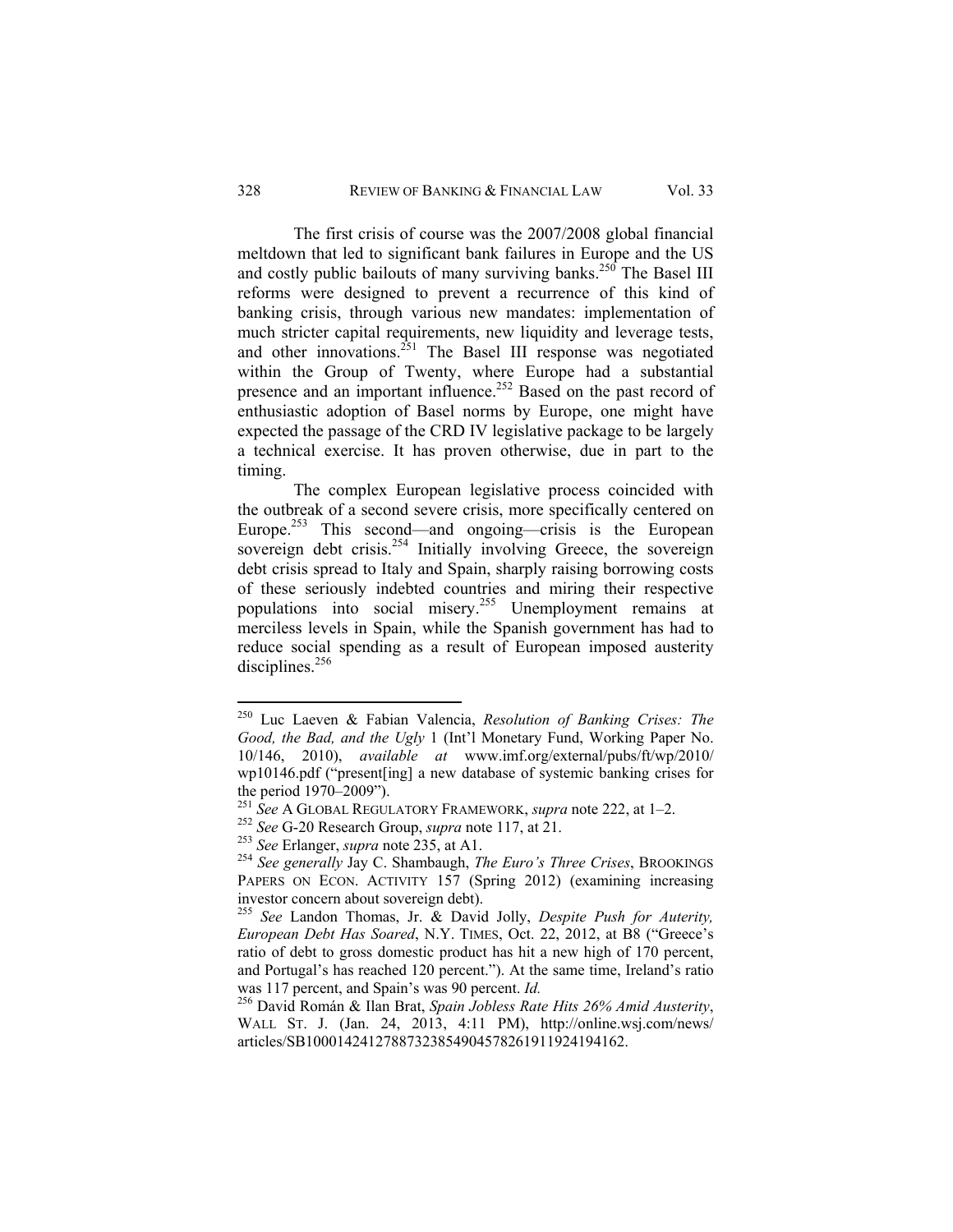The European sovereign debt crisis is in large part also a banking crisis, though with different features from the 2007/2008 Crisis. The Euro Crisis reveals the inherent weakness of the strange middle ground of the monetary structure of the current Eurozone: Eurozone countries share a common currency and somewhat coordinate monetary policies, but borrow euro-denominated funds in their respective sovereign capacities.<sup>257</sup> Moreover, they bear primary oversight responsibilities for the banks headquartered within their respective territories.<sup>258</sup>

The residual sovereign control Eurozone states maintain over their banks means that a bank in crisis will look toward its national authority (and its national authority alone) for deposit insurance coverage, bailouts, and eventual resolution procedures, which works well enough for those healthy Eurozone countries with large economies and small banks.<sup>259</sup>

Things are more challenging for those Eurozone countries with smallish economies and large banks; for these countries, the prospect of undertaking additional bank rescues may drive national accounts deeply into the red and precipitate a decline in the sovereign credit scores.<sup>260</sup>

A pernicious feedback loop has formed between the failing banks and the troubled countries charged with their supervision.<sup>261</sup>

 $^{261}$  *Id.* at 7, 22.

<sup>257</sup> Ashoka Mody & Damiano Sandri, *The Eurozone Crisis: How Banks and Sovereigns Came to Be Joined at the Hip* 1 (Int'l Monetary Fund, Working Paper No. 11/269, 2011), *available at* http://www.imf.org/external/ pubs/ft/wp/2011/wp11269.pdf ("us[ing] the rise and dispersion of sovereign spreads to tell the story of the emergence and escalation of financial tensions within the eurozone").

<sup>258</sup> Jacob Goldstein, *A Baby Step Toward a US of Europe*, PLANET MONEY BLOG (June 29, 2012, 9:39 AM), http://www.npr.org/blogs/money/2012/ 06/29/155973136/a-baby-step-toward-a-united-states-of-europe ("In the eurozone today, each country regulates its own banks."). 259 *See* Mody & Sandri, *supra* note 257, at 5. 260 *See id.* at 7 ("The eurozone countries that had experienced a large

appreciation of their effective real exchange rate had become competitively weak, and the pre-crisis buoyancy in some of them was not sustainable. The econometric results show, indeed, that countries with weaker competitiveness were prone to greater sovereign stress resulting from financial sector weakness. Thus, during this key phase, financial shocks translated into higher spreads especially for countries with lower growth prospects and higher debt burden.").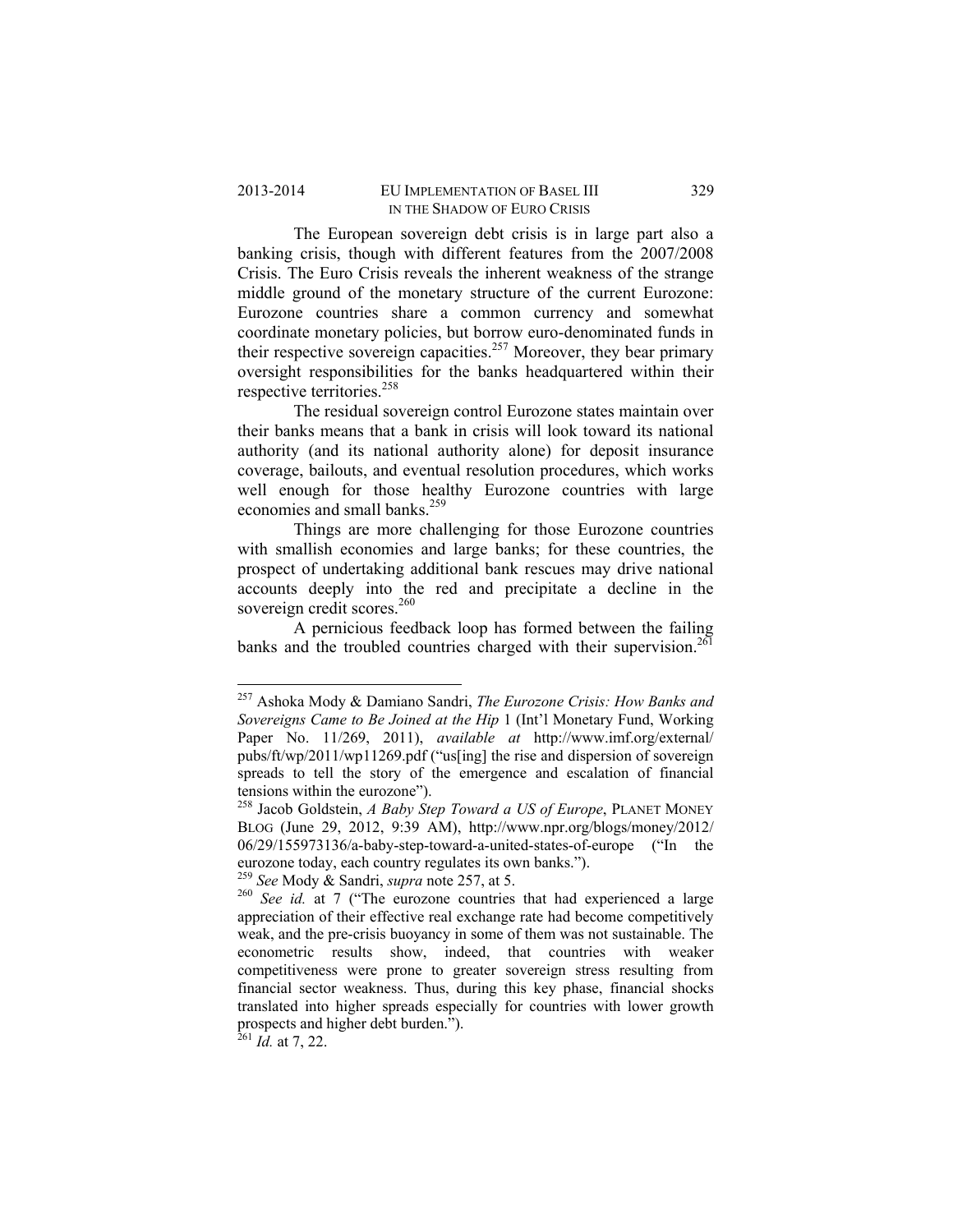As the banks sink deeper, their shrinkage reduces their ability to make credit available, thus starving the real economies where they are active (usually their home countries).<sup>262</sup> As the creditworthiness of the banks declines, the prospect for further bailouts draws on national financial capacities, driving the home state creditworthiness downward (reflected in the increase in its euro-denominated borrowing costs).<sup>263</sup> Eurozone banks often maintain large holdings of the euro-denominated obligations issued by their home countries.<sup>264</sup> A Spanish bank holding Spanish notes will see its asset base decline as the value of the state obligations fall, causing the bank's financial status to deteriorate as a result.

The wide gap that opened between the valuation of Spanish and German euro-denominated sovereign debt, to give an example, did not necessarily suggest that the market was projecting a likelihood of Spanish default per se.<sup>265</sup> Rather the concern was the possible collapse of the euro.<sup>26 $\delta$ </sup> An end to the euro would likely have caused outstanding sovereign obligations of Spain and Germany to be restated in restored pesetas and restored deutschmarks respectively, with the value of those obligations reflecting an implicit devaluation of the peseta against the deutschmark.<sup>267</sup> Of course, escaping the euro straightjacket would have restored to Spain the ability to work out its obligations by manufacturing new pesetas or by imposing other fiscal measures.

<sup>&</sup>lt;sup>262</sup> *Id.* at 22.<br><sup>263</sup> REBECCA NELSON, PAUL BELKIN, DEREK MIX & MARTIN WEISS, CONG. RESEARCH SERV., THE EUROZONE CRISIS: OVERVIEW AND ISSUES FOR CONGRESS 9 (2012), *available at* www.fas.org/sgp/crs/row/R42377.pdf. 264 *See* Neil Unmack, *Euro Zone Weakened by Banks' Sovereign-Debt* 

*Feast*, REUTERS (July 16, 2013, 2:06 PM), http://in.reuters.com/article/ 2013/07/16/idINL4N0FM1QO20130716.

<sup>265</sup> *See* MICHAEL PETTIS, THE GREAT REBALANCING: TRADE, CONFLICT, AND THE PERILOUS ROAD AHEAD FOR THE WORLD ECONOMY 119–24 (2013); *see also Rising Interest Rates: Spain Slips Further into Crisis*, SPIEGEL ONLINE (Apr. 16, 2012, 5:52 PM), http://www.spiegel.de/ international/europe/as-spain-slips-back-into-recession-bailout-fears-returna-827890.html.

<sup>266</sup> *See* Adam Davidson, *The Euro Crisis Is Back from Vacation*, N.Y. TIMES (Aug. 28, 2012), www.nytimes.com/2012/09/02/magazine/7-storylines-to-watch-in-the-euro-crisis-this-fall.html?pagewanted=all& $r=0$ 

<sup>(</sup>reporting on the collapse of the Greek economy and with it, the entire Eurozone and its decade-old currency).

<sup>267</sup> *See id.*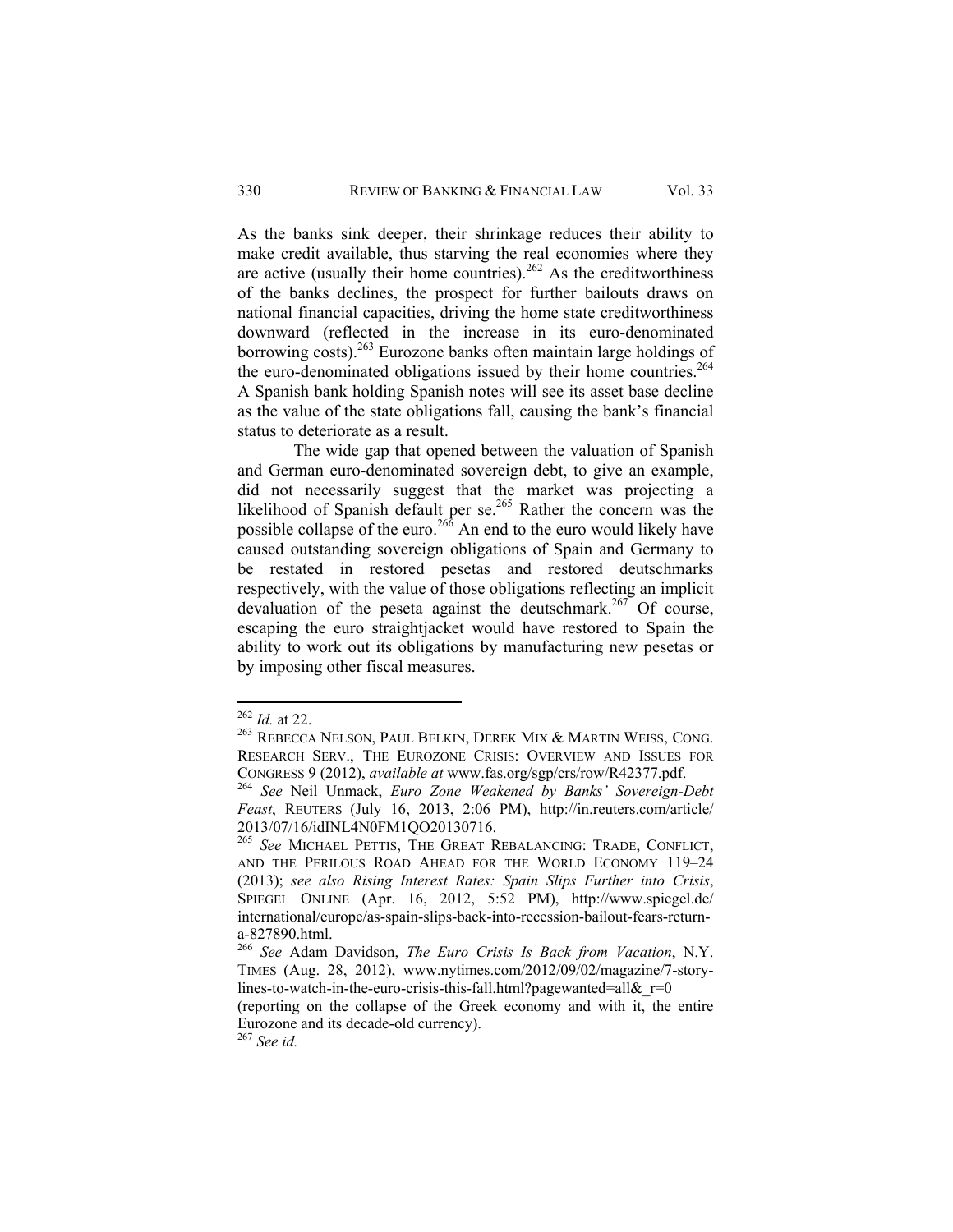#### 2013-2014 EU IMPLEMENTATION OF BASEL III 331 IN THE SHADOW OF EURO CRISIS

The collapse of the euro was one specter haunting European bank reform. The price of the euro's salvation may be the eventual establishment of a European banking union.<sup>268</sup> Such a banking union will likely involve (1) a unitary European-level regulator, (2) a common deposit insurance scheme, and (3) a unitary European-level resolution mechanism.269 The consolidated Eurozone economy would stand behind all the banks within, thus eliminating the peculiar challenges faced by the smallish states with largish (and failing) banks.

A fundamental political question remains: is Europe ready for a banking union? For some Member States, this is going too far.270 Sentiment in some Member States maintains that profligacy in Europe's margins (Greece, Spain) should not cost the more prudent core.271 Member States may also fear losing the convenience (and lending focus) of truly national banks, serving the credit needs of their respective national economies. $272$ 

The other side of the banking union debate has been forcefully voiced by Germany: a banking union cannot be achieved without greater common fiscal integration.<sup>273</sup> This prospect truly

<sup>268</sup> Rachel Epstein, *A European Banking Union Could Save the Euro*, U.S. NEWS (June 29, 2012), http://www.usnews.com/opinion/articles/2012/06/ 29/a-european-banking-union-could-save-the-euro ("The European Central Bank and [a] number of European policy makers have gravitated toward the idea of creating a European banking union to alleviate the ongoing debt and currency crisis. A banking union would put in place collective deposit insurance and bank resolution schemes. It would consolidate supervision, most likely in the European Central Bank.").

<sup>269</sup> *See* John O'Donnel, *Regulator Warns Banking Union Could Split Europe*, REUTERS (Sept. 19, 2010), http://www.reuters.com/article/2012/ 09/19/us-eu-eba-idUSBRE88I14W20120919 ("There are three major steps in a banking union: the ECB being given responsibility for monitoring all euro zone banks and others that sign up; a fund to close down and settle the debts of failed banks; and a fully fledged scheme to protect savers' deposits.").<br><sup>270</sup> See id.

 $271$  *Id.* ("The close ties between governments and the banks they supervised and on whom they also relied to buy their debt, has dragged both ever deeper into crisis. A banking union would break this link by making the policing of banks supranational and establishing central schemes paid into collectively to cover the costs of closing failed lenders.").

<sup>&</sup>lt;sup>272</sup> Id.<br><sup>273</sup> The Future of the European Union: The Choice, THE ECONOMIST (May 26, 2012), http://www.economist.com/node/21555916 ("For people like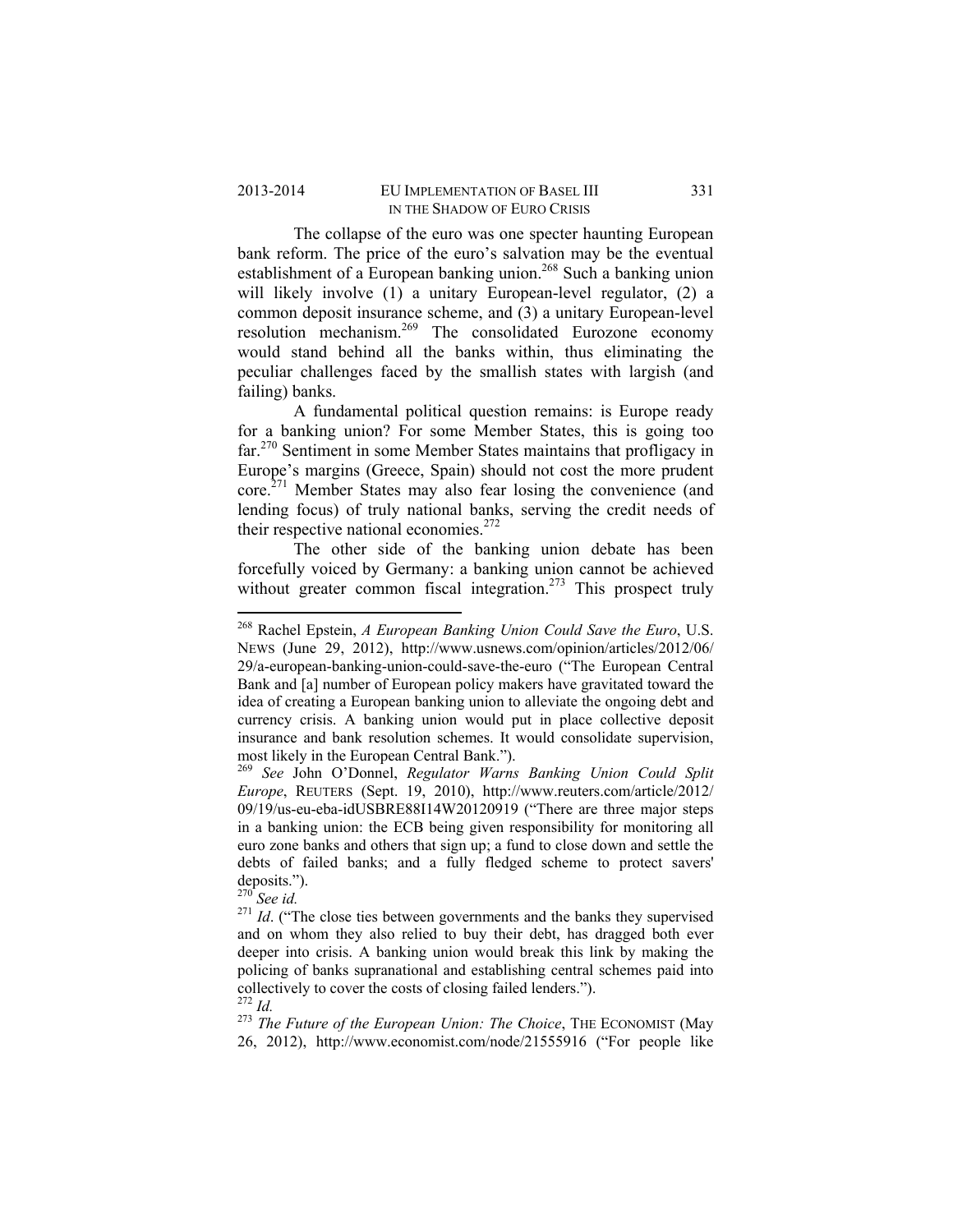frightens the euro-skeptics. $274$  Were this to happen, national leaders would lose much control of national budgets.<sup>275</sup> In other words, every Member State may find itself in the position of Greece or Spain, whose central economic destinies are now in the hands of Brussels.<sup>276</sup>

## **B. CRD IV and Eurodemocracy**

The state of democracy has been frequently questioned throughout the European project.<sup>277</sup> From the start, euro-skeptics have viewed the EU (and the prior European Community) with considerable suspicion.<sup>278</sup> The European political apparatus has been dominated by elite technocrats, with little regard for the impacts their policies cause and less appreciation for the play of national cultures.<sup>279</sup> During various ensuing political reforms, the EU has

 Germany's finance minister, Wolfgang Schäuble, the single currency was always a leg on the journey towards a fully integrated Europe.").

<sup>274</sup> Francesco Capriglione, *European Banking Union: A Challenge for a More United Europe* 5 (Sept. 2, 2013), *available at* http://ssrn.com/ abstract=2319297.

<sup>275</sup> O'Donnel, *supra* note 269 ("For banking union to work, it will require countries to surrender a degree of sovereignty over banking supervision, which has long been a national responsibility.").

<sup>&</sup>lt;sup>276</sup> Both Greece and Spain had to adopt EU-imposed austerity policies as a condition for bailouts. *See* Melissa Eddy, *Greece Says It Is on Track to Repay Bailouts*, N.Y. TIMES (Nov. 22, 2013), http://www.nytimes.com/ 2013/11/23/business/international/greece-says-it-is-on-track-to-repay-

bailout.html?\_r=0; Raphael Minder & Stephen Castle, *Spain Plans New Round of Tough Austerity Measures*, N.Y. TIMES (July 11, 2012), http://www.nytimes.com/2012/07/12/business/global/daily-euro-zonewatch.html.

<sup>&</sup>lt;sup>277</sup> JONATHAN BIRDWELL, SEBASTIEN FEVE, CHRIST TRYHORN & NATALIA VIBLA, BACKSLIDERS: MEASURING DEMOCRACY IN THE EU 11 (2013), *available at* http://www.socialistsanddemocrats.eu/sites/default/files/ DEMOS report.pdf (reporting that the financial crisis may have heightened antidemocratic trends in the EU and arguing that the EU, and the European Commission in particular, need to fully embrace their role as democratic protector).<br> $^{278}$  *Id.* at 10.

<sup>&</sup>lt;sup>279</sup> See Robert A. Dahl, *Can International Organizations Be Democratic? A Skeptic's View*, *in* DEMOCRACY'S EDGES 19, 30 (Ian Shapiro & Casiano-Hacker Cordon eds., 1999) ("If popular control is formidably difficult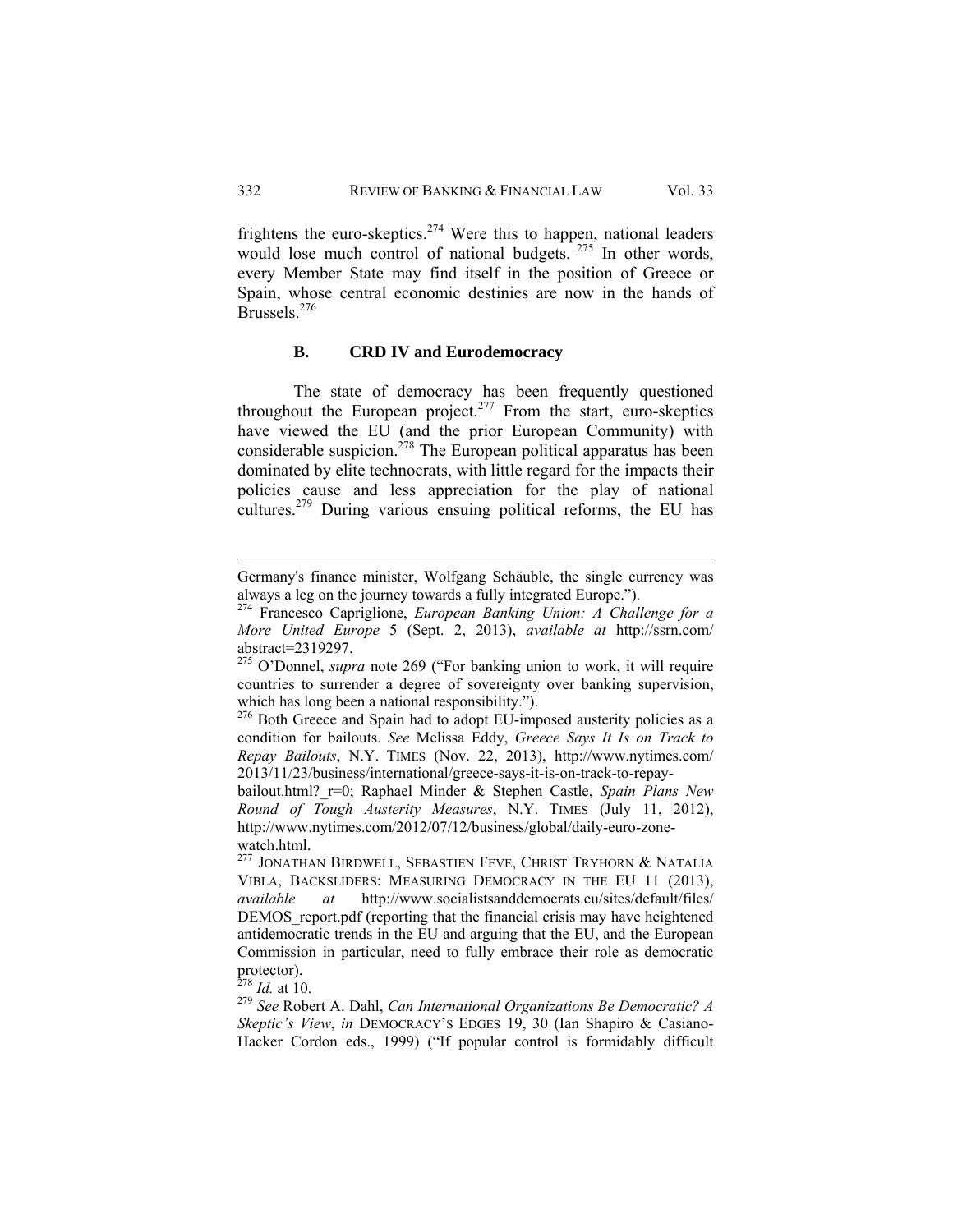arguably become more democratic (illustrated by the everstrengthening role of the directly-elected Parliament)—but to be more democratic is not necessarily to be democratic enough.<sup>280</sup>

International law also suffers a democracy deficit.<sup>281</sup> When nations adopt coordinated policies, their bargaining takes place removed from ordinary internal politics.<sup>282</sup> Indeed, other nations (and interests reflected in those nations' preferences) may have greater influence than do particular domestic constituencies.<sup>283</sup> Diplomats return to their national capitals with neatly wrapped legislative packages, concluded agreements which cannot be easily altered regardless of national politics.<sup>284</sup>

The implementation of the Basel III banking reforms in Europe demonstrates the operation of both the well-recognized European democracy deficit, as well as the international law democracy problem. Indeed, these two phenomena operating in concert seem to magnify the removal of law-making from the European peoples—testing the possibility that the reforms have any democratic legitimacy.285

Of course, the European implementation of Basel III and CRD IV are highly technical, and the more technical a legislative initiative, the more likely that the people will defer to technocrats. But not always—and particularly not so when the arrangements implicate structural changes to society. Complexity alone does not justify technocracy.

The CRD IV stories repeatedly show resistance of various constituents to defer to the Basel result. In some instances, the resistance comes from particular "interests"—the interests of London as a financial capital, for example, or of the French bancassurance industry.286 And, at times, the interests appear to be that of a broad

<sup>&</sup>lt;u> 1989 - Johann Stein, marwolaethau a bhann an t-Amhain Aonaichte ann an t-Amhain Aonaichte ann an t-Amhain Aon</u> within democratic countries, surely the problem will be even harder to solve in international institutions.").<br> $^{280}$  See id. at 32.

<sup>281</sup> *Id.* at 20.<br>
<sup>282</sup> *Id.* at 32.<br>
<sup>283</sup> *See id.* at 30.<br>
<sup>285</sup> *Id.* at 34.<br>
<sup>286</sup> Jeffery Atik, *European Politics and the Regulation of Bank/Insurance Firms*, SUMMARY JUDGMENTS (Aug. 6, 2012), http://llsblog.lls.edu/faculty/ 2012/08/european-politics-and-the-regulation-of-bankinsurance-firms.html.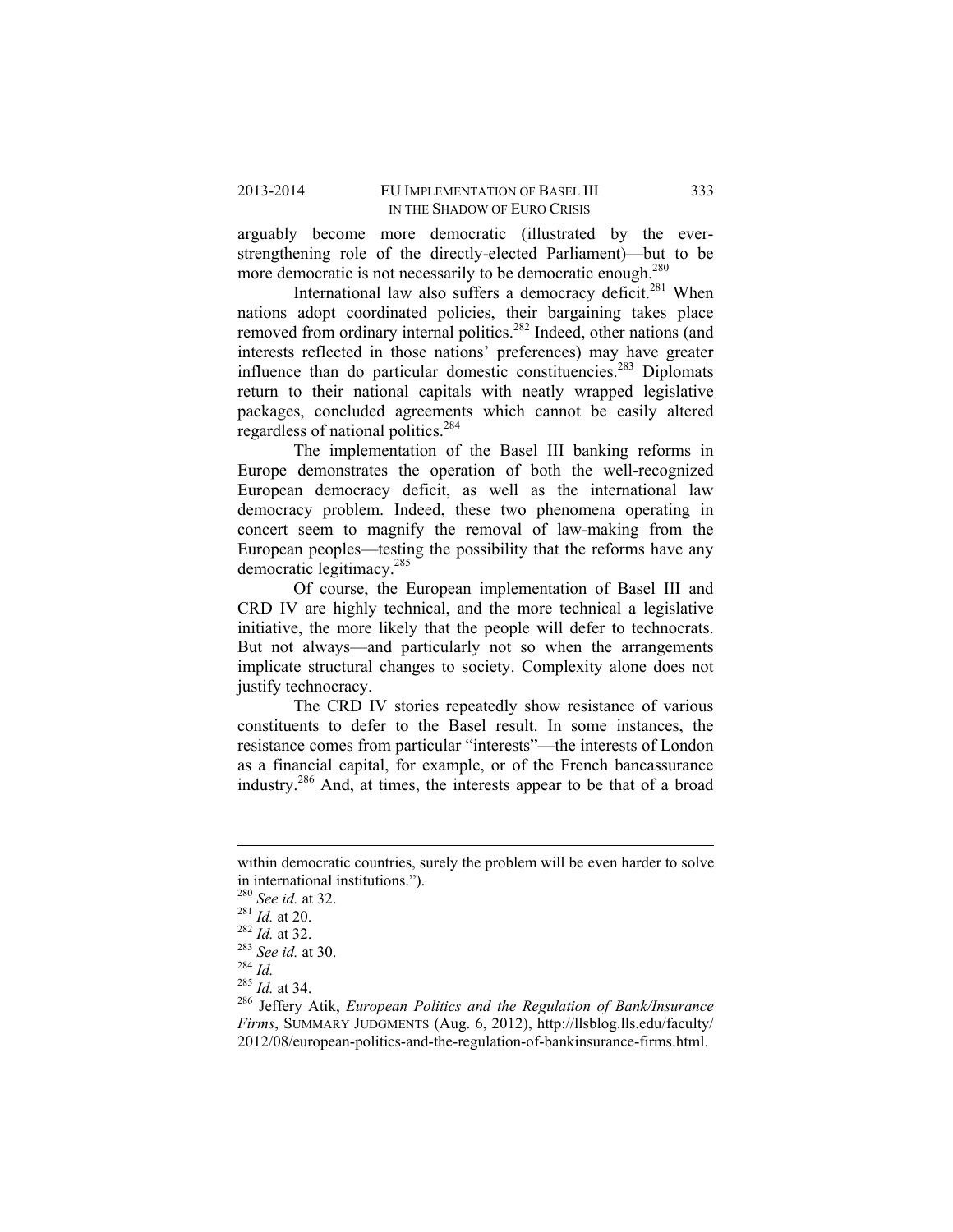and ill-defined people, suspicious of banks, suspicious of bankers, and protective of the familiar and the local.<sup>287</sup>

The story begins with Basel III—where Europe was represented by the European Commission, as well as by national representatives of the largest Member States.288 By numbers, this suggests a number of routes to advance European desires. Basel III involved other voices, however, such that the outcome hardly reflects a European consensus on banking reform, given the inevitable influences of the United States, Japanese, Chinese, Swiss, and other representatives participating in the Group of Twenty.289 As a result, it may well be that Basel III contains substantive results that Europe entered into grudgingly.

The Euro Crisis has tested more than the viability of the current currency arrangements. The sovereign debt crisis affecting Greece, Ireland, Italy, and Spain has also tested the limits of broader European democracy. Ultimately, the pre-crisis status quo will likely be abandoned.

The EU and its predecessors began as a common market for goods and services.<sup>290</sup> A common European currency space is a more recent development—the euro serves as the currency of most (but

<sup>287</sup> *See, e.g.*, Susanne Amann, *The Good Bankers: Battling the Financial Lobby in Brussels*, SPIEGAL ONLINE INT'L (Oct. 24, 2011), http://www. spiegel.de/international/business/the-good-bankers-battling-the-financial-

lobby-in-brussels-a-793917.html ("[Financial Watch] is [an organization] backed by forty European organizations, including unions, consumerprotection groups, foundations and think tanks. And it has a single goal: to make financial markets more transparent and influence future legislation so that it serves the needs of society rather than the financial industry.").

The Basel Committee on Banking Supervision's European representatives came from, among other countries, France, Spain, Italy, the UK, and Germany. *See BCBS*, *supra* note 18.<br><sup>289</sup> *See supra* notes 118, 139–41 and accompanying text.<br><sup>290</sup> The establishment of the European Coal and Steel Community (ECSC)

in July 1952 was the first step towards a supranational Europe. *See generally* Treaty Establishing the European Coal and Steel Community, Apr. 18, 1951, 261 U.N.T.S. 140 (establishing the ECSC). The EEC Treaty, signed in Rome in 1957, brought together France, Germany, Italy, and the Benelux countries in a community whose aim was to achieve integration via trade with a view to economic expansion. *See generally* Treaty Establishing the European Economic Community, Mar. 25, 1957, 298 U.N.T.S. 11 (establishing the EEC).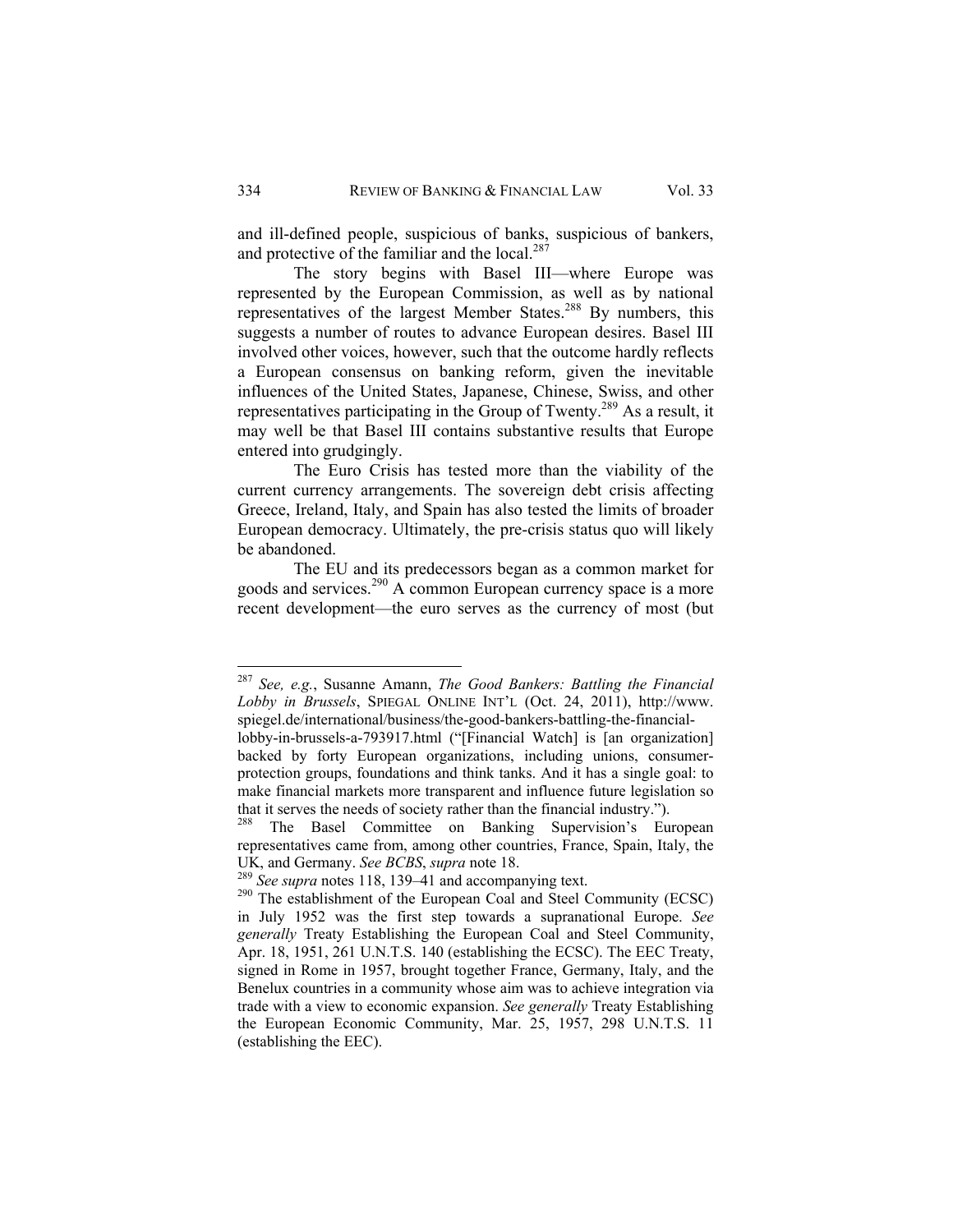## 2013-2014 EU IMPLEMENTATION OF BASEL III 335 IN THE SHADOW OF EURO CRISIS

not all) EU Member States.<sup>291</sup> Adoption of the euro has reduced trading costs and has led to more transparent prices.<sup>292</sup> The open question is whether the Euro Crisis will lead to deeper integration among the EU Member States (as an artifact of a euro rescue) or whether a collapse of the euro will signal a retreat from the past achievements of the European project.<sup>293</sup>

# **C. Toward an EU Banking Union**

The Euro Crisis is first and foremost a sovereign debt crisis, initially affecting a handful of EU Member States running unsustainable deficits.<sup>294</sup> The sovereign debt crisis is itself an artifact of the establishment of the euro—neither Greece nor Spain would have been able to borrow as much in their former currencies (or on such favorable terms) as they were able to using the euro.<sup>295</sup> Prior to the Euro Crisis, the financial markets valued all euro-denominated obligations of Eurozone Member States similarly.<sup>296</sup> As the crisis developed, lenders became far more discriminating, demanding much higher euro interest rates from weaker Member States (such as Greece and Spain) than from others.<sup>297</sup>

For those grossly indebted Member States, there is no simple escape from these much higher borrowing costs—absent assistance

<sup>291</sup> Eur. Comm'n, *The Euro*, EUROPA.EU, http://ec.europa.eu/economy\_ finance/euro/ (last visited Jan. 16, 2014) ("The euro is the single currency shared by (currently) 17 of the European Union's Member States, which together make up the euro area. The introduction of the euro in 1999 was a major step in European integration.").

<sup>292</sup> *See id.* <sup>293</sup> *See The Future of the European Union: The Choice*, *supra* note 273. 294 Jill Schlesinger, *Europe Debt Meltdown: How Did We Get Here?*, CBS News (June 8, 2012), http://www.cbsnews.com/8301-505123\_162- 57449818/europe- debt- meltdown-how-did-we-get-here/.  $^{295}$   $_{\rm\scriptstyle I\!A}$ 

<sup>&</sup>lt;sup>296</sup> *Id.* ("[A]fter the euro was introduced, the cost of borrowing evened out, which allowed weaker nations to borrow more money and banks in the larger economies to boost their earnings by lending money to the weaker

ones."). 297 Eur. Comm'n, *Loans*, EUROPA.EU, http://ec.europa.eu/enterprise/ policies/finance/data/enterprise-finance-index/access-to-finance-indicators/

loans/index en.htm (last visited Jan. 16, 2014) ("Hungary, Romania, Bulgaria, Greece and Cyprus have the highest interest rates of all the countries for the third quarter of 2012.").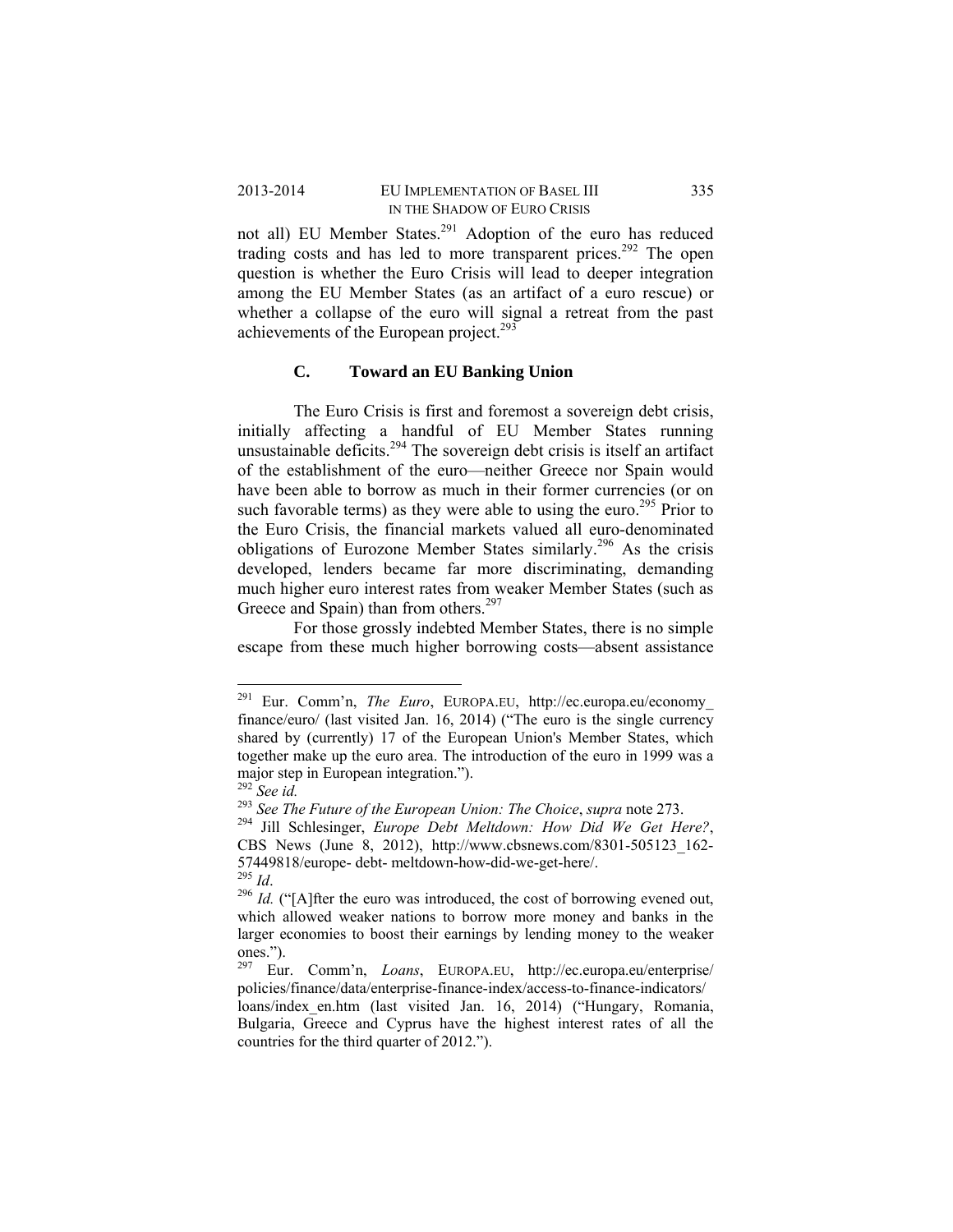from more solvent Member States. And healthier Member States, such as Germany, have resisted intervention.<sup>298</sup> Austerity has been bandied about (indeed, it has been "imposed" on Greece), but there is a point of distress beyond which austerity measures alone cannot generate the budget surpluses needed for a country to dig its way out of debt.299 The better answer may be devaluation, which effectively resets a nation's debt, but this path is not presently open to a country participating in a currency union such as the euro.<sup>300</sup>

Devaluation could have taken two forms. One or two countries could have exited the euro and re-adopted a (devalued) national currency. The remaining euro countries would continue to practice the monetary union. Or the euro could have shattered entirely—with all countries returning to their historic currencies: a new old world of francs, lire, and deutschmarks. But rampant revaluations of post-euro national currencies (upward and downward, in various cases) would dramatically affect intra-European trade—and would reintroduce risks and costs the euro had seemingly eliminated.<sup>301</sup>

It now seems that the euro has been saved.<sup>302</sup> All that was needed was the political will to do so. As a technical matter, the rescue of the euro involves replacing the arrangements that now permit each euro-participating country to issue euro-denominated notes with a collective facility that would enjoy the confidence of the

<sup>298</sup> *See* Sumi Somaskanda, *Germany Resists Calls to Give More to \$657B Eurozone Bailout*, USA Today (Jan. 30, 2012), http://usatoday30. usatoday.com/money/world/story/2012-01-26/european-debt-crisiseurozone-bailout-fund/52874640/1.

<sup>299</sup> *See* John Cassidy, *It's Official: Austerity Economics Doesn't Work*, THE NEW YORKER (Dec. 7, 2012), http://www.newyorker.com/online/ blogs/comment/2012/12/austerity-economics-doesnt-work.html ("Austerity policies are self-defeating: they cripple growth and reduce tax revenues."). 300 *See* Jeremy J. Siegal, *Devaluation: The Last Option to Save the Euro*,

FIN. TIMES (May 22, 2012, 9:54 AM), http://www.ft.com/intl/ cms/s/0/8626a02e-a35d-11e1-988e-00144feabdc0.html#axzz2C22pfqqX.

<sup>301</sup> *See id.* (discussing the possibility of devaluation in Europe and its possible consequences).

<sup>&</sup>lt;sup>302</sup> Jörg Asmussen, Board Member, European Cent. Bank, The Economist's Bellwether Europe Summit (Apr. 25, 2013), *available at* https://www.ecb. europa.eu/press/key/date/2013/html/sp130425.en.html ("The euro is already 'saved.'").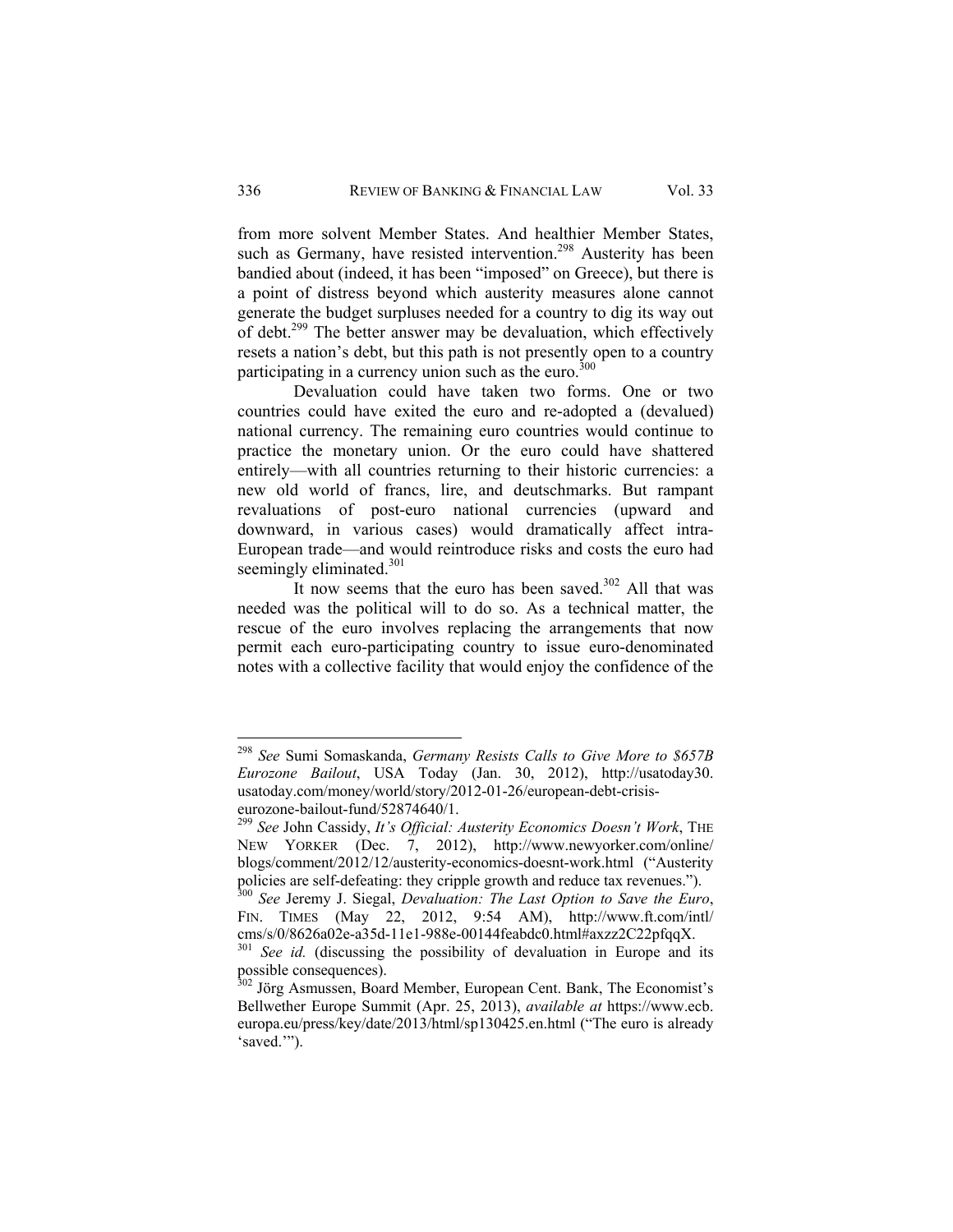financial markets.303 Access to the facility would be disciplined in a manner that would prevent "excessive" borrowing.<sup>304</sup> Put another way, it would remove the ability of Eurozone Member States to run deficits—deficits that could have allowed the maintenance of desired levels of government services (such as education, health care, and pensions).<sup>305</sup>

It may be a democratic inevitability that people want high levels of government services but are unwilling to accept the constraints that accompany fiscal discipline. And, at times, austerity is simply the wrong prescription.<sup>306</sup> Be that as it may, these democratic urges are real and (at times) irresistible. If the "periphery" (in Europe, a term with both financial and geographic significances) is to be included, its European expectations must be satisfied. And this will cost the center (think Germany).

Germany has a proud history of generosity—within its own borders (recall the integration of the East) and beyond. But there seems to be something that offends a German popular sensibility in bailing out sunnier and more profligate Member States in the Euro  $Crisis$ <sup>307</sup>

Germany and other core euro states must stand behind the euro to save the euro—and that means, both now and in the future, standing behind the sovereign borrowings of all euro states. Going forward, the only way to preserve the euro is to increase the authority of the central European institutions to regulate the Member States moving sooner, rather than later, toward a fiscal union. Doing so, however, has a democratic cost associated with it.<sup>308</sup> National capitals will have far less say in determining national economic conditions in a fiscal union. EU-level politics are already viewed as

<sup>303</sup> *See* Mario Draghi, President, Eur. Cent. Bank, The Future of the Euro: Stability Through Change (Aug. 29, 2012), *available at* http://www.ecb. europa.eu/press/key/date/2012/html/sp120829.en.html.

<sup>304</sup> *See id.* ("For fiscal policies, we need true oversight over national budgets. The consequences of misguided fiscal policies in a monetary union are too severe to remain self-policed.").<br> $\frac{305}{1}$  *Id* 

<sup>305</sup> *Id.* <sup>306</sup> *See* Siegal, *supra* note 300. 307 *See Merkel Launches New Pro-EU Campaign in Germany*, EUBUSINESS (Aug. 23, 2012), http://www.eubusiness.com/news-eu/finance-publicdebt.i2i ("With all eyes on Germany, Europe's effective paymaster, to solve the eurozone debt crisis, surveys have shown Germans are increasingly weary of bailing out debt-wracked countries such as Greece."). 308 *See* Dahl, *supra* note 279, at 34.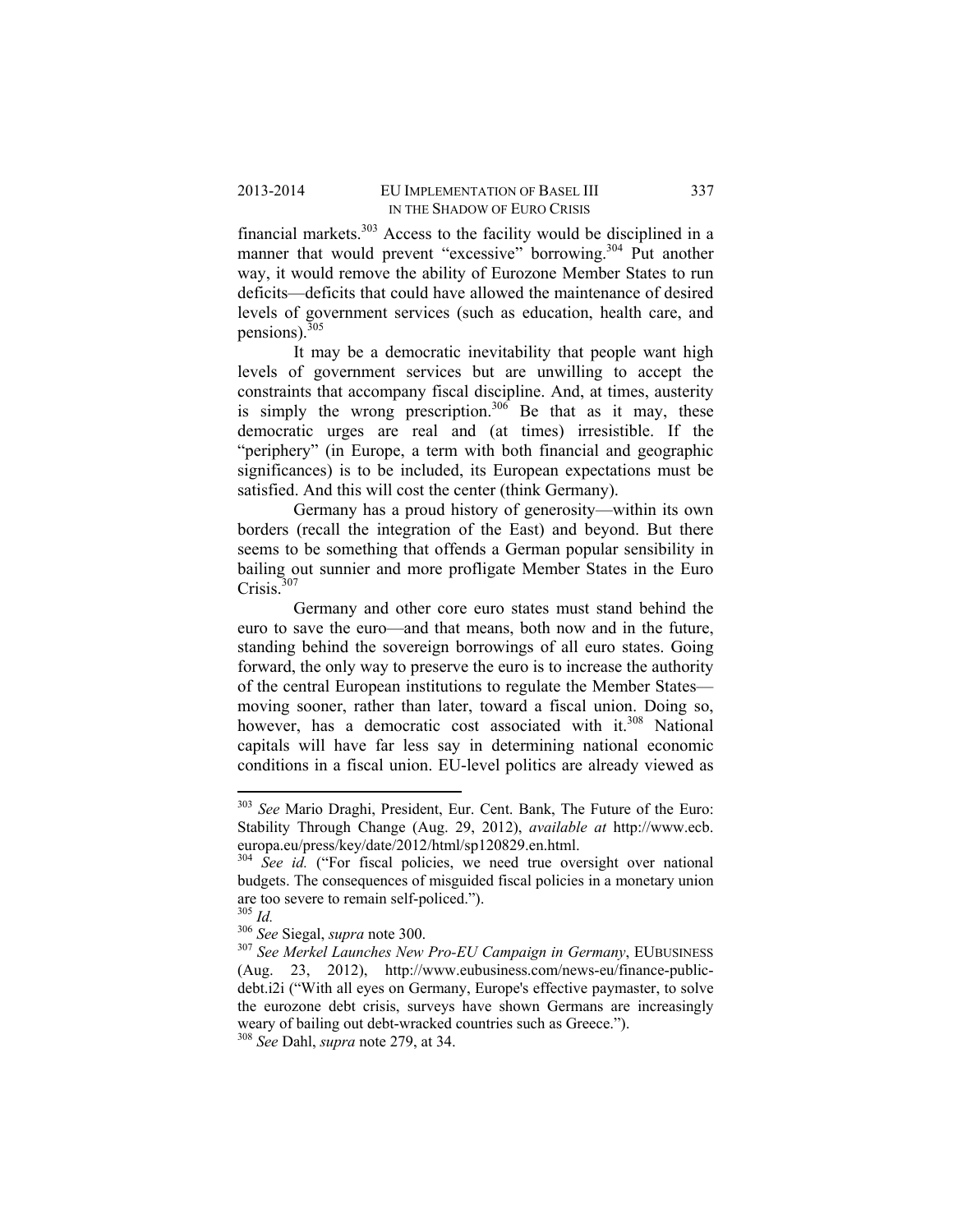distant and elitist, and these tendencies would only increase with fiscal union. 309 The other direction—abandonment and retreat promises more responsive governance, but with a loss of prosperity and a reintroduction of greater divergence of economic performance in Europe with the accompanying tensions.

# *V. Conclusion*

European bank reform in response to the 2007/2008 Crisis commenced with European participation in coordinated global efforts—by participation in new and newly energized institutional formulations (such as the Financial Stability Board and the Group of Twenty). These efforts included both responsive measures as well as forward-looking reform. The outcome of these global banking initiatives was the concordance of the latest generation of Basel norms: Basel III.

Moreover, European bank reform has taken a constitutional turn, with the relocation of substantial regulatory authority from the European Member States to the ECB—at least with respect to supervision of the largest banks headquartered within the Eurozone.<sup>310</sup> A full banking union within the Eurozone will likely follow this bold move toward federalization. This is a surprising outcome of reform efforts that earlier had seemed to follow more traditional design. Post-crisis EU bank reform commenced at the global level, through participation by the EU and certain large EU member states in the establishment of the Basel III reform package.311 Once Basel III had been concluded, Europe embarked on Member State implementation mediated by harmonizing EU law in

<sup>309</sup> *See generally* Christopher J. Anderson, *When in Doubt, Use Proxies: Attitudes Toward Domestic Politics and Support for European Integration*, 31 COMP. POL. STUD. 569 (1998) (finding, *inter alia*, that "satisfaction with democratic institutions translates into higher levels of support for European unification," and therefore, "those who are dissatisfied with the working of political institutions . . . display higher levels of dissatisfaction with European institutions").

<sup>310</sup> *See* James Kanter, *European Lawmakers Expand Power of Central Bank over Top Lenders*, N.Y. TIMES, Sept. 12, 2013, at B3 ("European Union legislators overwhelmingly approved a law on [September 12, 2013] that puts about 130 of the euro zone's largest banks under the direct scrutiny of the European Central Bank.").

<sup>311</sup> Basel II, *supra* note 104, at 1.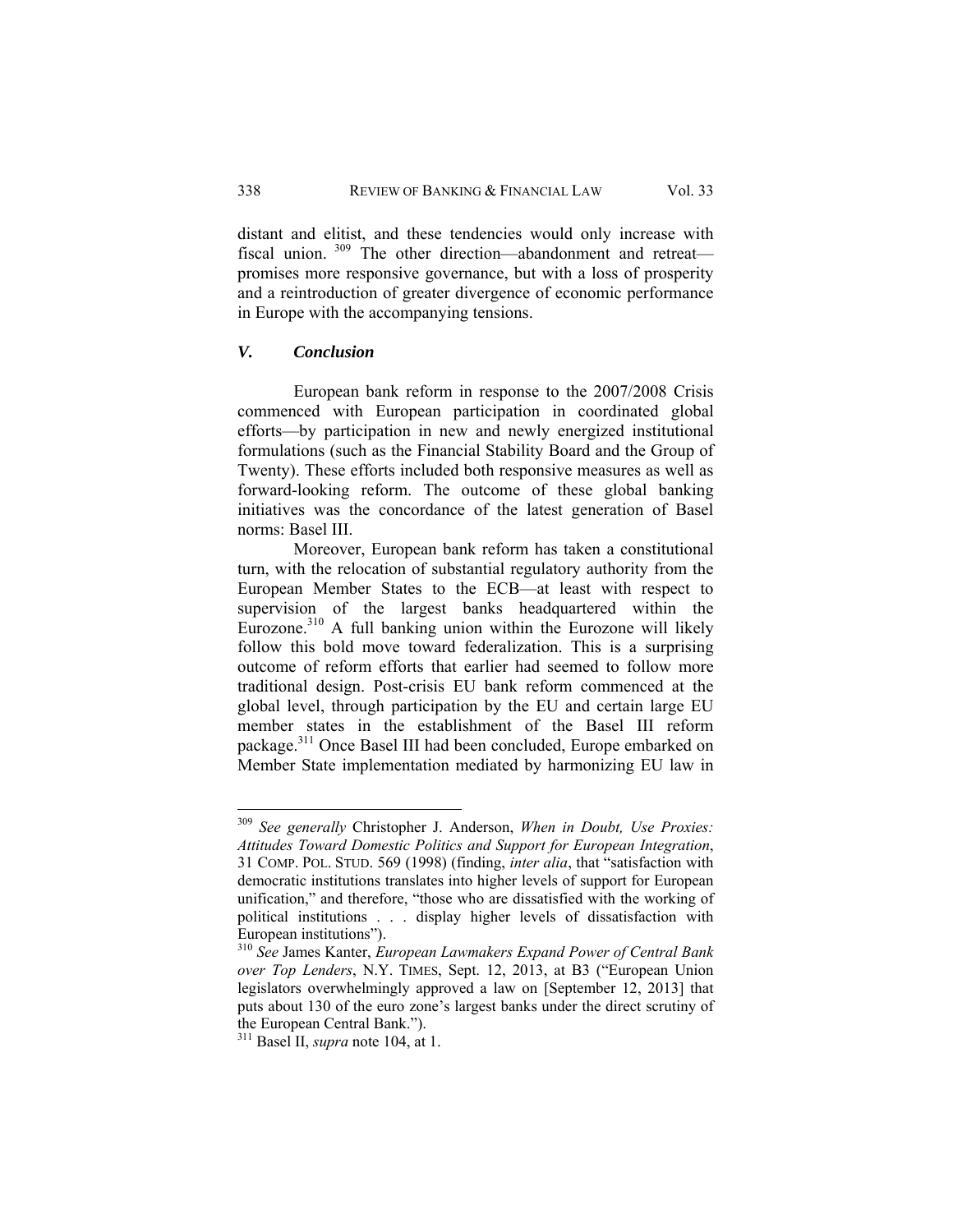the form of CRD IV. $312$  The EU legislative process revealed continuing tensions among various Member States and a new willingness by the EU to be a somewhat less faithful adherent to the Basel III blueprint.<sup>313</sup> The Euro Crisis has knocked the CRD IV harmonization train off its tracks.

Based on past practice, it appeared Europe's efforts would focus on the straightforward implementation of the requirements of Basel III through a mix of Member State-level and Brussels-level measures. Yet it soon appeared clear that the 2007/2008 Crisis would be used to justify deeper European harmonization of banking regulation. In part, this was driven by the weaknesses revealed by major recent events—the cross-border effects of bank failures in Ireland and the United Kingdom.<sup>314</sup> There may well have been some opportunism in play, as well—crises after all create unanticipated occasions for institutional reshuffling. That is, the 2007/2008 Crisis created an opportunity for further deepening of the single market for financial services and a shifting of greater influence from London to the Member States participating in the euro.

And so the earliest versions of the European legislative implementation of Basel III—CRD IV—significantly increased the degree of harmonization within Europe. Harmonization discourse in Europe typically has both horizontal and vertical aspects. The vertical discourse, of course, is the debate as to how much harmonization is truly needed in a particular policy space—and these conclusions wax and wane over time. But there is a certain inevitable resistance to new areas of harmonization (constitutionally enshrined in the subsidiarity principle).<sup>315</sup> In banking matters, resistance to

 $312$  CRD FAQ II, *supra* note 159, at 1.

<sup>&</sup>lt;sup>313</sup> See supra notes 167–72 and accompanying text.<br><sup>314</sup> Philip R. Lane, *The European Sovereign Debt Crisis*, 26 J. ECON. PERSP. 49, 55 (2012) ("Cross-border financial flows dried up in late 2008, with investors repatriating funds to home markets and reassessing their international exposure levels . . . . This process disproportionately affected countries with the greatest reliance on external funding, especially international short-term debt markets. Inside the euro area, Ireland was the most striking example: the high dependence of Ireland's banking system on international short-term funding prompted its government at the end of September 2008 to provide an extensive two-year liability guarantee to its banks  $\dots$  .").

<sup>315</sup> *See* Eur. Comm'n, *The Principle of Subsidiarity*, EUROPA.EU, http://europa.eu/legislation\_summaries/institutional\_affairs/treaties/lisbon\_t reaty/ai0017\_en.htm (last visited Jan. 16, 2014).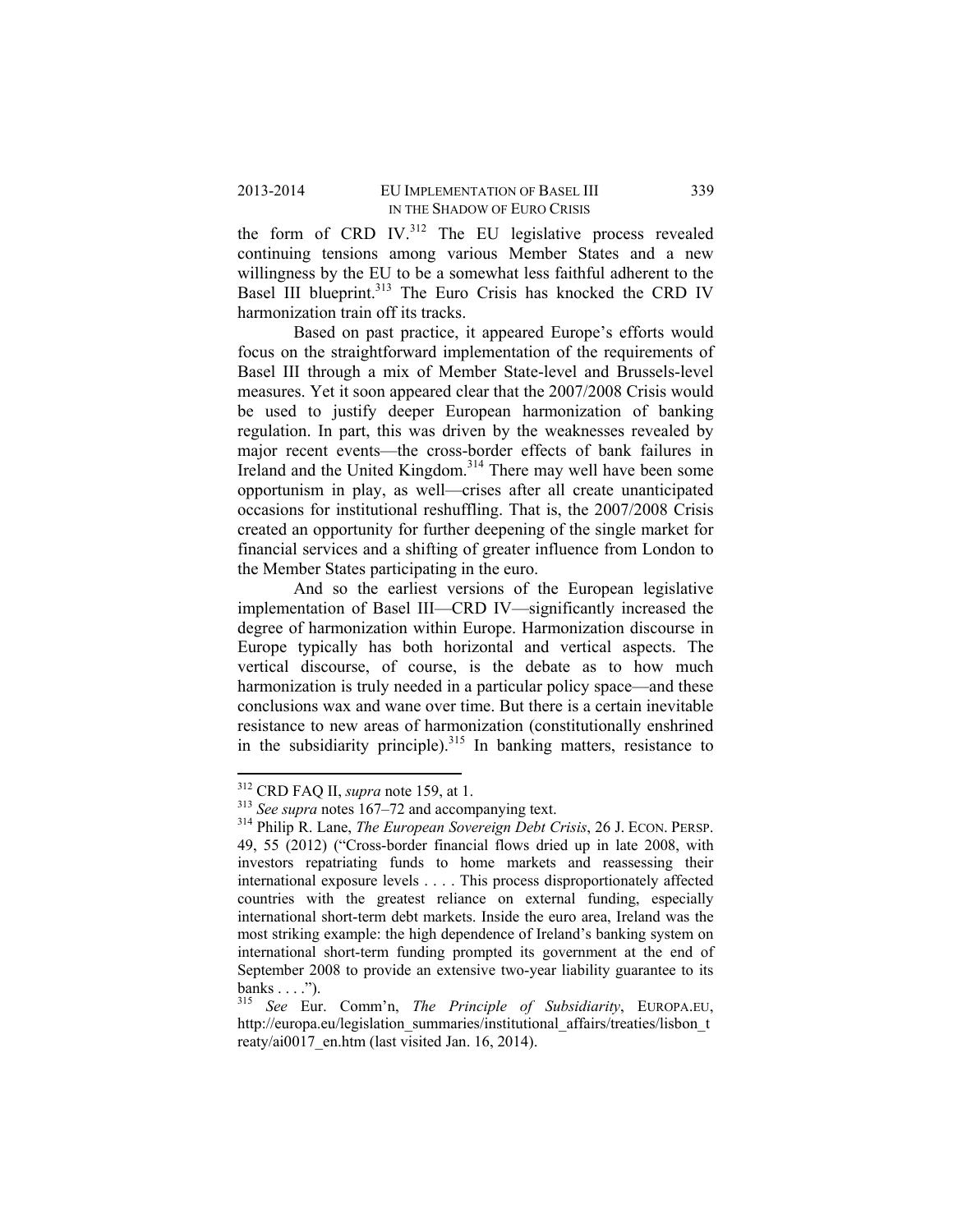harmonization, uniformity, and centralization has a particular cast, given the fracture between those Member States participating in the Eurozone and those remaining outside. $316$  The most vocal outsider states—the United Kingdom and Sweden—instinctually resist harmonization as it weakens national economic control within their respective currency areas. 317 In contrast, the German-French axis pulled for greater harmonization, if not uniformity, resorting to the frequently articulated slogan of the Single Rulebook.<sup>318</sup>

The horizontal debates are squarely substantive quarrels between Member States as to the content of harmonized norms.<sup>319</sup> Here, the debates often involved the residual exercise of discretion permitted by Basel III.<sup>320</sup> Real contrasts in the structure of the existing banking sectors of various Member States generated important conflicts over regulatory content.

Both the vertical and horizontal conflicts engaged all three of the principle EU institutions involved in lawmaking: Commission, Council, and European Parliament.<sup>321</sup> CRD IV was an example par excellence of the more complex play of politics in Europe, with the most varied and often subtle opportunities for interested parties to exert influence on regulatory design. $322$  The end result of a provisional CRD IV in mid-2012 was a set of compromises mediating both vertical and horizontal tensions. But CRD IV quickly passed from the spotlight as the Euro Crisis deepened.

The Euro Crisis presented its own imperatives—and created its own set of institutional possibilities. The Euro Crisis pitched CRD IV into obscurity: CRD IV formally will harmonize Member States in their residual authority over the many smaller banks in Europe. But CRD IV will not (as such) become the relevant set of rules guiding the ECB in its oversight of the Eurozone's largest banks but it will likely inspire ECB regulation in the short run. In the

<sup>&</sup>lt;sup>316</sup> See Making the Break, supra note 9.

<sup>&</sup>lt;sup>317</sup> See supra notes 182–84 and accompanying text.<br><sup>318</sup> See Porter, *supra* note 184, at B1.<br><sup>319</sup> See supra notes 176–84 and accompanying text (analyzing the European policy of maximum harmonization and the ensuing disagreement among Member States regarding the content of such norms).

<sup>&</sup>lt;sup>320</sup> *See supra* note 62 and accompanying text.<br><sup>321</sup> *See supra* Part III.A.<br><sup>322</sup> *See supra* notes 218–35 and accompanying text (citing the dispute over treatment of the bancassurance industry as an example of divergent European interests during the formation of CRD IV).